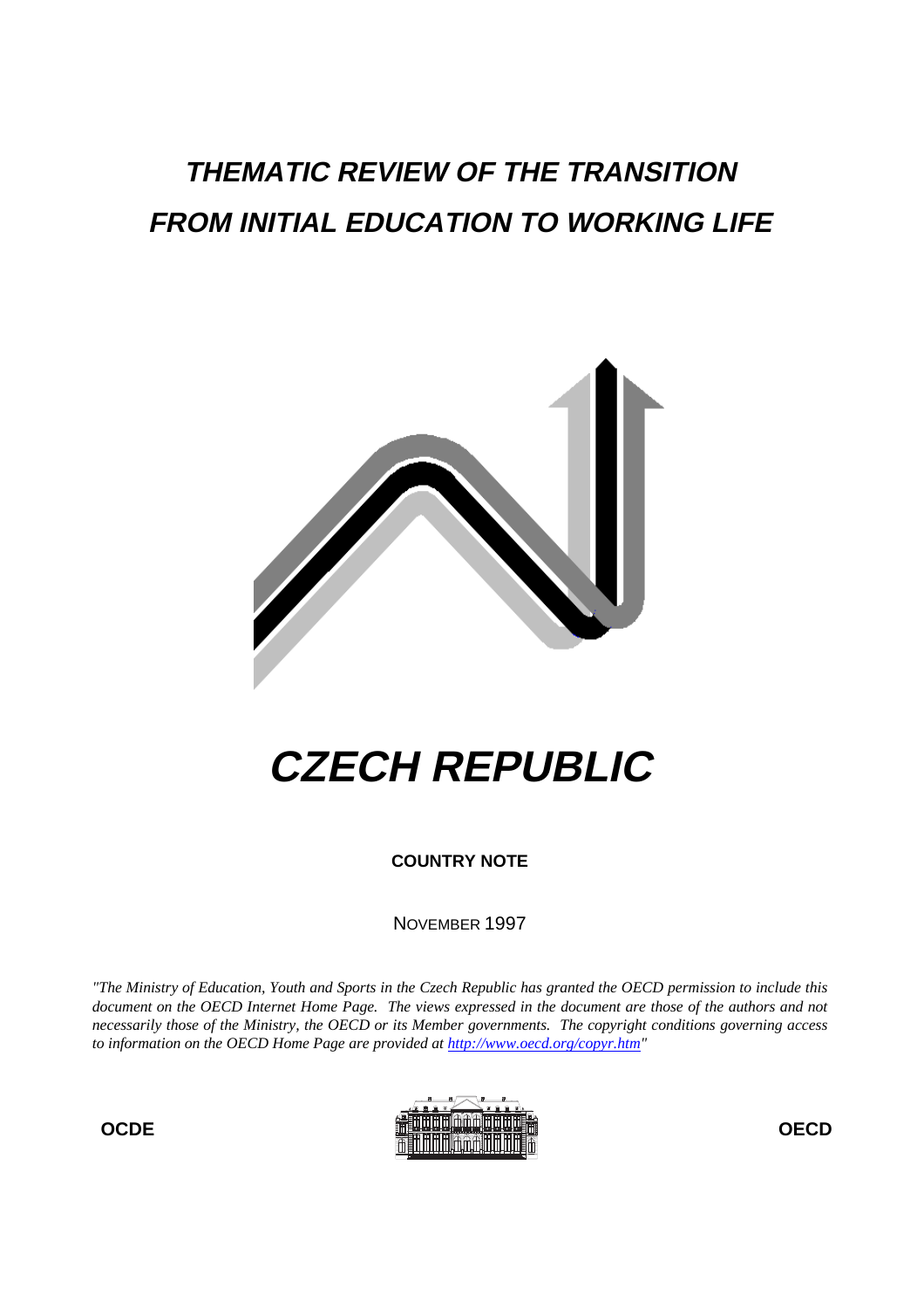# **TABLE OF CONTENTS**

| APPENDIX 2: Members of the Working Team for the Czech Background Report38 |  |
|---------------------------------------------------------------------------|--|
|                                                                           |  |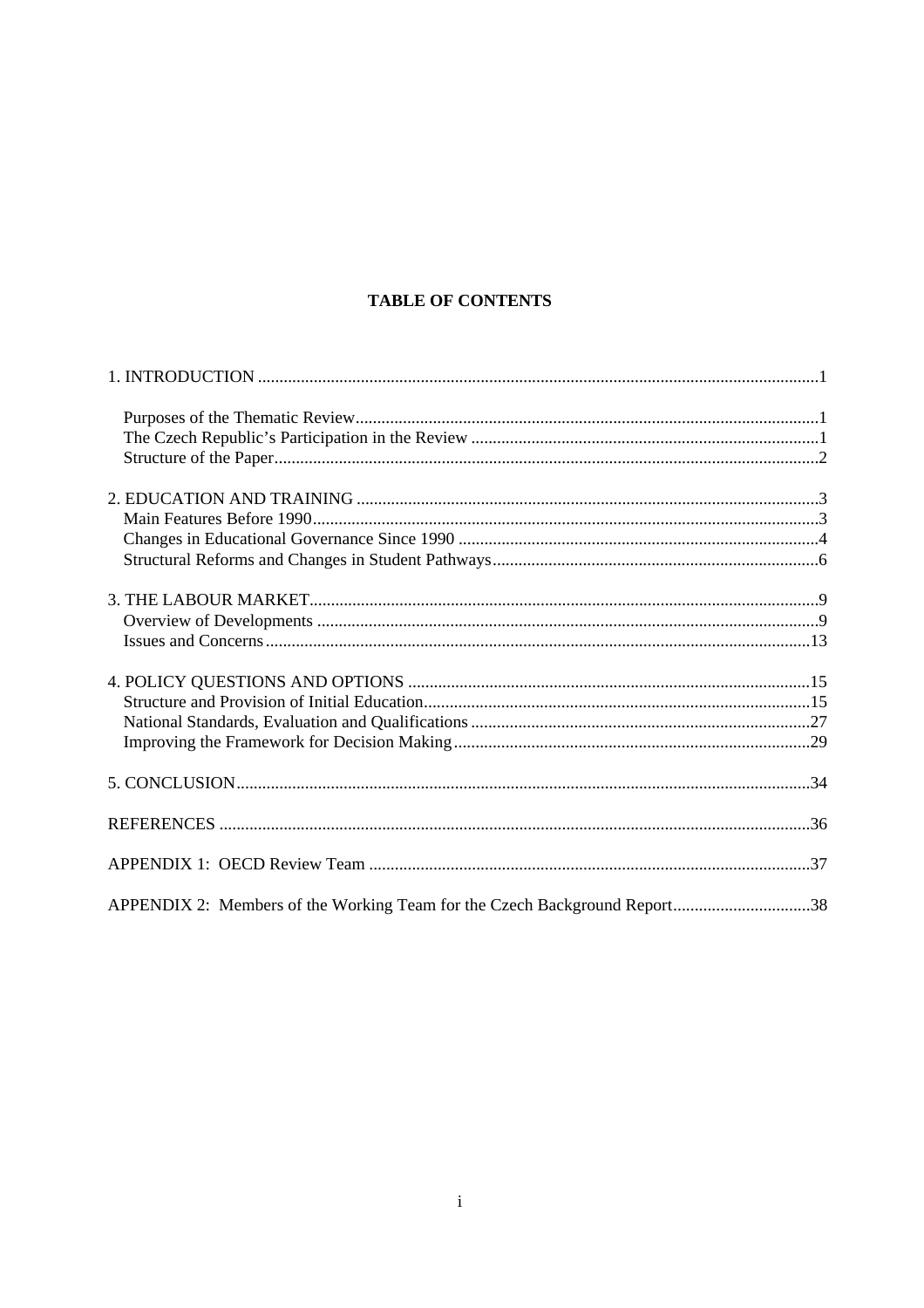# **1. INTRODUCTION**

#### *Purposes of the Thematic Review*

This paper forms part of the OECD's *Thematic Review of the Transition from Initial Education to Working Life*, a project launched by the Education Committee in November 1996. The review is a crossnational study designed to identify major aspects of change in the transition from initial education to working life occurring in OECD countries and, on this basis, to evaluate the contribution of different policy approaches to facilitating transition. A detailed description of the review's objectives, analytical framework and methodology is provided in OECD (1996a).

The thematic review places young people's transition to work within a lifelong learning framework (see OECD, 1996b*)*. The transition from initial education to work is only one of many transitions that young people will need to make throughout their adult lives. It is of critical importance, though, since the process by which young people move from initial education to work can influence the extent to which the benefits of education are retained, and opportunities for new learning are opened up. From this perspective, improving the transition to work means more than getting young people into work -- it also requires helping them to become effective learners throughout their adult lives so that remain productive and active citizens.

The thematic review process is a relatively new form of OECD activity in the field of education, having commenced in 1995 with the *Thematic Review of the First Years of Tertiary Education*. In contrast with OECD reviews that are concerned with education and training in a single country, a thematic review is intended to draw out key findings and conclusions of comparative interest.

From the perspective of participating countries, a thematic review is a less extensive process than a full country review; it involves less time and fewer resources, and does not entail a comprehensive consideration of policy issues in the ministerial portfolio(s) concerned. It also differs from a single country review in terms of output. After each country visit the OECD produces a short Country Note that draws together background materials and the review team's observations. With respect to the transition thematic review, after all participating countries have been visited during 1997, a report will be prepared that draws on their experiences to provide options and alternative perspectives. This paper is the Country Note for the Czech Republic. It will be one input to the comparative report that will pull together analyses and policy developments for all countries participating in the thematic review.

#### *The Czech Republic's Participation in the Review*

The Czech Republic is one of six countries participating in Round 1 of the review. The others are Australia, Austria, Canada, Norway and Portugal. These countries provide a diverse range of social and economic contexts and policy approaches towards young people's transition to work. As a society that has strong educational traditions, and which has move rapidly towards a free market economy during the 1990s, the Czech Republic's experience is of considerable interest to OECD countries as a whole.

The Czech Republic's participation is being co-ordinated by the National Training Fund (NTF) on behalf of the Ministry of Education, Youth and Sports. The OECD is very appreciative of the assistance provided by the NTF and the Ministry, including the organisation of a comprehensive and stimulating visit by a review team in May 1997.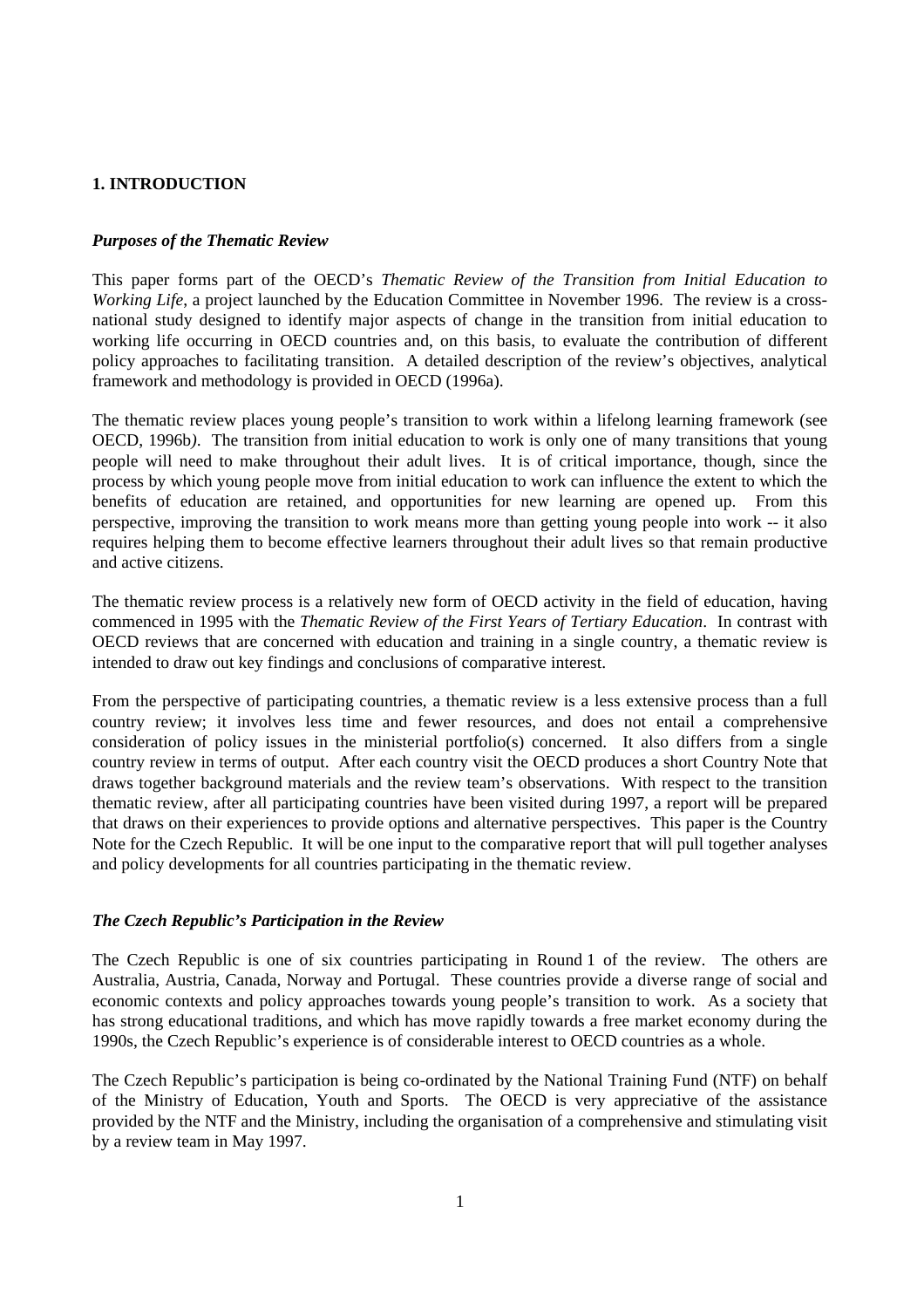The Czech Republic was the second country to be visited in the thematic review. The review team comprised two members of the OECD Secretariat and two invited experts from other Member countries (see Appendix 1). During the two-week visit, discussions were held with a wide range of policy makers from education and labour, educational and training institutions, research organisations, employers, trade unions, non-government organisations, and groups of young people.

The discussions centred on four main issues:

- the ways in which young people's transition to work in the Czech Republic is changing;
- − where the main problems and priorities for action lie, including the identification of which young people are most at risk;
- − how the transition process and its outcomes can be improved, including the particular roles that education and training institutions, employers and other key agents should play; and
- − policies and programmes that are particularly effective, the reasons for their success, and constraints that may limit their wider implementation.

The reviewers were very appreciative of the hospitable, frank and informative meetings that were held. The visit coincided with a period of political and financial instability in the Czech Republic, and it could not have been easy for political leaders and senior officials to find the time that they so generously provided.

Prior to the visit the reviewers had the benefit of a comprehensive *Background Report* prepared by the NTF on behalf of the Ministry of Education, Youth and Sports. It was produced by a team that represented the key organisations involved in Czech education and training (see Appendix 2). The background report, which was based on the guidelines and key questions detailed in OECD (1996a), is a further important output from the thematic review process. Unless otherwise indicated, data included in this paper is taken from the background report.

The present review follows closely on three other OECD reviews in the Czech Republic: the review of higher education in the Czech and Slovak Federal Republic (OECD, 1992); the review of labour market policy (OECD, 1995)*;* and the review of national education policy (OECD, 1996). Indeed, one of the striking features of the Czech Republic since 1990 has been its openness and willingness to engage in international co-operative work on policy analysis and reform. In framing our own report we have built on the earlier reviews' analyses and recommendations concerned with improving young people's transition to work, after making due allowance for the changes that have occurred since that time.

Needless to say, however, the paper that follows is the responsibility of the present review team. Although it has benefited greatly from the background materials and briefings that were provided before, during and after the visit, any errors and misinterpretations are our own.

#### *Structure of the Paper*

The remainder of the paper is organised around four main sections. Sections 2 and 3 outline the major developments in education and the labour market that have occurred since the "Velvet Revolution" of November 1989. These changes have reshaped the circumstances in which young people's transition to work takes place. As well as some brief descriptive material, each of these sections discusses the issues and concerns that struck the review team as still requiring attention from policy makers and practitioners. Section 4 suggests some policy directions that may now need to be considered more extensively. These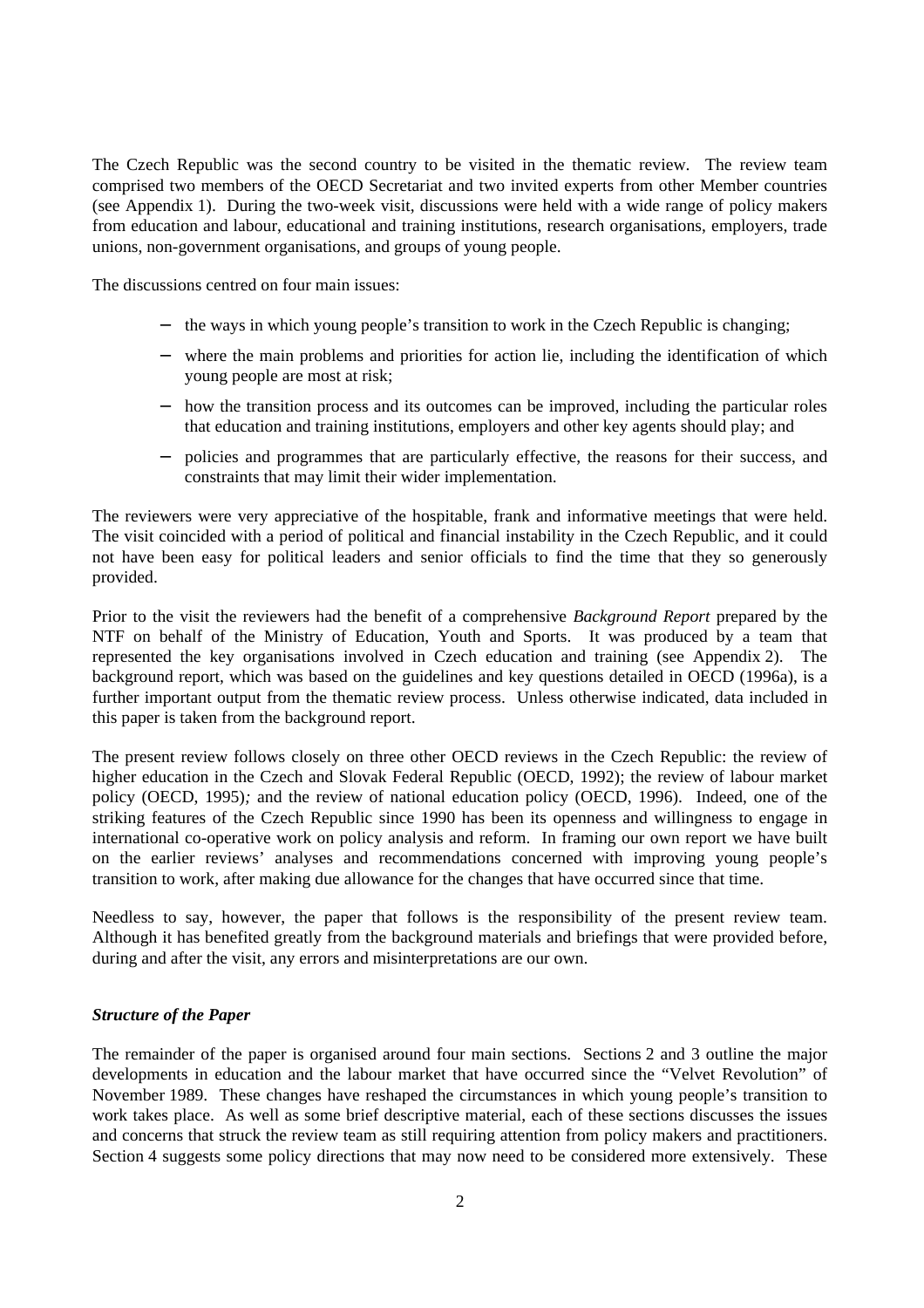are based in large measure on the promising initiatives in policy and practice that the review team observed and read about during the visit. Section 5 contains some brief concluding remarks.

The suggestions made in this paper recognise the substantial progress that has been made during the 1990s in improving young people's transition to work in the Czech Republic and keeping unemployment low, and the strong commitment to further improvement that was evident among all of the groups we consulted. The suggestions are also offered in recognition of the difficulty facing a group of visitors -- no matter how well briefed -- in fully understanding the current situation in the Czech Republic and the range of factors that need to be taken into account.

# **2. EDUCATION AND TRAINING**

#### *Main Features Before 1990*

The Czech education and training system before 1990 was characterised by highly centralised administration by the Ministry of Education and, for technical and vocational education, by the Ministries responsible for various economic sectors (agriculture, health, industry and so on.). Curricula as well as certification were determined by these Ministries and controlled by the school inspectorate. There were no private schools and only limited free choice of school by parents and students. The distribution of young people across different types and levels of education and training took place according to centralised planning of production targets within economic sectors. Educational institutions were financed accordingly, either by the relevant Ministries, or by public enterprises providing vocational education and training.

The structure of schooling at that time consisted of Basic Education comprising primary and lower secondary school (8 years in length), followed by one of three streams at the upper secondary level: gymnasia (4 years); technical schools (4 years); and vocational schools most of which were enterprisebased "apprenticeship schools" (of 2, 3 or 4 years duration). Since there was 10 years of compulsory education, all students had to continue for at least two years of upper secondary education after basic education.

Students in both gymnasia and technical schools would normally complete secondary education with the Maturita certificate which was, and still is, the final certificate of upper-secondary education and a condition for access to university. However, university students were mostly recruited from gymnasia, while technical school graduates either entered directly into employment or continued in the more specialised post-Maturita studies available within secondary education. In principle, the Maturita could also be reached through the four year vocational school. However, very few vocational school students actually attained this level, most of them concluding their initial education with the apprenticeship examination. There were, though, a number of opportunities for part-time study within the school system that assisted people to gain the Maturita after leaving initial education .

Still within the system of secondary education, Maturita graduates could proceed to one or two years of post secondary studies allowing for some further specialisation in particular occupational fields. This option was particularly pursued by graduates from the gymnasia who failed to get into university. The provision of appropriate post-school pathways for such students remains a considerable problem in the Czech Republic. Tertiary education was provided in universities, or more specialised higher education institutions, in courses lasting between 4-6 years for studies at Masters level and about 5 years for the postgraduate programme at the doctoral level.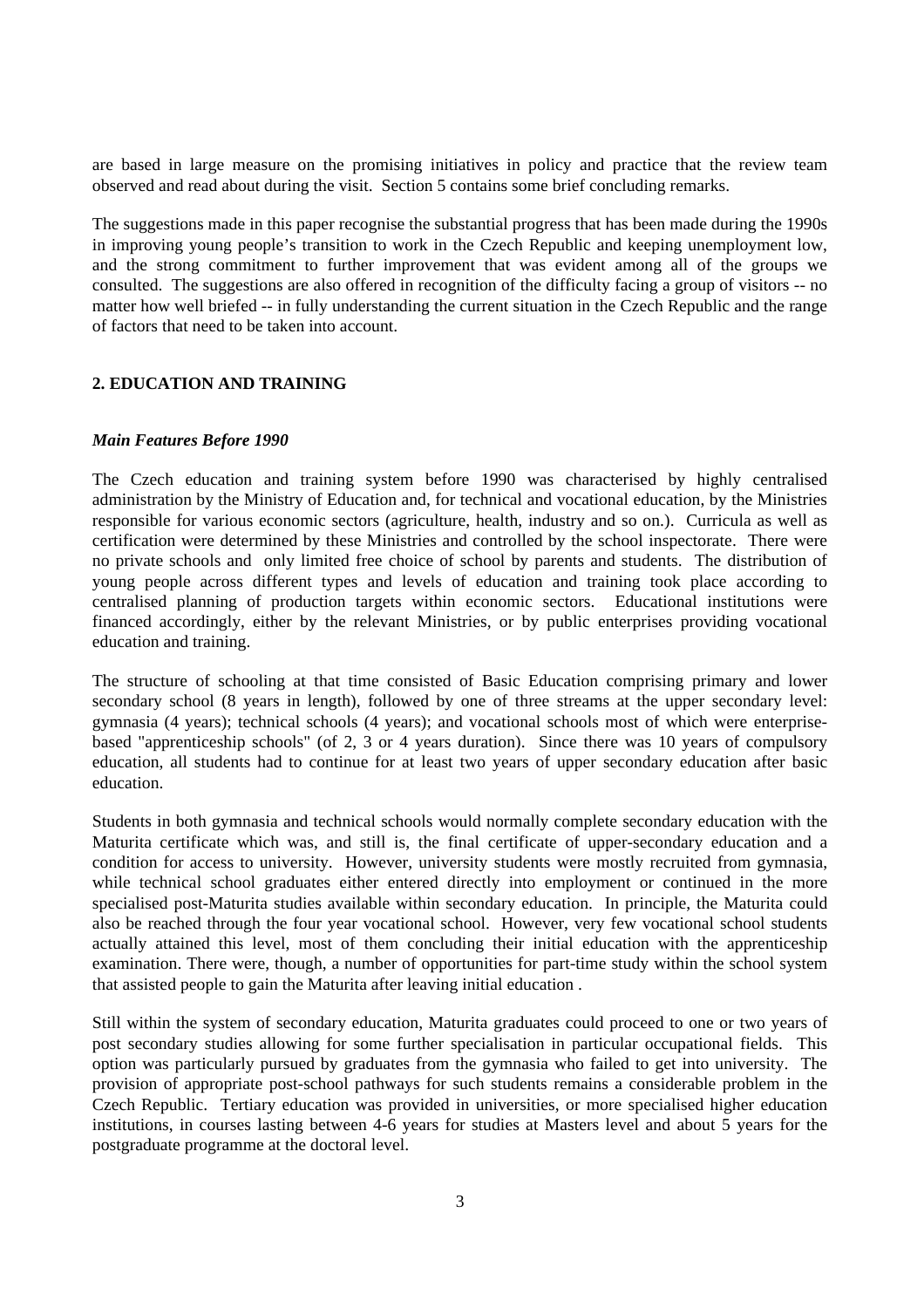Overall features of the system were the strong selectivity of the gymnasia and universities (in 1989 only 15 per cent of the age group entered gymnasia, and a similar proportion entered higher education); largely enterprise-based vocational education (apprenticeships prepared about 60 per cent of the age group for direct entry into employment, mostly within the enterprise where the training had been conducted); and a relatively strong sector of intermediary technical education, more occupationally specialised and less oriented towards university studies than the gymnasium (in 1989 about 25 per cent of the age group entered this type of school).

Due to central planning of production levels and workforce needs, and in the absence of a free labour market, there was no youth unemployment and the transition from initial education and training to work took place very smoothly. After initial education, most young people were able to enter stable employment in their field of study or training. The skills of many people were under-utilised or poorly utilised due to the way that work was organised and the low level of technology in most workplaces. As indicated earlier, this rigid system left little space for individual choice and initiative for career development once a young person was launched on a particular educational and occupational pathway.

Although the overall quality of education and training in the-then Czechoslovakia was generally regarded highly before 1990, the qualifications of young people, especially those trained in enterprises, tended to be relatively specialised and firm specific. General education in the form of the secondary gymnasia and the universities was viewed as being suitable for only an academic elite, and was particularly subject to state control since it educated future members of the higher professions and the intelligentsia. Teaching methods emphasised the acquisition of facts, and paid little attention to broader skill development or to individual student needs. Nevertheless, the comparative ease with which the country has moved towards a market economy after 1989, and the way in which it has adjusted to the dissolution of Czech and Slovak Federal Republic in 1993, indicates the high potential for individual flexibility and initiative among a large part of the labour force.

#### *Changes in Educational Governance Since 1990*

A period of intense change and reform was launched after 1989. It was characterised by a strong move towards decentralisation and devolution of responsibility to schools and to district authorities, by the establishment of private schools at the basic and upper secondary levels, by the transfer of most enterprise-based vocational education to the state sector (originally to the Ministry of the Economy, and then in 1996 to the Ministry of Education, Youth and Sports), under what has been called "state apprenticeship", and by full freedom of school choice by students and their parents.

School autonomy led to school directors and teachers making decisions, for the first time, about curriculum design, teaching methods and the choice of teaching materials and equipment. Per capita funding for primary and secondary education, both public and private, introduced the principle of competition between schools for students and funds. It also encouraged the establishment of new schools, especially private schools. With these changes came increased school-level responsibility for management, and the need for schools to seek advice and support from parents and the local community and, especially for technical and vocational schools, to create their own links with local industry.

Positive results of this largely spontaneous process of educational change included the relatively rapid response of the education and training system to changing demands and opportunities in an increasingly market-oriented economy and employment system. In particular, the technical schools and many private institutions responded quickly to the growing need for qualifications in finance and commerce, foreign language skills and other service-oriented studies which were little provided for pre-1990, when the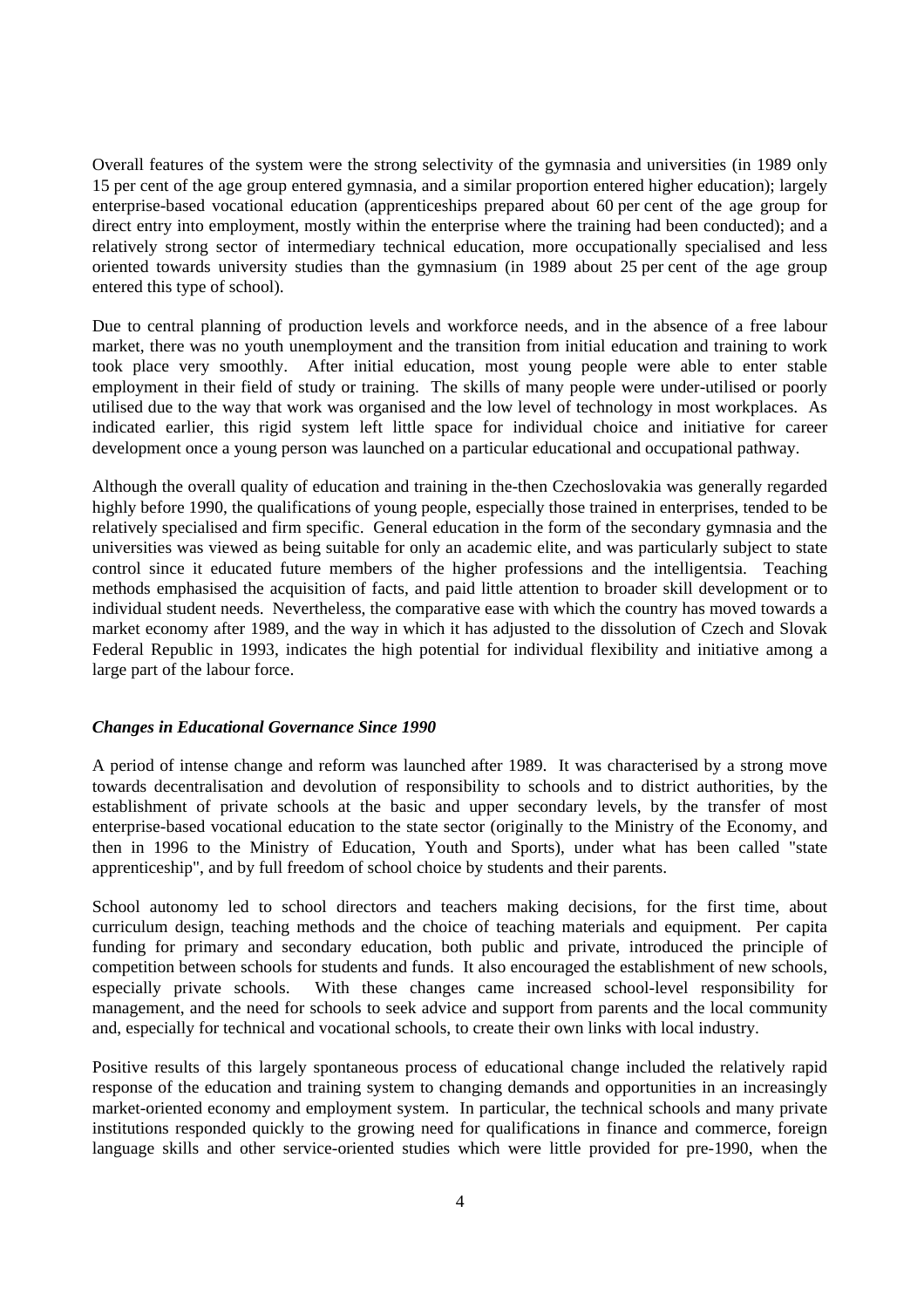centrally-planned economy was heavily based on primary and manufacturing industries. Schools that we visited during the review seemed to be in the forefront of such developments -- restructuring curricula, building links with employers, establishing relationships with schools and organisations in other European countries, and in raising funds through leasing spare facilities and providing retraining programs on behalf of the Ministry of Labour and Social Affairs.

In many other cases the school director and teachers have been slow to use their new freedoms, and that old ways of managing and teaching are still in place. Some uncertainty has developed with regard to the quality of education in certain schools and the value of certificates which no longer corresponded to centrally determined curricula. Furthermore, currently there appears to be an oversupply of commercial and other service-oriented training, while at the same time a lack of production and construction workers requires recourse to immigrant labour. At the higher education level there is concern about the reluctance of young people to choose technical fields of study, a phenomenon which is common to most OECD countries.

In the more fluid and less predictable environment in which the Czech Republic is now located, there is a premium on better information to help evaluate the effects of change, to provide accountability for the use of public funds in the education and training system, and to help students and their families choose appropriate educational and occupational pathways. In spite of the impressive development of certain organisations for information and research, the speed of change seems to have outpaced the available knowledge base. In particular, at present there is only limited information on the flow of students through the education system and into the labour market, although we understand that the first results from a major new sociological study of graduates from different types of schools will be available in 1998.

It is difficult currently to determine the extent to which the currently low level of youth unemployment is due to the structure and quality of education and training or to the recent period of economic growth together with delayed restructuring in the production sector. As these latter conditions seem to be reaching their limits, it will become increasingly important to organise educational provision with a closer view to likely developments in the labour market. Experience in other OECD countries shows that forecasts for the labour market as a whole or at the sector level are indeed extremely uncertain and relatively inefficient in guiding educational development. Individual employers, on the other hand, are often unable to precisely define their needs at the enterprise level. The most useful indications of future labour demand are usually obtainable at the branch or industry level. Such information and analysis will need to be further developed in the Czech Republic.

The policy debate and various decisions of the Czech government in recent years indicate that these issues are being taken very seriously. A significant step in this regard was the publication of *Quality and Accountability* by the Ministry of Education, Youth and Sports in 1994. This document sought to establish principles for guiding the future development of the education system, and concrete steps for promoting a better balance between the responsibilities and interests of the state, educational institutions, students and their families, and other key players such as the municipalities and employers. The overall thrust of this document, and the reforms which accompanied it, were to find ways of ensuring that the government's legitimate responsibility for ensuring that the education system meets national needs could be exercised in a manner consistent with the widely-shared commitment to democratic and participatory decision making.

This is a difficult balance to achieve, especially in a society that remains deeply suspicious of any move that could be interpreted as a re-centralisation of power. Policy concerns of the period since 1994 are focusing on contentious issues such as: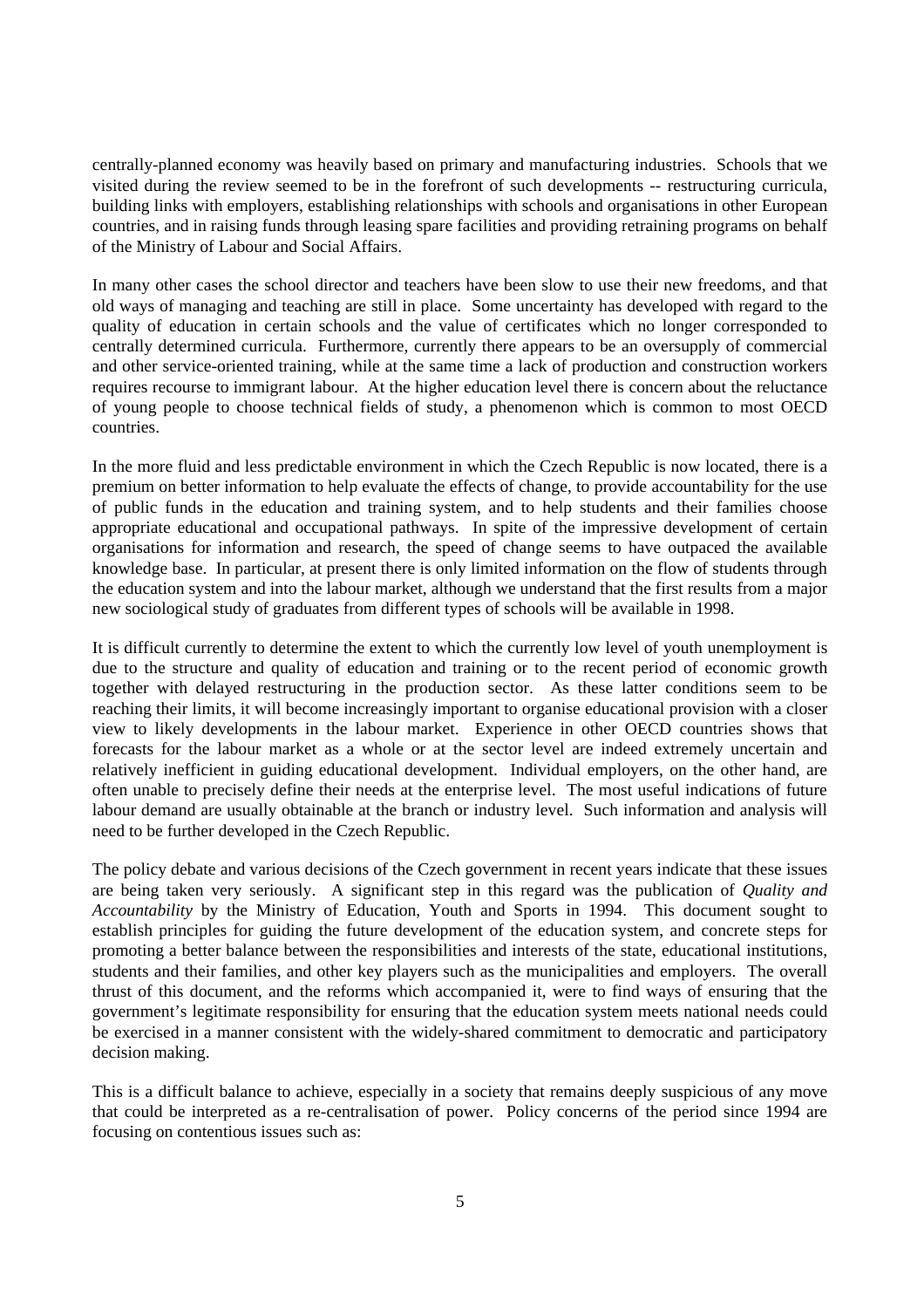- − the setting of national educational standards;
- developing monitoring and control systems for evaluation and quality assurance;
- improving the transparency of the system by making extended information available to all the interested parties;
- − establishing and intensifying the support systems through the further training of teachers, educational research, the production of guidance materials and so on;
- broadening the funding base by developing models for co-financing, sponsorship and partnerships; and
- − refining per capita funding to increase the cost-effectiveness of education and training, including the encouragement of larger schools. This is intended to allow for a more rational use of buildings, teaching and training equipment and the improved human resources management of the teacher work force.

The opening up of these areas of debate, and in some cases making the necessary legislative and administrative changes, indicates a move towards more strategic and systemic thinking in the educational policy domain. Nevertheless, there seems to be some lack of clarity with regard to the regulation of education and employment systems through appropriate legislation and with the help of advisory and decision making bodies, especially at the national level. In order to be effective, such bodies need to involve representatives of all the major social and economic actors (that is, educators, parents, industry, trade unions, and government). Such structures are necessary in order to formulate the needs and expectations to which schools should respond, to set agreed standards for the quality of education and to define common criteria for assessing the cost-effectiveness of schools. They are crucial with regard to young people's transition from school to work because they contribute to shaping the interface between education and employment, for instance through curriculum councils, national qualification systems, agreements on apprenticeship conditions, and labour market programmes for particular groups of young people. This issue is taken up further in section 4.

# *Structural Reforms and Changes in Student Pathways*

At the school level, the main reforms affecting the structure of educational institutions and pathways since 1990 have been:

- − the reduction of compulsory education from ten to nine years. However, compulsory education in the basic school was increased from 8 to 9 years, which means that all of compulsory education can now be taken in the basic school sector;
- − the introduction of separate gymnasium streams for academically gifted students at the lower secondary level (thus now providing 6 and 8 year streams of gymnasium as well as the original 4 year gymnasium);
- − the establishment of integrated schools, bringing technical and vocational schools together within the same institution (most commonly, a former vocational school);
- the abolition of the previous "post-secondary study programmes", and the creation of higher professional schools which, although broadly equivalent to tertiary education (ISCED level 5), are administered as part of the secondary school system.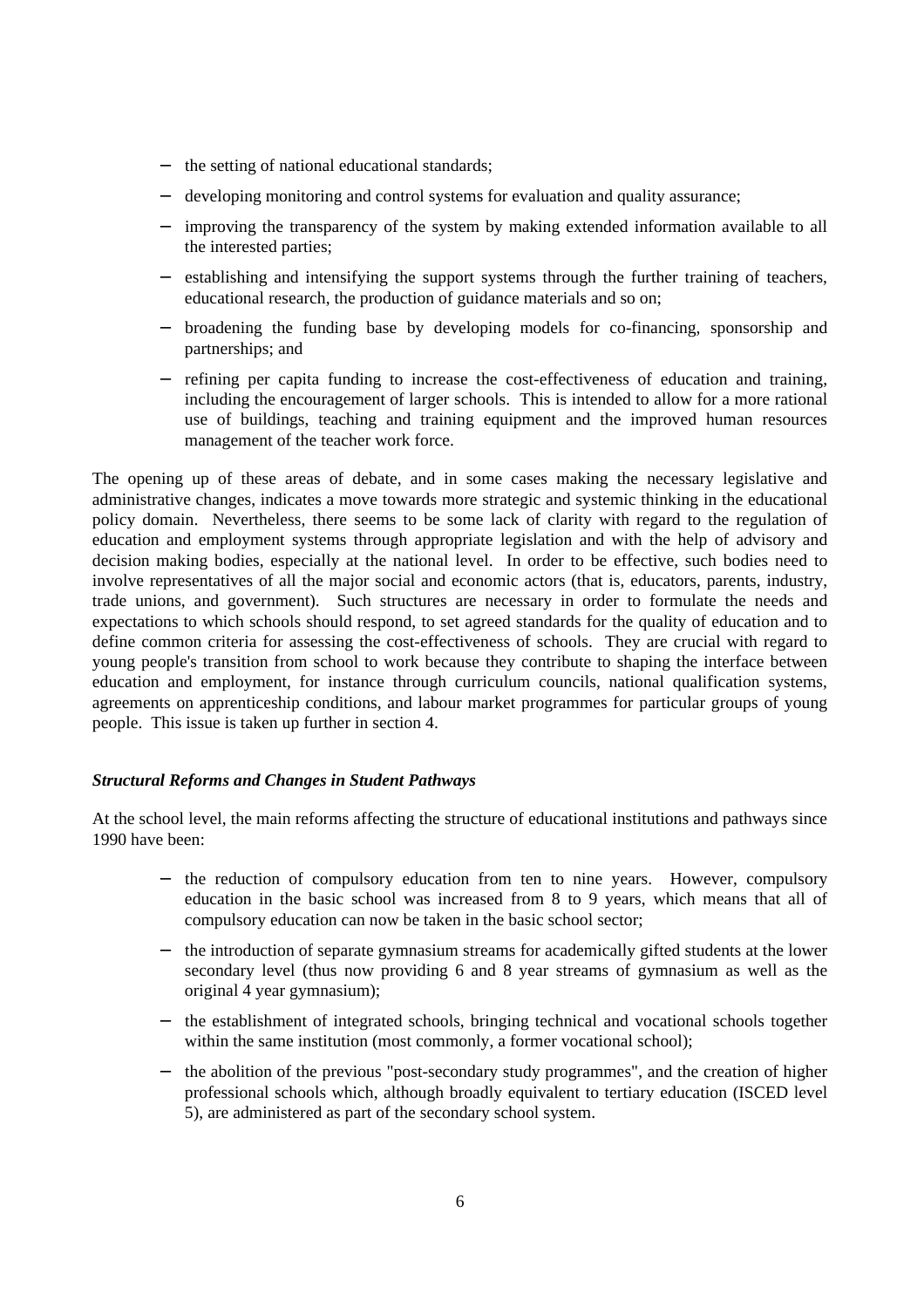At the higher education level the structural changes have been less marked, but are nonetheless significant. A new, shorter (3 year) degree programme has been introduced at Bachelor level, and the Magister degree course has been extended by one year, and now most commonly involves 5 years of fulltime study.

The principal effects of these structural changes on the transition from education to work relate to the lengthening of initial education, the creation of additional (lower level) certified exit points from technical and vocational education, and the establishment of short cycle tertiary education.

The lengthening of initial education can be seen in the changing pattern of enrolments in upper secondary education (see Table 1). Despite a demographic decline in the size of the secondary school age cohort since 1989-90, the number of new entrants to secondary technical schools has grown by some 40 per cent, while the numbers commencing in the generally shorter secondary vocational schools has fallen by about 35 per cent. Currently, about 37 per cent of students entering secondary education are going to technical schools, compared with 24 per cent in 1989. This growth has been mostly at the expense of the vocational school sector: about 47 per cent of those entering secondary education now go to vocational schools, down from 61 per cent in 1989.

|                       | 1989-90         |       | 1995-96         |       |
|-----------------------|-----------------|-------|-----------------|-------|
|                       | <b>Students</b> | Index | <b>Students</b> | Index |
| <b>Gymnasia</b>       | 26 300          | 100   | 26 800          | 102   |
| Technical schools     | 42 100          | 100   | 60 000          | 143   |
| Vocational schools    | 106 100         | 100   | 68 000          | 64    |
| Total upper secondary | 174 400         | 100   | 155 700         | 89    |
|                       |                 |       |                 |       |
| Higher education      | 22 900          | 100   | 37 600          | 164   |

#### **Table 1 New entrants to upper secondary and higher education, 1989-90 and 1995-96**

*Source*: OECD (1996c).

Even within the secondary vocational sector, there is evidence that more students are opting for 3 and 4 year courses rather than 1 and 2 year programmes. The advantage of these longer courses is that they provide access to the labour market, but also keep open the possibility of university entry. The net result is that now virtually the entire population of 15 year-olds continues into upper secondary education and receives some form of preparation for either a profession or a trade. The overall proportion of upper secondary students in courses leading to the Maturita certificate rose from 45 per cent in 1989-90 to almost 60 per cent by 1995-96. Significantly, though, the proportion of students in the gymnasia has changed little -- entrance to these institutions is restricted (in the state sector at least) by rigorous entrance examinations, and the lack of clear pathways into employment for gymnasium students who do not gain a university place makes them less attractive for some families than the secondary technical schools. Although further rises the proportion of 17-18 year-olds in upper secondary education in the Czech Republic are likely since participation at these ages is still below the OECD average (Table 2), it would seem that under present policy settings most of them will be in the vocational and technical (VOTEC) sector.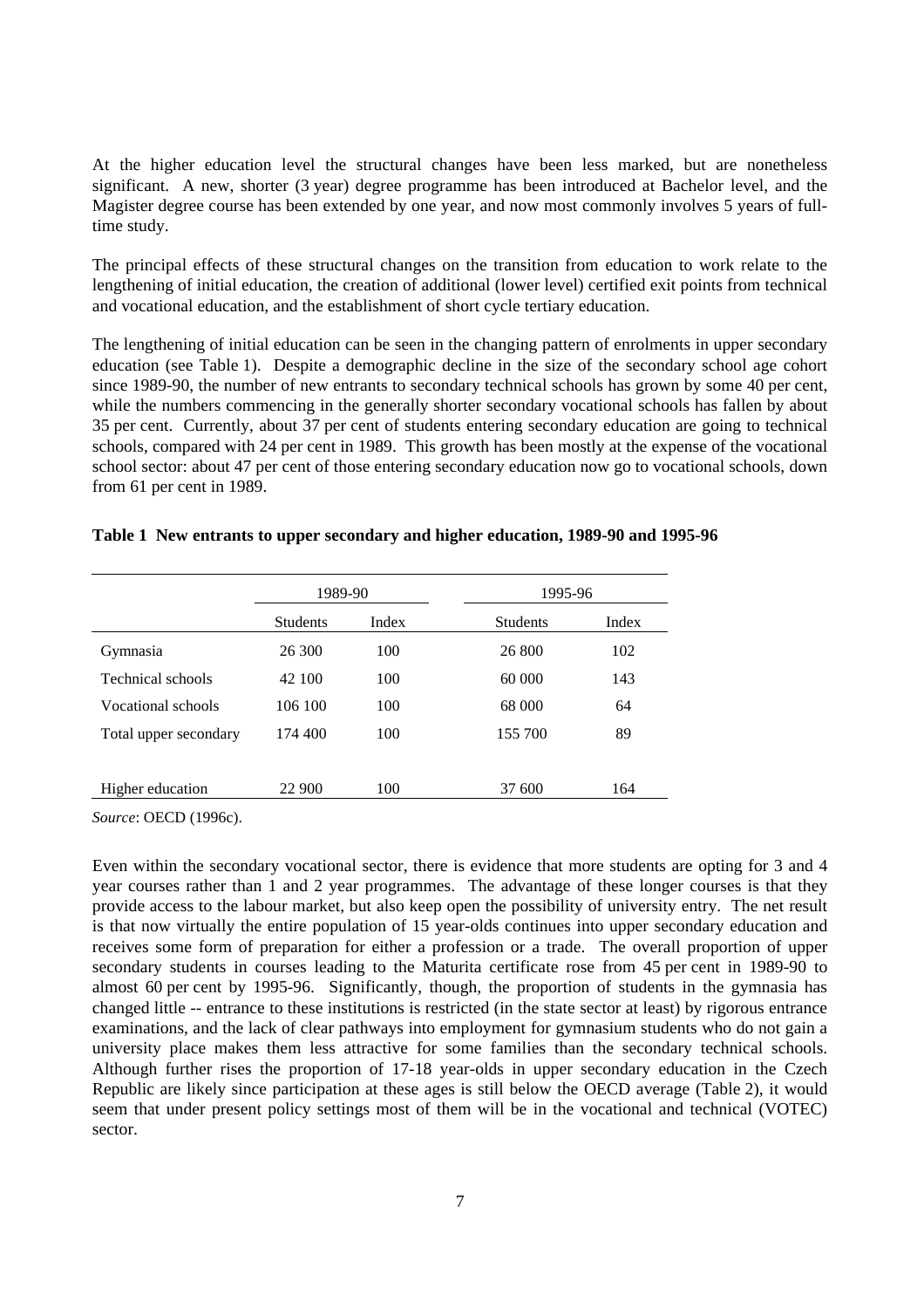|                   | Age 15 | 16 | 17 | 18 | 19 |
|-------------------|--------|----|----|----|----|
| Czech Republic    | 98     | 88 | 61 | 36 | 23 |
| OECD country mean | 93     | 88 | 78 | 65 | 47 |

**Table 2 Net enrolment in upper secondary education, by single year of age, 1994 (in %)**

*Source*: OECD (1996d).

The lengthening of time spent in initial education is also reflected by the 64 per cent growth of new entrants to higher education recorded since 1989-90 (Table 1). Around 20 per cent of 18 year-olds now commence full-time study in higher education, compared with 15 per cent in 1989-90. The demand for higher education places is even higher still: only about half the applicants for university secure a place. We return to the question of the supply of university places in section 4. Around a further 7 per cent of 18 year-olds enter a higher professional school after the Maturita (although at present this proportion is little different from that which enrolled in the former post-Maturita programmes run by secondary schools). Overall, therefore, at least 25 per cent of young Czechs now enter some form of tertiary education shortly after completing upper secondary school. This level of tertiary participation, although still well below that of many OECD countries -- especially in non-university education (Table 3) -- represents an historic shift from the time when the initial education of most young Czechs did not lead to tertiary education. The completion of upper secondary education is still dominant -- about 70 per cent of young people enter the labour market after upper secondary school -- but new pathways to work are opening up.

|                          |       | Non-university |                             |       | University |         |  |
|--------------------------|-------|----------------|-----------------------------|-------|------------|---------|--|
|                          | 18-21 | $22 - 25$      | 26-29                       | 18-21 | $22 - 25$  | $26-29$ |  |
| Czech Republic           |       |                | $\overline{\phantom{a}}$    | 12    |            |         |  |
| <b>OECD</b> country mean | 6     | 3              | $\mathcal{D}_{\mathcal{L}}$ | 16    | 12.        |         |  |

**Table 3 Net enrolment in tertiary education, by age group, 1994 (in %)**

*Source*: OECD (1996d).

However, only half of the Maturita graduates succeed in the entrance examination to university, and the success rate varies strongly according to the type of secondary school. Some 90 per cent of the graduates from gymnasia continue into higher education, 35 per cent from the technical and vocational schools and only 3 per cent from the apprenticeship schools (Hendrichova, 1997). However, because the gymnasium sector is smaller than the technical and vocational school sector, around 54 per cent of those accepted in higher education come from gymnasia, 38 per cent from technical schools, and 5 per cent from apprenticeship schools. In terms of entrants to higher professional schools the respective shares are 34 per cent for gymnasium students, 59 per cent for technical students, while 7 per cent of entrants come from apprenticeship schools. Finally, most of those who do not enter university or a higher professional school have a technical or vocational secondary qualification and enter the labour market straight from school.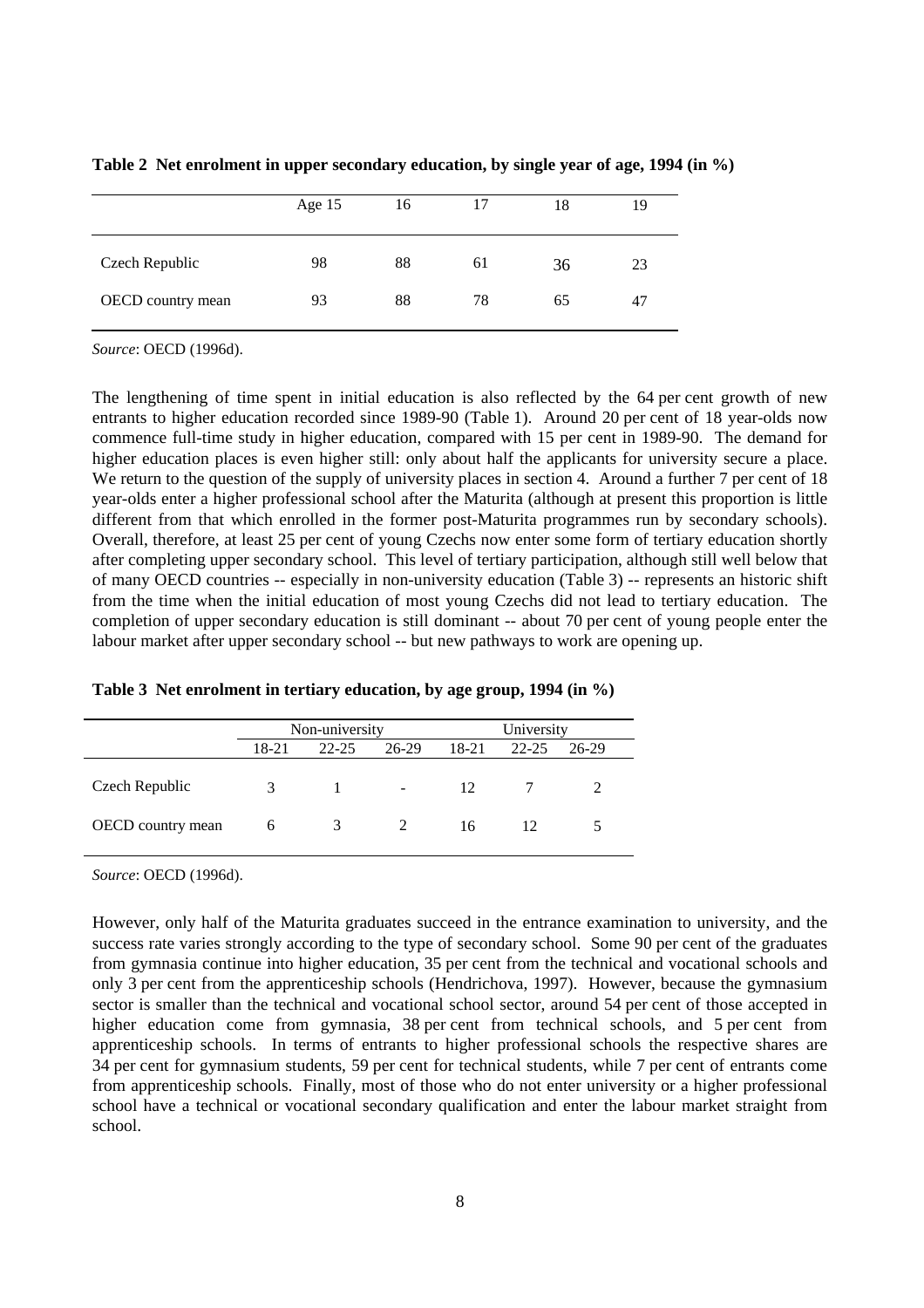It would be interesting to have more precise information on the proportions and labour market outcomes of those who leave the education system after the two and three years courses in technical schools and after the new one year course in vocational schools. Similarly, it would be helpful to know more about the flows between these different courses and the flows between vocational and technical schools. While the establishment of integrated schools of vocational and technical education would seem to indicate increased openness and fluidity between these types of schools, the extent to which there has been integration in terms of curricula and teaching and learning is less clear.

In principle, the increased number of certified exit points from secondary education is a positive development. Young people's pathways are facilitated if no student leaves initial education without a recognised certificate (be it at a relatively low level of educational achievement), and no student is prevented from continuing from lower level certificates to a higher ones within and across all types of secondary school, and on to tertiary education. Even if this represents an "idealised vision" of a permeable educational system, the need for such flexibility is becoming more evident with the growing knowledge and skill requirements in modern economies and societies. Countries like the Czech Republic, which have embarked on a general remake of their education system, are well placed to build concrete foundations for a life-long learning society into emerging new structures of education and training.

# **3. THE LABOUR MARKET**

#### *Overview of Developments*

The Czech economy and labour market have undergone major structural changes since 1989. The command structure of production has been dismantled, large sections of the economy have been shifted from state to private ownership (including ownership by overseas enterprises), it has become much more open to international competition, a number of public sector activities have been restructured, and all aspects of economic activity face dynamic, but uncertain futures. Remarkably, in spite of the massive changes that have occurred in such a short time, unemployment has remained low (currently about 4 per cent) and has fallen far short of the levels that were anticipated at the beginning of the 1990s.

The 1994 review of the labour market in the Czech Republic (OECD, 1995) attributed the low level of unemployment to three main factors. The first of these was a decline in the labour supply as substantial numbers of elderly persons and women withdrew from the labour market after 1989. Although many jobs were lost as well, the reduction in labour supply was only slightly less than the fall in job numbers, which meant that unemployment edged up by only a little. The second main factor has been that real wages had remained below their 1989 levels. Finally, the OECD review pointed to the fact that the Czech population is well qualified, it has a relatively low concentration of workers in agriculture, and there are strong industrial traditions in Bohemia and Moravia. The rapid development of the services sector has created many new job openings for young entrants to the labour market and those displaced from other industries.

Table 4 compares several indicators of youth unemployment in the Czech Republic in 1994 with 19 other OECD countries. The major features are as follows.

The labour force participation rate for 15-24 year-olds in the Czech Republic, at 51 per cent, is slightly less than the OECD country average (53 per cent). The Czech Republic is a middle-ranking country in terms of the proportion of its young people in the labour force (equal 10th out of 20 countries). Those countries with higher rates of youth labour force participation are either those where many young people hold apprenticeships and hence are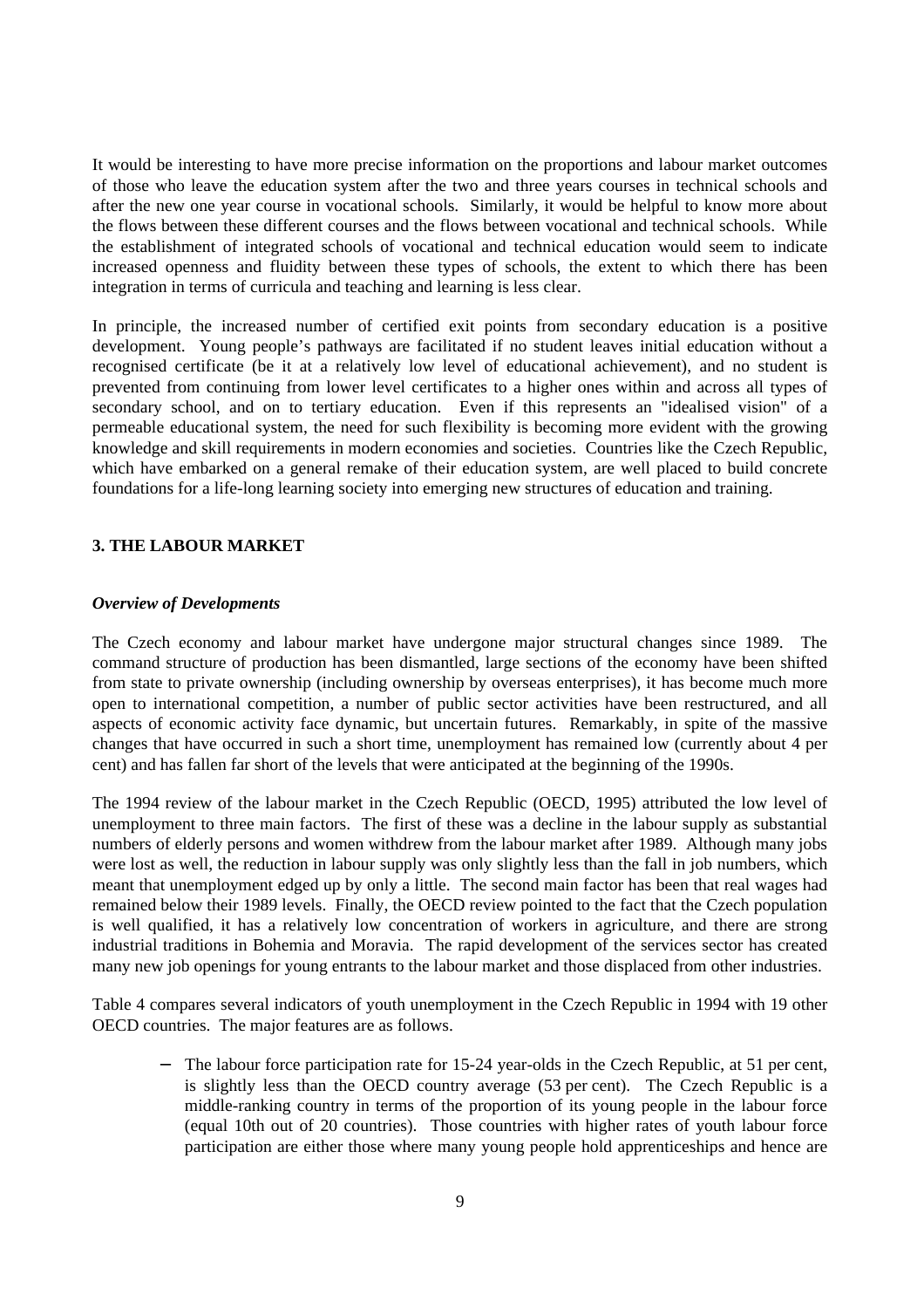classified as employees (e.g. Austria, Denmark and Germany) or where many full-time students work part-time (e.g. Australia, Canada and the United Kingdom). These forms of youth labour force participation are present in the Czech Republic, but to a lesser extent than in many other OECD countries.

- The unemployment rate for 15-24 year-olds in the Czech Republic was only 8 per cent in 1994, which was well below the OECD average of 18 per cent. Only Austria experienced a lower youth unemployment rate among the countries listed in the table.
- The combination of a middle-ranking level of youth labour force participation and a very low youth unemployment rate means that the ratio of unemployed youth to the 15-24 yearold population is exceptionally low in the Czech Republic. In 1994 this ratio was 4 percent, which was less than half of the OECD average (9 percent), and meant that the Czech Republic ranked equal 18th out of the 20 countries in this regard**.**
- − Adult unemployment in the Czech Republic is even lower, compared with other OECD countries, than youth unemployment. In 1994 the adult unemployment rate was only 3 per cent, which was one-third of the OECD country average. The ratio of the youth to adult unemployment rates was a little higher in the Czech Republic (2.7) than on average in the OECD (2.3). On this particular indicator the Czech Republic was in the top one-quarter of OECD countries. This implies that, compared with most OECD countries, Czech youth fare comparatively worse in the labour market than adults. However, this needs to be seen in the context of the very low unemployment experienced by both age groups in the Czech Republic.

Although overall unemployment is low in the Czech Republic, there are some marked differences among various groups and regions. Among 15-19 year-olds in 1996, unemployment was 14 per cent, whereas it was only 4 per cent for 20-24 year-olds. Teenagers who have left school early appear to have particular difficulties on the labour market. Young women experience slightly higher unemployment than young men. In the labour force as a whole, people whose highest level of educational attainment is basic education or less have much higher unemployment (10 per cent) than graduates from secondary school (about 3 per cent) or university (1 per cent). Unemployment among the eight regions ranges from 2 per cent in Prague to about 7 per cent in North Bohemia. The differences are slightly more pronounced among the 77 administrative districts where unemployment ranges from 1 to 9 per cent.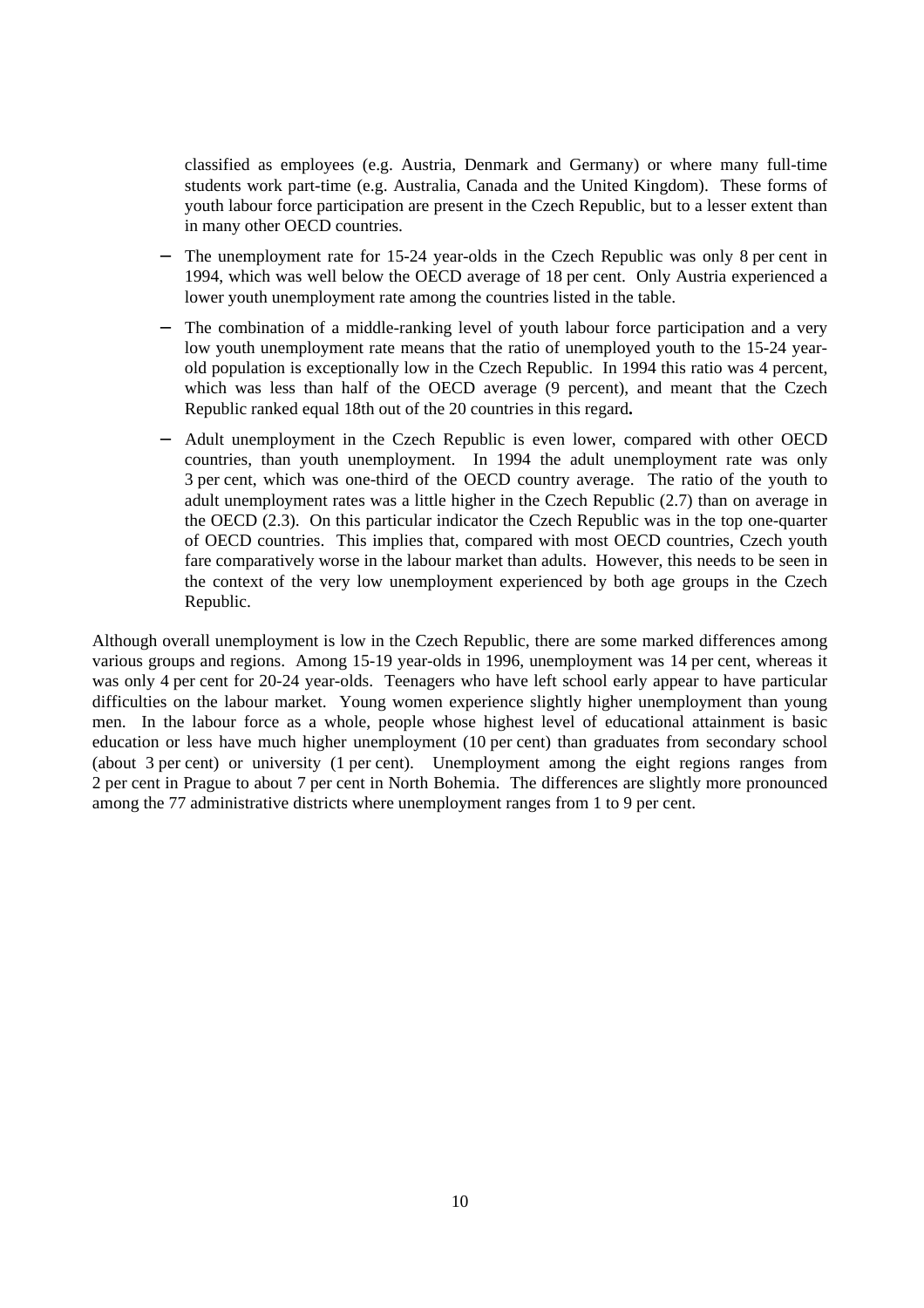|  |  |  | Table 4 Unemployment indicators, 1994 |  |
|--|--|--|---------------------------------------|--|
|--|--|--|---------------------------------------|--|

|                       | Labour force       | Unemployment    | Unemployment            | Unemployment            | Ratio of youth |
|-----------------------|--------------------|-----------------|-------------------------|-------------------------|----------------|
|                       | participation rate | rate            | to population           | rate                    | to adult       |
|                       | 15-24 year-olds    | 15-24 year-olds | ratio                   | 25-64 year-olds         | unemployment   |
|                       | (A)                | (B)             | $(A*B)$                 | (C)                     | (B/C)          |
| Australia             | 69                 | 17              | 12                      | 8                       | 2.1            |
| Austria               | 62                 | 5               | $\overline{3}$          | $\overline{3}$          | 1.7            |
| Belgium               | 35                 | 22              | $8\,$                   | 8                       | 2.8            |
| Canada                | 63                 | 16              | 10                      | 9                       | 1.8            |
| <b>Czech Republic</b> | 51                 | $\bf{8}$        | $\overline{\mathbf{4}}$ | $\overline{\mathbf{3}}$ | 2.7            |
| Denmark               | 69                 | 11              | 8                       | 12                      | 0.9            |
| Finland               | 41                 | 34              | 14                      | 17                      | 2.0            |
| France                | 31                 | 30              | 9                       | 11                      | 2.7            |
| Germany               | 79                 | $8\,$           | 6                       | 9                       | 0.9            |
| Greece                | 38                 | 29              | 11                      | $\overline{7}$          | 4.1            |
| Ireland               | 46                 | 23              | 11                      | 13                      | 1.8            |
| Italy                 | 38                 | 32              | 12                      | 8                       | 4.0            |
| Netherlands           | 62                 | 9               | 6                       | 6                       | 1.5            |
| Norway                | 56                 | 13              | $\overline{7}$          | $\overline{4}$          | 3.3            |
| Spain                 | 42                 | 45              | 19                      | 20                      | 2.3            |
| Sweden                | 51                 | 17              | 9                       | $\overline{7}$          | 2.4            |
| Switzerland           | 44                 | 8               | $\overline{4}$          | $\overline{4}$          | 2.0            |
| Turkey                | 50                 | 16              | 8                       | 6                       | 2.7            |
| <b>United Kingdom</b> | 70                 | 16              | 11                      | 8                       | 2.0            |
| <b>United States</b>  | 58                 | 14              | 8                       | 6                       | 2.3            |
| <b>Country mean</b>   | 53                 | 18              | $\boldsymbol{9}$        | $\boldsymbol{9}$        | 2.3            |
| <b>Czech ranking</b>  | equal 10th         | equal 17th      | equal 18th              | equal 19th              | equal 5th      |

*Sources*: Czech Statistical Office, Labour Force Survey 1993 and, for the other 19 countries, OECD (1996d); the Czech data refer to the last quarter of 1993.

Since 1990 the structure of employment has changed substantially in the Czech Republic (OECD, 1996). The main changes have been as follows.

- − In 1989 the private sector employed only 1 per cent of workers; by 1995 the share of privatesector employment exceeded 60 per cent, and it is likely to have grown even more since that time, although at a slower pace.
- − Before 1990 self-employment was rare, as was employment in a small enterprise (defined as fewer than 25 employees). By 1996 the these two sectors accounted for about 40 per cent of all employment.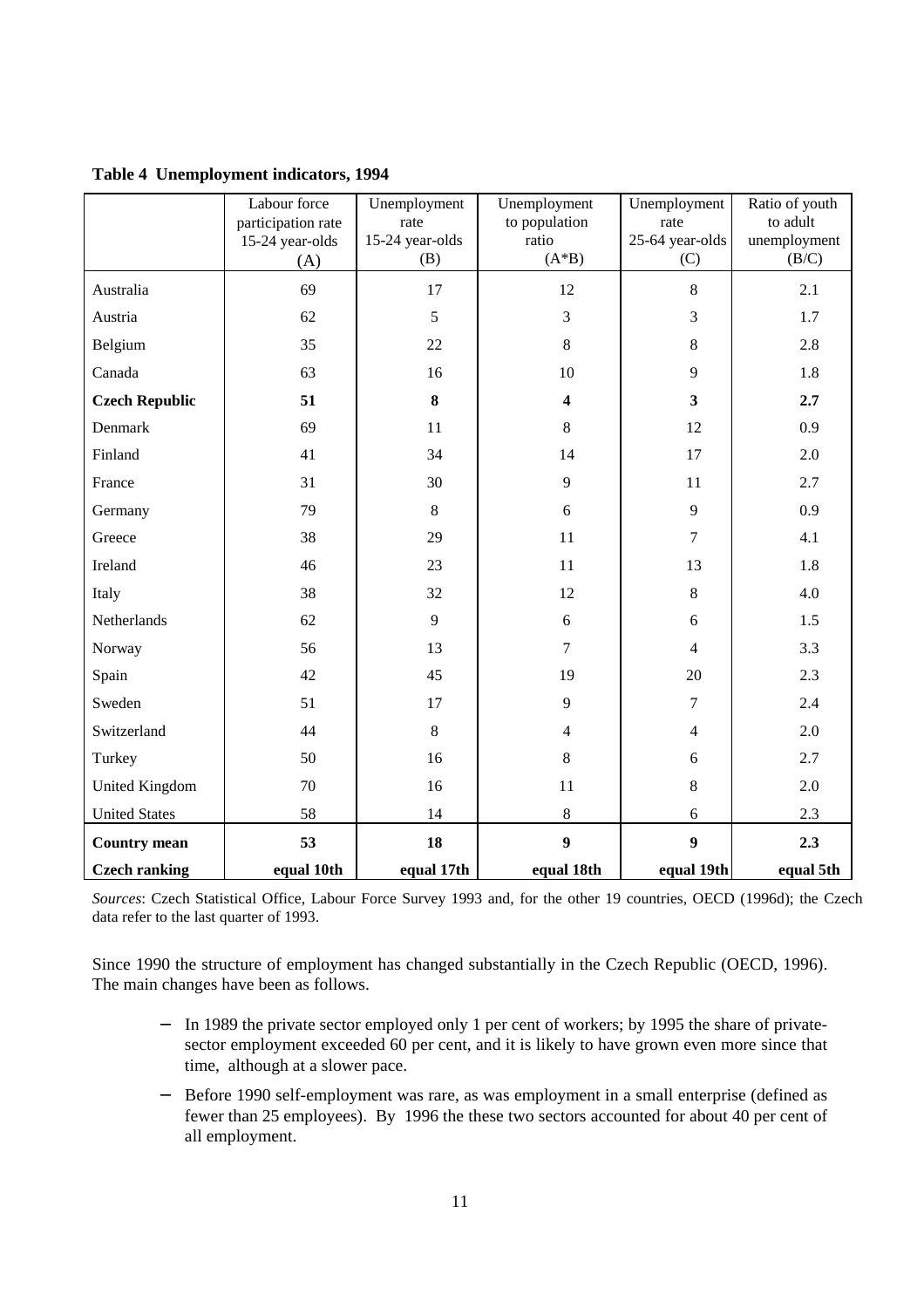− Employment in agriculture and industry has declined, while the services sector has increased its share of employment from 40 per cent in 1989 to more than 50 per cent in 1994.

Accompanying the structural changes in the economy, and to some extent reinforcing and accelerating them, has been an increasing rate of return on investments in education. Prior to 1990, wage differentials were very narrow, and to a extent favoured manual and "ideologically correct" work rather than employment based on acquired skills and knowledge. In the early 1990s wage regulation was attempted with the objectives of controlling inflation and promoting macro-economic stability. Wage regulations, which were abolished in mid-1995, seemed to have had only a modest impact on constraining wage rises. Since 1990 earnings have become more differentiated, and substantially higher rates of wage growth have been evident for well-educated workers, especially those in the privatised sectors of the economy. Workers with skills in foreign languages, computing, marketing and finance have been in particular demand. This has had the effect of further stimulating the demand for education in secondary technical schools and higher education, as reflected in the increases in education participation described in section 2.

Table 5 provides some estimates of the differentiation of earnings associated with higher levels of education in the Czech Republic compared to OECD countries as a whole. These indicate that, compared to most countries, the earnings differential associated with further education in the Czech Republic is relatively high.

|                          | Men                                                                    |                    |            |                                                                         | Women              |            |  |
|--------------------------|------------------------------------------------------------------------|--------------------|------------|-------------------------------------------------------------------------|--------------------|------------|--|
|                          | (average earnings for men with upper)<br>secondary education = $100$ ) |                    |            | (average earnings for women with upper<br>secondary education $= 100$ ) |                    |            |  |
|                          | Lower<br>secondary                                                     | Upper<br>secondary | University | Lower<br>secondary                                                      | Upper<br>secondary | University |  |
| Czech Republic           | 78                                                                     | 100                | 185        | 73                                                                      | 100                | 168        |  |
| <b>OECD</b> country mean | 81                                                                     | 100                | 158        | 75                                                                      | 100                | 159        |  |

#### **Table 5 Relative earnings by educational attainment level, 25-64 year-olds, by gender**

*Sources*: Czech Statistical Office 1997, Structure of Earnings Survey, and, for the other 19 countries, OECD (1996d). The Czech data refer to 1996, while the other countries refer to different years from 1991 to 1994.

Table 6 draws together data on the education and employment activities of young Czechs in 1996, and how these have changed since 1993. The rise in education participation is reflected in the fact that in 1996 some 74 per cent of 15-19 year-olds were in education, a rise of 10 percentage points from three years earlier. Similar growth was experienced in the proportion of 20-24 year-olds enrolled in education: up from 12 per cent in 1993 to 15 perc ent in 1996. As can be seen from the first column of the table, though, very few young Czechs are classified as combining education and employment. Between 1993 and 1996 the proportion of 15-19 year-olds in employment declined from 34 per cent to 22 per cent as education participation rose and the age of transition to work increased. One notable success over this period was a reduction in the proportion of 15-19 year-olds who were in neither education nor employment from 8 per cent in 1993 to 6 per cent in 1996. Teenagers who are neither working nor studying face considerable risks of long-term economic and social marginalisation, and it is encouraging to see a fall in the proportion of 15-19 year-olds in this category.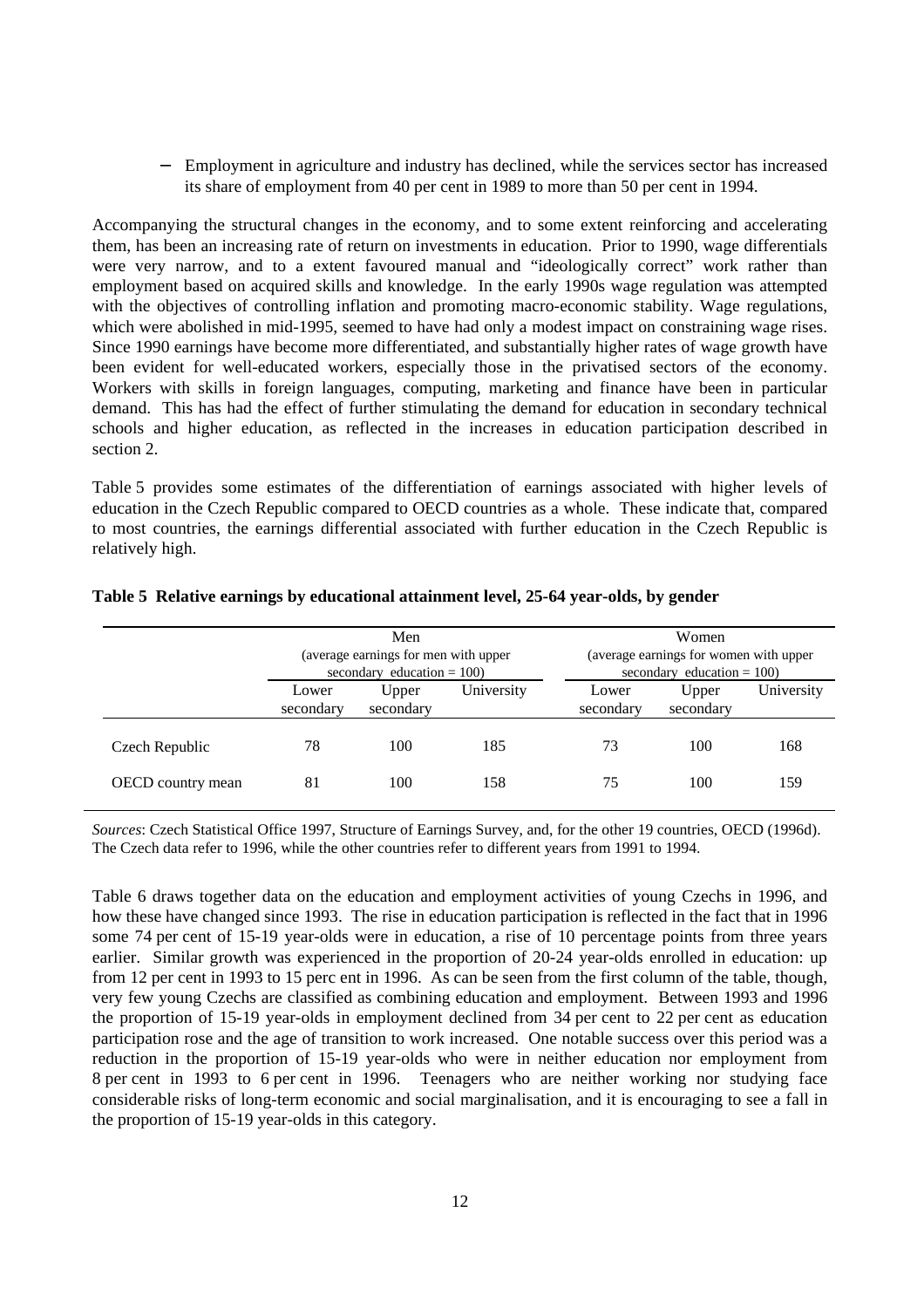|           |               | In Education      |               | Not in Education  |
|-----------|---------------|-------------------|---------------|-------------------|
| Age group | In employment | Not in employment | In employment | Not in employment |
| 1993      |               |                   |               |                   |
| $15-19$   |               | 59                | 29            | 8                 |
| $20 - 24$ |               | 11                | 64            | 24                |
| $25-29$   |               |                   | 76            | 23                |
| 1996      |               |                   |               |                   |
| $15-19$   | ◠             | 72                | 20            | 6                 |
| $20 - 24$ |               | 14                | 67            | 18                |
| 25-29     |               |                   | 75            | 24                |

#### **Table 6 Education and employment status by age group, 1993 and 1996 (% of age group)**

*Note:* due to rounding, the rows for each age group may not sum to 100 per cent. *Source*: Czech Statistical Office, Labour Force Survey 1993 and 1996.

#### *Issues and Concerns*

Despite the undoubted economic successes of the Czech Republic since 1989, a number of concerns are evident. GDP is still below the level of 1989, and labour productivity is low although both indicators have improved since 1994. There is a significant deficit on the trade account, and although tourism has helped bring considerable revenue to the country, the currency situation remains fragile. Czech industry has found it difficult to switch from a reliance on processing raw materials and chemicals to more sophisticated, high value-added goods. The demographic outlook, too, offers a mix of opportunities and problems. The number of 15-19 year-olds has been falling since 1993, when it peaked at 909,000, and is projected to decline to 682,00 by 2000 -- a fall of 25 per cent in just seven years. Although this will almost certainly be to the advantage of young people entering the labour market from school, the general ageing of the population that it signals means that productivity per worker will need to rise substantially to lift overall living standards.

During the review visit, we were frequently told that one of the important reasons behind the relatively low unemployment of Czech youth was the flexibility that their initial education and training provided them. This may well be the case. However, there did not seem to be any direct evidence available on the extent to which young people work in occupations outside the areas in which they were trained, or workforce mobility more generally. Although overall data indicate that some 40 per cent of people have changed jobs in the past few years, there seemed to be little information available directly on the mobility of young workers. The major research project on the destinations of school leavers which is due for release in 1998 will help to reduce this information gap.

Concerns were expressed to the reviewers that the positive environment for employment will not last. Already there are signs of growth slowing in areas of the economy -- such as finance and banking -- that have provided many new jobs in recent years, especially for young people. As well, there was a feeling that as privatisation continues and new management approaches are introduced, the pressures to lift productivity will result in job losses.

Young people who leave education now face a much different labour market from that which existed prior to 1989. In fact, the point was often made to the reviewers that no "market" for labour existed at all in the earlier period because labour was centrally allocated. Although almost all of those leaving the education system were quickly employed, their qualifications may not have matched the jobs they were allocated. Productivity remained low due to the lack of opportunities for individual workers to show initiative, and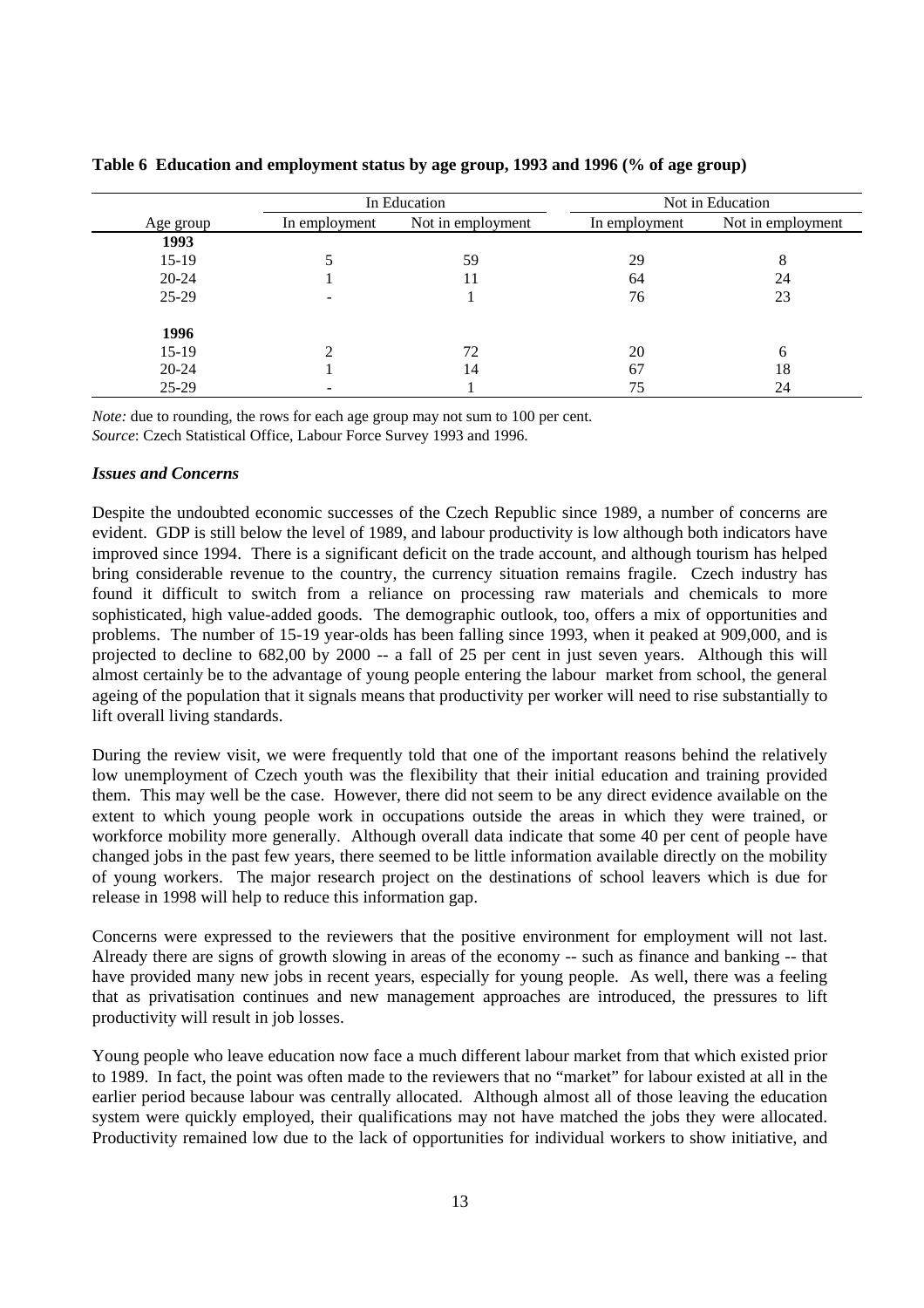the lack of incentives for enterprises to innovate. The combination of low productivity and no market pressures kept the demand for labour high, and encouraged complacency about the adequacy of young people's preparation for work.

During the 1990s the emphasis has shifted to individuals having responsibility for charting their own pathways through education, training and work. To help the labour market work efficiently, individuals and educational institutions need up-to-date information about labour market trends and the requirements for entry to particular occupations. Reliable information about fields where a shortage of skilled labour or unemployment is anticipated should be made available and updated regularly. Furthermore, better information about the relationship between fields of study (qualifications) and actual employment of graduates is badly needed. Such information should be available to all partners in the education and training process: students, parents, teachers, employers and trade unions, as well as the Ministry of Education, Youth and Sports. The agreement on information sharing that was signed recently between the Ministry of Education, Youth and Sports and the Ministry of Labour and Social Affairs will do much to help in this respect, as will the forthcoming results of the major study of education graduates that was mentioned earlier. However, there seemed to be widespread agreement among the people we consulted that the pace of change had outstripped the information available.

The common ingredient in successful approaches to young people's transition to work, whether at national, regional or local levels, is the development of partnerships between educational institutions and enterprises (OECD, 1994). Under the former command economy, the large state enterprises in effect constituted the partnership by themselves: after basic education, some 60 per cent of young people were trained in enterprise-based schools, and most of these went on to work in the enterprises concerned. With the moves since 1990 towards a free market economy, the breaking up of the large state enterprises by privatisation, the rapid growth of a small and medium-sized enterprises based on service industries, and the growth of the "grey economy", the interest and capacity of enterprises to engage in direct vocational training has changed beyond recognition. An important issue for Czech policy makers to consider is the development of a new form of relationship between enterprises and the education sector that helps to meet the skill requirements of a modern economy, while recognising that young people and their families are now the critical decision makers in the transition process.

As noted earlier, there seem to be relatively few opportunities to combine education and work in the Czech Republic. Part-time employment is low, and employment-based apprenticeships exist in only a very limited form. The predominant activity states of young Czechs are full-time education, or full-time work, or being outside of education and work altogether. This approach to transition depends on there being sufficient full-time jobs available for all who want them. To date, the Czech Republic has been fortunate in this regard. However, there are at least three reasons why this particular model of transition may need to be reconsidered.

Even if the overall employment situation remains favourable, it can be anticipated that there will be an increasing emphasis on part-time employment. As in most countries, the services sector of the economy is growing fastest, and by their very nature many services need to be available when people want to use them (for example, hospitality, retail, and tourism). Such services are often characterised by part-time employment by the young, due to their greater availability outside of normal working hours. It can be expected that full-time students will increasingly have part-time jobs, which may require a more flexible reorientation of educational institutions. Part-time work can also be a stepping stone to full-time employment for the young unemployed. The authorities need to ensure that the conditions covering unemployment benefits do not make part-time work financially prohibitive.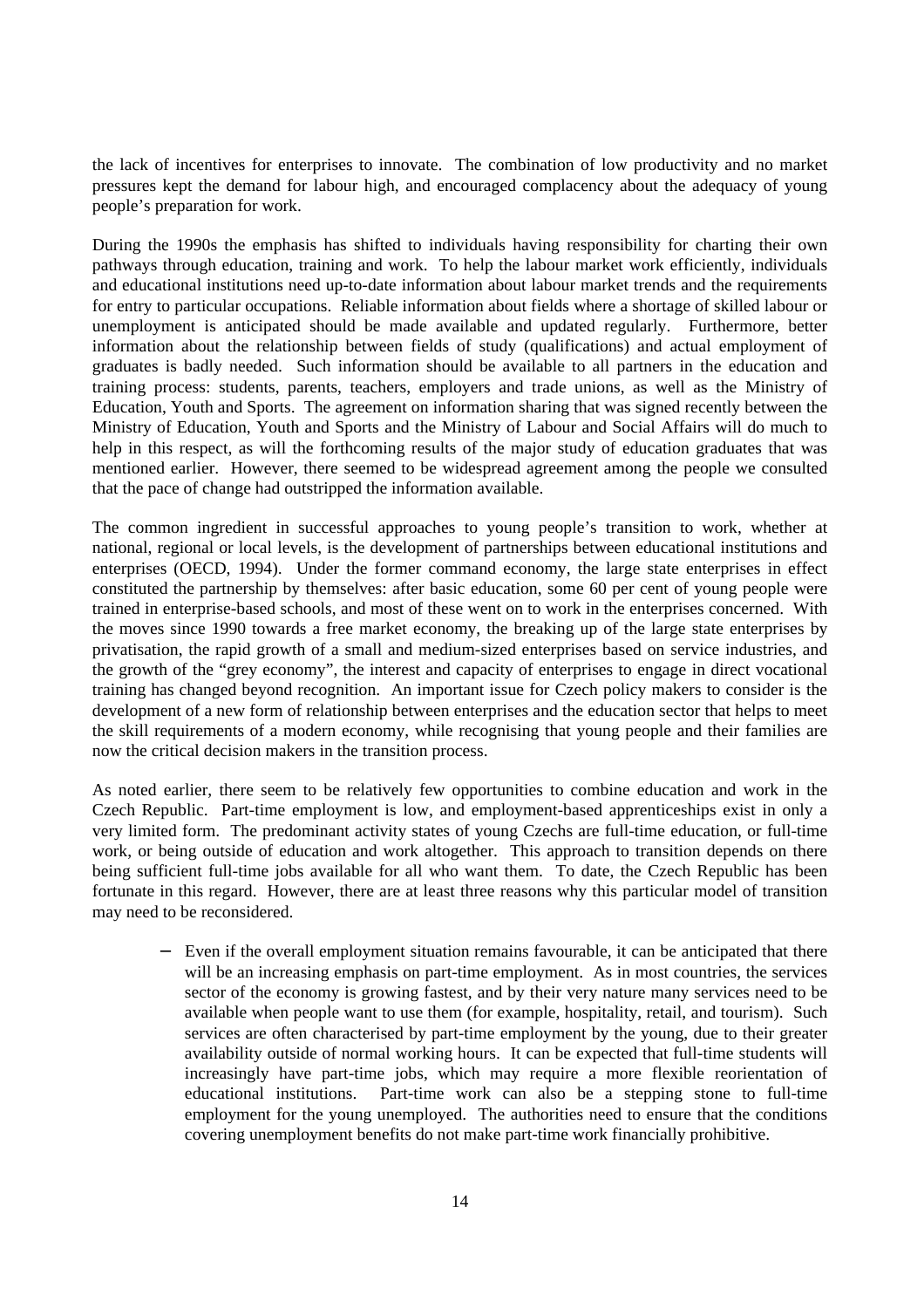- − The growing demand in the economy for up-to-date skills and knowledge, and the considerable income differentials associated with higher qualifications, mean that workers, and enterprises, are likely to demand more opportunities for part-time study taken in conjunction with employment. This is going to require increased responsiveness and flexibility by educational institutions if they are to cater adequately for a more diverse student clientele.
- As high-quality apprenticeship systems in other countries show, there can be considerable pedagogical and motivational benefits when young people are able to combine theoretical learning with workplace-based applications and experience.

#### **4. POLICY QUESTIONS AND OPTIONS**

In developing the suggestions in this section, we have been mindful that concerns about young people's transition to work in the Czech Republic need to be kept in perspective. Youth unemployment is exceptionally low by OECD standards, and further education and training seems to be valued by employers and young people alike. Nevertheless, the discussions we held indicated a widespread view that the present favourable employment situation is somewhat fragile. Economic growth remains uncertain, unemployment is relatively high in some regions, particularly among the unskilled, and there is a lack of skilled labour in industrial production and the construction sector. Forecasts anticipate a saturated labour market in the financial sector and the service industry, fields towards which many students are currently orienting their studies.

It is therefore appropriate that the Czech authorities are directing attention towards the medium- and longterm development of the education and training system in relation to the expected development of the Czech economy and the labour market. Increased living standards will depend on the Czech labour market becoming even more flexible in response to increased competition and the need to satisfy demands from domestic and foreign consumers of Czech goods and services. An important element in creating greater labour market flexibility is to ensure that the education and training sector is flexible and responsive to new demands. It is inevitable that the transition "system", as the bridge for young people between education and the labour market, is itself going to change.

#### *Structure and Provision of Initial Education*

#### *The balance of general and VOTEC education*

The review team was impressed by the diverse range of educational institutions in the Czech Republic, and also by the fact that the length of basic education (primary and lower secondary education) had recently been extended to nine years. The extension of basic education will allow extra time for the development of knowledge and skills for personal growth, and ensure that young people can operate effectively as members of the Czech community. This will also provide a strong base on which the secondary education can build to pursue fully the preparation of young people for work as a main part of its responsibilities. In this review, the focus is on education and training after the years of compulsory education, even though it is acknowledged that basic education plays a key role in equipping young people for working life.

The institutional structure of schooling in the Czech Republic is similar to that in much of continental Europe, especially Central Europe: universal and comprehensive primary and lower secondary education,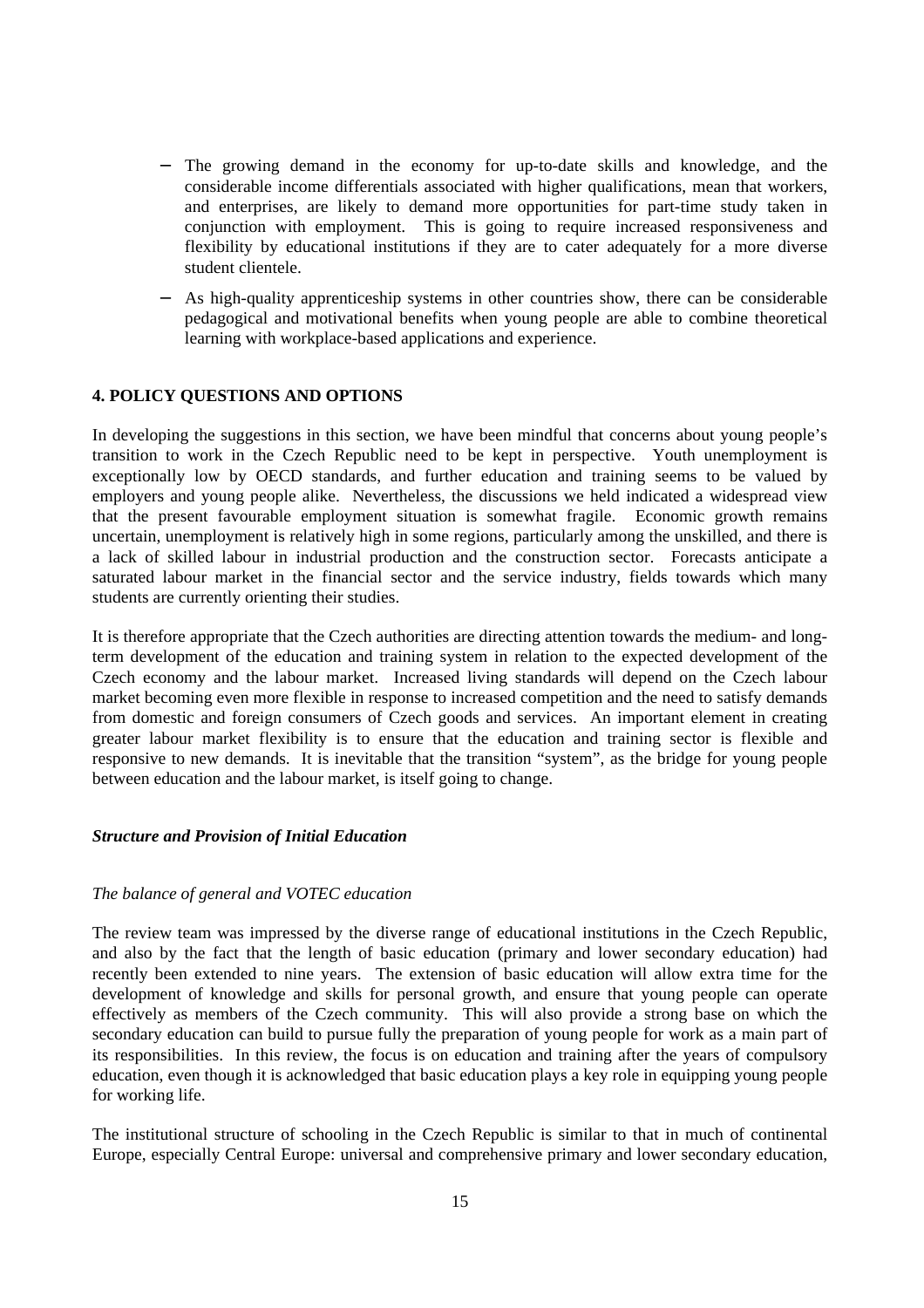followed by selection into either a 4 year-gymnasium intended mainly as preparation for university, or into a VOTEC institution of up to four years in length that is designed mainly for entry to the labour market, although entry to university is also possible from this stream. Such systems are often characterised as offering the benefits of a close relationship between enterprises and education (through the VOTEC institutions) and a relatively smooth transition to work, but to face problems of students having to specialise at a young age, and selection into the gymnasia and VOTEC streams being based largely on social class (although this latter point does not seem to apply to the Czech Republic).

On the face of it, the Czech Republic offers an extreme case of a two-track upper secondary system. According to the figures in OECD (1996d), only 16 per cent of Czech upper secondary students were classified as being enrolled in general education programmes in 1994, which was the lowest of the 25 countries for which such data were available. Only Austria and Germany, with about 22 per cent of students classified in general programmes, and Hungary and Italy (27 per cent), and the Netherlands (30 per cent) came close to this proportion. Overall, the average for OECD countries was for 47 per cent of upper secondary students to be in general education programmes, and 53 per cent in VOTEC.

The terms "general education" and "vocational and technical education" as used in such classifications can be somewhat misleading. In the Czech case, the students in the so-called general programmes -- that is, those enrolled in the gymnasia -- almost certainly have a strong vocational perspective on their choice of school and study programme within school. On the other hand, we are aware that one of the significant changes in Czech VOTEC programmes during the 1990s has been to increase their "general" education content as reflected in the study of the Czech language, foreign languages, mathematics, social sciences and so on. Nevertheless, the labels "general" and "vocational" education still carry meaning for students and their families -- and provide signals to potential employers about young people's immediate employability.

The demands of modern economic life mean that it will be no longer possible to expect that education and training received during youth -- no matter how strongly "vocational" -- will be sufficient to guarantee employability throughout one's working life. The basis for employability is broadening. Productive work habits, personal confidence, decision-making skills, and a commitment to learning are as important as specific vocational skills in getting and holding a decent job. On-going structural changes affecting all OECD economies and societies have increased the importance of up-to-date skills and competences.

To improve student employability, most education and training systems are trying to reduce the traditional separation between vocational education and academic or general education. This objective often involves complementing classroom teaching with learning in workplace settings, most commonly in enterprises but sometimes also in school-based enterprises. These educational changes are based on the need for all students to develop theoretical understanding and practical applications in a more integrated way so that they will be better prepared to cope with the demands of future employment and education.

From what we understand, much of the change in curriculum in the VOTEC sector of Czech education during the 1990s is an attempt to do just that. We wonder, though, about the adequacy of the preparation of a number of the gymnasium students for working life, especially those who do not obtain a place in university. Although we did not have the opportunity to visit a gymnasium to observe its teaching at firsthand, from what we understand the programmes generally emphasise book learning, written work and a didactic teaching style rather than working independently, project work, team work and so on.

We feel that the vision which should guide the development of upper secondary education in the Czech Republic is one that ensures all students -- in no matter what type of school -- experience the strengths of both academic and applied learning through curriculum content that is relevant to their future needs as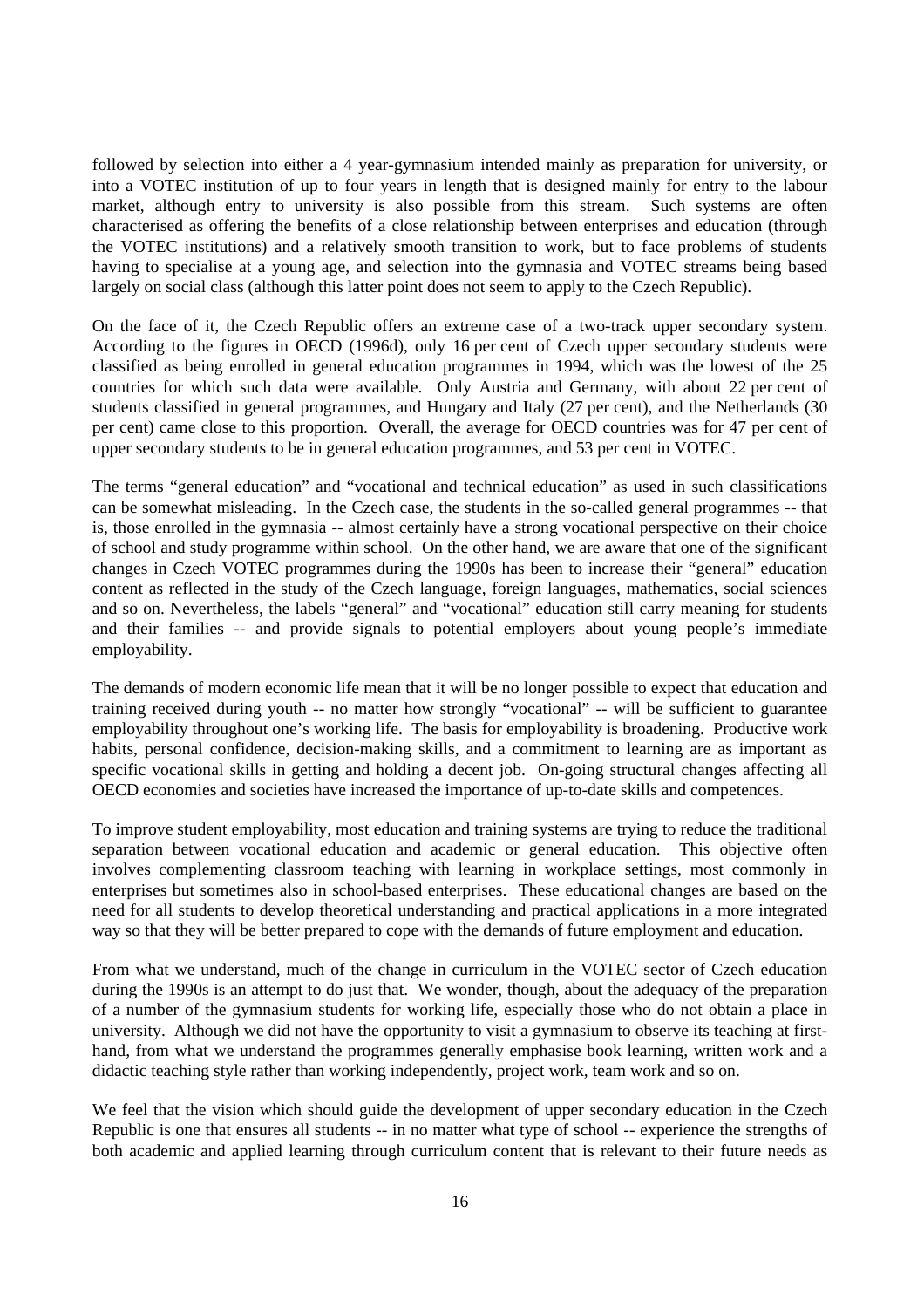citizens and workers, teaching styles that engage and challenge them, and opportunities to gain first-hand experience of workplace settings. This is not necessarily to argue for a convergence of general and vocational education or to support the introduction of comprehensive rather than differentiated schools such as presently exist in the Czech Republic. The present structure of schooling clearly has strong social support, and is effective in meeting a broad range of young people's needs. Rather, our feeling is that as the Czech economy and society opens up and changes even more, all young people will need an education that balances vocational relevance with equipping and motivating them to become lifelong learners.

#### *General skills for work*

As part of the rethinking of the balance of general and vocational education, an issue to be examined is whether there is a need to identify for the Czech Republic a set of general workplace skills which are expected to apply irrespective of the nature of the workplace environment, and which all students should have the opportunity to develop. Related to this is the extent to which curriculum outcomes should be expressed in terms of competences, that is, what people are expected to be able to *do*. This is a very different aim from more traditional approaches, which focus mainly on assessing knowledge or what people *know*. Those with low levels of educational qualifications are in particular need of assessment and recognition mechanisms that validate what they have learned through experience and self-directed learning off and on-the-job.

The general skill requirements of modern workplaces are usually developed around competences such as the following:

- − collecting, analysing and organising information
- − communicating ideas and information
- − planning and organising activities
- − working with others in teams
- − using mathematical ideas and principles
- − solving problems
- − using technology

The main aim of general skills such as these is to aid the transition from school to work by assisting young people to become productive members of a workforce more quickly, and to better equip them to respond to future change. While good teachers have always developed such skills in their students, a few countries have now started to embody competences in curriculum planning and teaching methodology, and to assess whether students have attained them. Each of these aspects is difficult, even assuming that agreement can be reached on the types of broad skills that all workers will need to have in the future. Nevertheless, the efforts currently underway in the VOTEC sector in the Czech Republic to bring together theoretical and applied reasoning and learning could also be usefully extended to general education streams as well.

#### *Diversification at the upper secondary level*

There is a relatively large number of different types of schools at upper secondary level in the Czech Republic. In addition to the three main forms -- gymnasium, secondary technical, and secondary vocational -- there are variants of these in the form of the integrated secondary vocational school, and the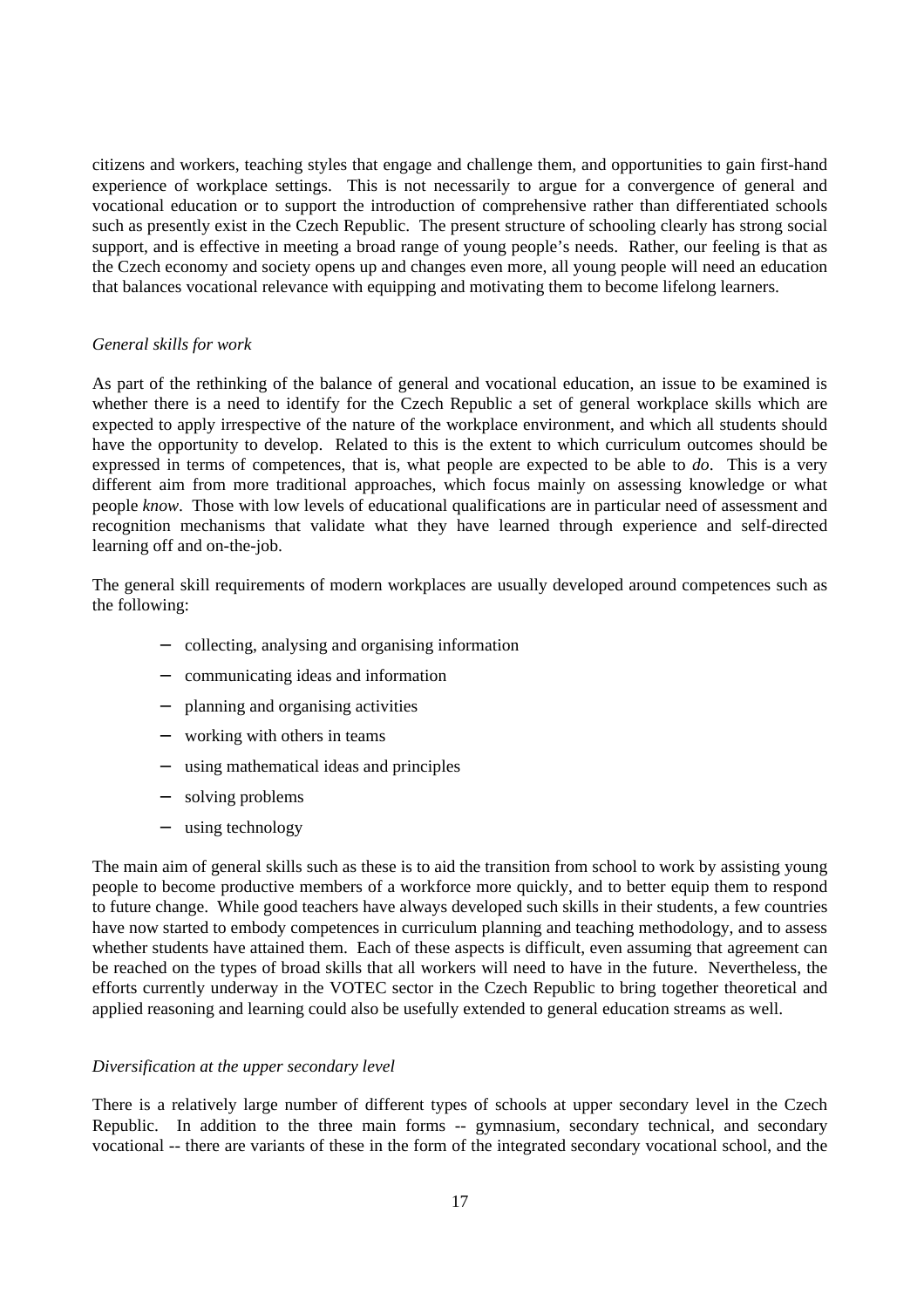technical or economic lyceum programme which combines elements of gymnasium and technical schooling and is taught experimentally in several schools. Recent years have also seen the reestablishment of an older, pre-war type of school directed just at girls, the "family school", which combines general education with training in home economics. There is also a substantial provision of special schools for students with intellectual or physical disabilities. The picture is made even more complex by the fact that there is now a significant number of non-state schools, private and denominational, particularly in the gymnasium and secondary technical sectors.

Institutional diversification can be an important means of meeting a variety of student needs, and providing "niche" programmes oriented to particular areas of the labour market, provided there are adequate opportunities for students to move between different types of schools as their interests develop and change. The recent creation of new exit points after one, two, three and four year courses in technical and vocational education should help in this regard. Although the permeability of these streams and courses both vertically and horizontally was not completely clear, ideally they would ensure that nobody leaves the system without certification that is recognised in the labour market, and that everybody able to profit from further education can move on to higher levels and broader types of study. This kind of flexibility is essential if there are to develop a range of transition processes so that young people may construct the best possible pathway to lead them to satisfactory work. From what we understand of the situation in the Czech Republic, though, there is still some inflexibility in regard to the possibilities of movement between different types of schools. The lack of common national standards for school certification undoubtedly exacerbates this situation.

The review team was impressed with attempts to develop schools where vocational and technical education are brought together in the same institution. The integrated schools could provide an opportunity for open pathways similar to the Netherlands' reformed secondary system. Such opportunities suit many students because they delayed the choice of a specific vocational future and so reduce the risks of too early specialisation. They also provide potential drop-outs with "fall-back" opportunities for a certified exit from initial education and thus improve their chances for returning to formal education later in life. To this point, though, this initiative does not seem to have resulted in institutions which build on the strengths of both sectors and integrates them to a more cohesive whole, allowing for a more flexible set of educational offerings. The review team would hope that over the years a common philosophy for the integrated school will develop and sharp distinctions between technical and vocational education will become less apparent. Such schools need to be sufficiently large to be cost-effective and able to provide a range of different pathways to the world of work.

One clear consequence of the great variety of different school types is that average school sizes are small. The Background Report and discussions with officials drew the review team's attention to the relatively large number of very small schools. Despite a decline in the total number of secondary students for demographic reasons in recent years, the number of schools expanded rapidly. The number of gymnasia grew by more than 60 per cent between 1989-90 and 1995-96, and the number of secondary technical schools more than doubled (OECD, 1996d). Much of this growth occurred in the private sector in response to parental demand. The only sector in which the number of schools fell was the secondary vocational, partly because more than 200 of these schools were converted into integrated technical vocational schools. In all, though, the number of upper secondary schools grew by about 50 per cent, or more than 600 new schools, between 1989-90 and 1995-96.

The net result of this growth is that average school size in the upper secondary sector is now only a little over 300 students (Table 7). The average size of schools in the secondary technical sector is especially small -- just over 200 students -- mainly because this sector contains a large number of private schools, and these are typically much smaller than state schools. There are, though a large number of small state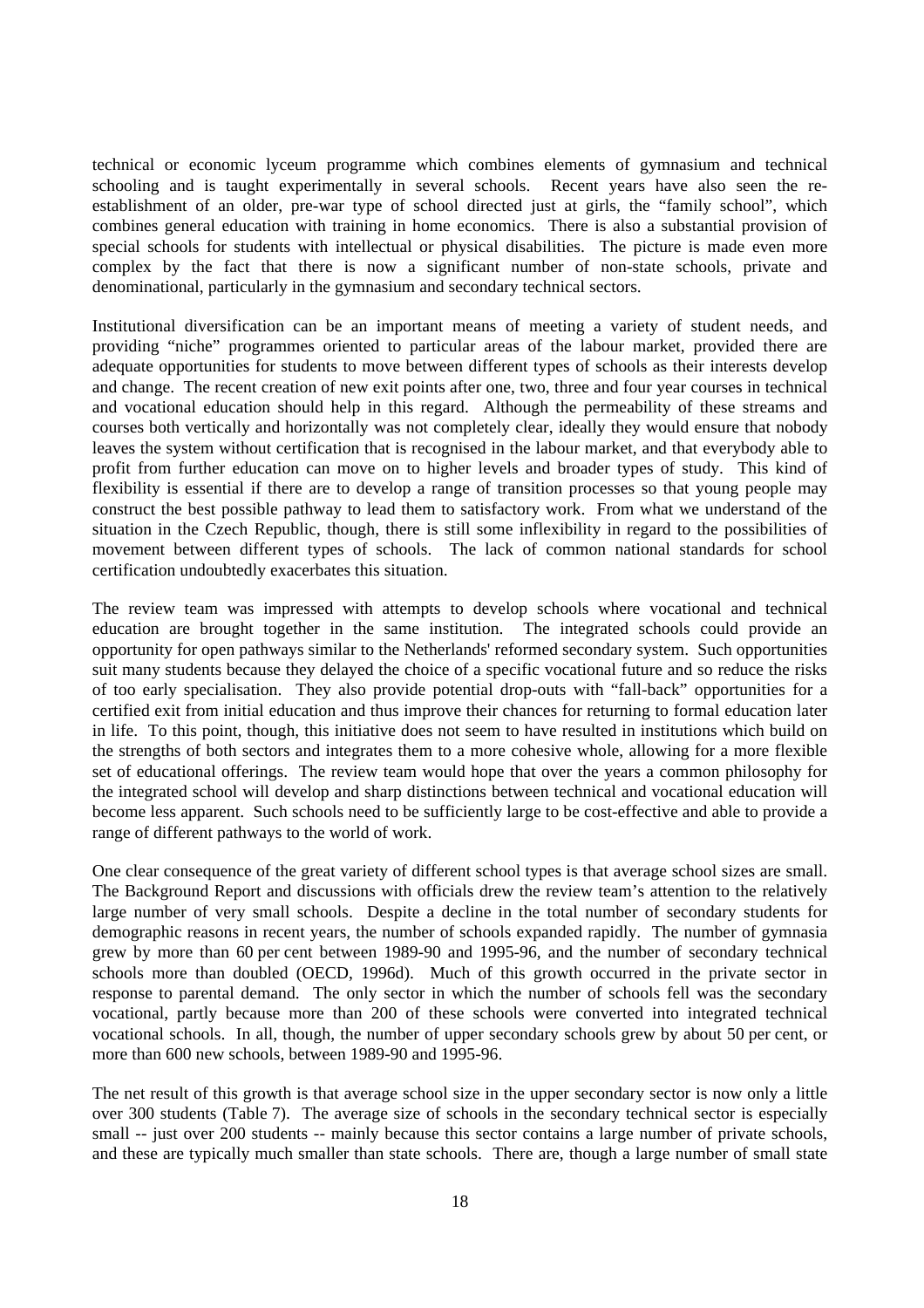schools as well, and concerns must be raised about their cost structure and their limited capacity to provide curriculum range and up-to-date equipment and facilities. While there may be good community and educational reasons for small schools at the level of basic education, they can cause difficulties for quality and education budgets, particularly in the technical and vocational sectors at the upper secondary level.

|                                 | Number of<br>students | Number of<br>schools | Average<br>school size |
|---------------------------------|-----------------------|----------------------|------------------------|
| Gymnasium                       | 131 644               | 361                  | 365                    |
| Secondary technical             | 177 642               | 834                  | 213                    |
| Secondary vocational            | 169 494               | 533                  | 318                    |
| Integrated technical vocational | 112 874               | 201                  | 562                    |
| Total                           | 591 654               | 1929                 | 307                    |

#### **Table 7 Upper secondary schools: total enrolments and average school size, 1995-96**

*Source:* calculated from data in OECD (1996c).

The review team supports strongly the optimalisation strategy that is presently being pursued as a way to improve cost-effectiveness, allowing better quality control and improved responsiveness to labour demand and employment opportunities. It seems inevitable that this strategy has to face the issue of how to rationalise the number of different types of upper secondary school. In our view, the scope for scale economies and improved programme quality offered by the integrated technical vocational schools means that this sector needs to expand at the expense of the other two. We also doubt the long-term viability of the family schools. From what we understand, these do not lead to an recognised job qualification, and schools oriented largely towards preparing girls for domestic duties seem out of place in a modern society. The review team can understand a community reluctance to consolidate schools and suggests that the Government develop a strategy involving major stakeholders so that the benefits of sensible optimalisation are more widely understood. In doing so, it would be important to be able to demonstrate that cost savings from school consolidations and closures are used to lift quality, and not simply to reduce government expenditure.

#### *Apprenticeships*

The whole issue of apprenticeships was one that concerned the review team. As the term "apprentice" is presently used in the Czech Republic, it would seem that it does not really refer to the types of employment-based training that form such an important part of initial education and training in many OECD countries. Rather, the term is used mainly to describe those upper secondary school students who are enrolled in vocational schools in programmes leading to an apprenticeship certificate. These "state apprentices" constitute about 85 percent of all apprentices.The programmes they are engaged in appear to be confined to relatively simple manual, clerical or technical activities. Although state apprenticeship programmes normally involve some workplace experience, it does not seem to be as well structured as in other European countries, largely because employers and trade unions have only a limited role in curriculum development and assessment. **As well, it seems that it is often difficult for schools to arrange workplace training, and that many students' practical experience is confined to school workshops where they often have to work with obsolete equipment.**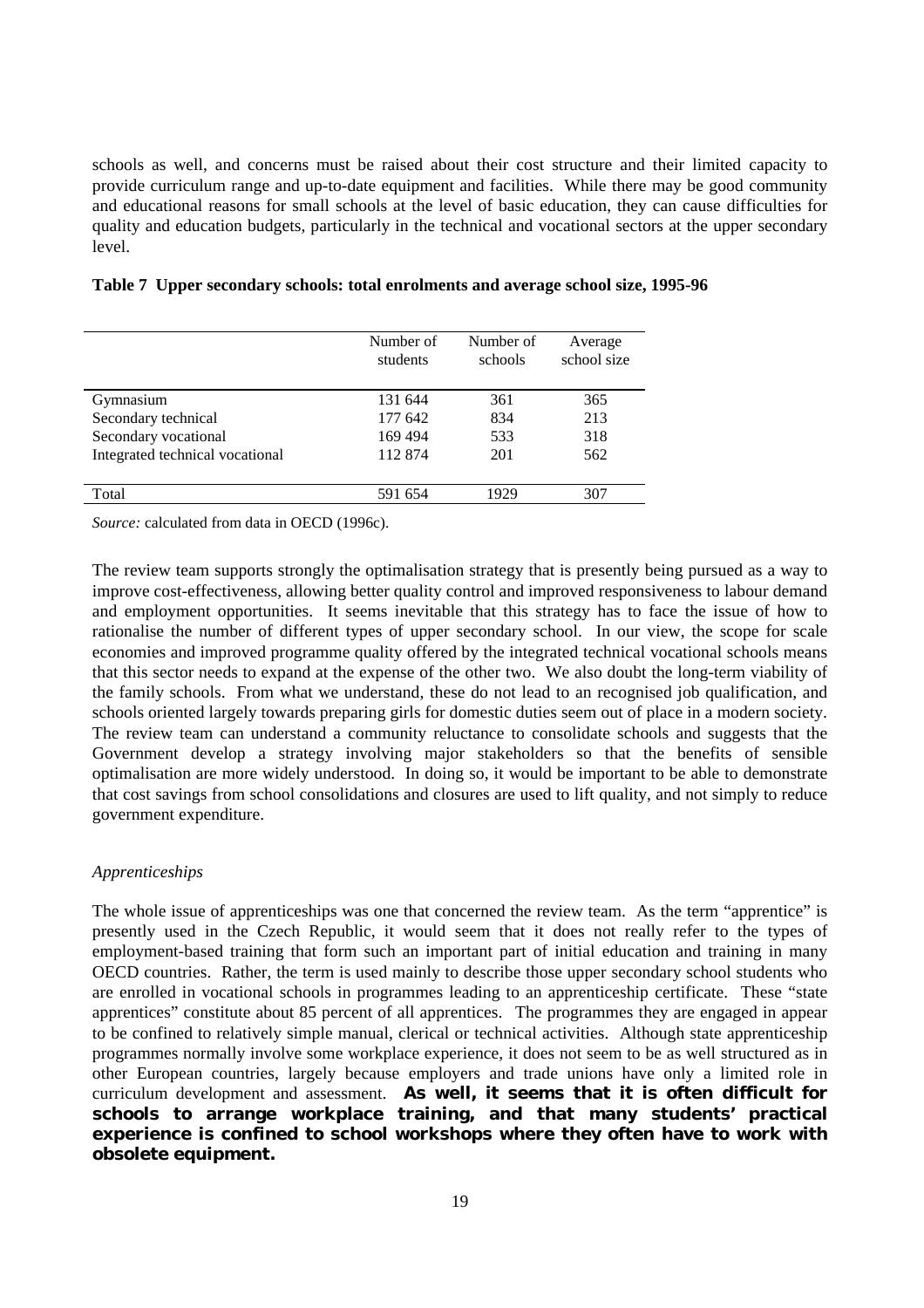Discussions with some large enterprises indicated that they would welcome the opportunity to become involved in firm-based apprenticeships. While there cannot be any return to the pre-1990 system, an appropriately structured apprenticeship system can be an effective means of meeting the needs both of young people and employers, and of building linkages between the education system and the labour market. The review team wishes to make no more of the point than that it should have the fullest discussion between the Government and the major stakeholders. The introduction of a new apprenticeship system could be staged. For example, under present conditions, firms could be involved more frequently on a case-by-case basis in existing apprenticeship schools and in vocational and technical schools, which would keep responsibility for the overall programme. The system may then develop further to have significant components of courses undertaken in the workplace, and with employers' assessment of that learning being an integral part of the programme.

A particular challenge is encouraging the involvement of small and medium-sized enterprises in apprenticeship training and other forms of vocational education. Significant improvement would probably require both taxation incentives and the gradual self-organisation of groups of employers in this area. Traditionally, apprenticeships have been very important to small businesses in other countries and this aspect should receive significant attention when the future of apprenticeship is being reviewed. It should not be forgotten that, as in other countries, not only enterprises but also students and parents will need to be convinced of the value of an apprenticeship relative to general, technical and vocational schooling. The marketing of any educational change in many respects is as important as the change itself, and a marketing plan should be developed at the same time as the policies are being prepared for promulgation, if a new apprenticeship system is to be developed.

#### *Gaps in provision*

The review team looked for gaps in provision where permeability was not as readily achieved and which might provide barriers to a smooth transition to work. One group for whom there seemed to be a significant gap were those who go through the gymnasium system and do not gain entry to a university or higher professional school. Although the team did not have exact statistics, the group does seem to be small -- perhaps 10 per cent of the gymnasium cohort. It is this group, plus another group of say 10 or 15 per cent of university students, who may be better suited to more applied studies if the opportunities were available, and who would be better served by more extensive forms of short-cycle tertiary education.

Another group without a smooth transition to work are those who leave the education system before they have completed a certified school programme. They have limited skills for the modern workforce and constitute a group that tends to grow as the labour market tightens in times of constrained economic activity. At the moment this group seems to be small -- perhaps less than 10 per cent of the cohort -- but it does require considerable attention since such young people are at risk of long-term economic and social marginalisation, especially in rural areas. Although most attention needs to be directed at measures which prevent young people leaving school in the first place before they have acquired the skills and knowledge needed for employment, the reality is that a certain proportion find it difficult to succeed in school settings. Programmes for the young unemployed such as that initiated by the Ministry of Labour and Social Affairs in the Most region in collaboration with local schools and employers (see Box 1), look to be promising ways to reintegrate the young unemployed into the labour market by lifting their basic skills and improving their self-confidence. Experience gained with this programme should feed back to schools so that they can modify their courses to be more relevant to these students in the first place, and act as an example for other parts of the Czech Republic where such students are at risk of not finding work.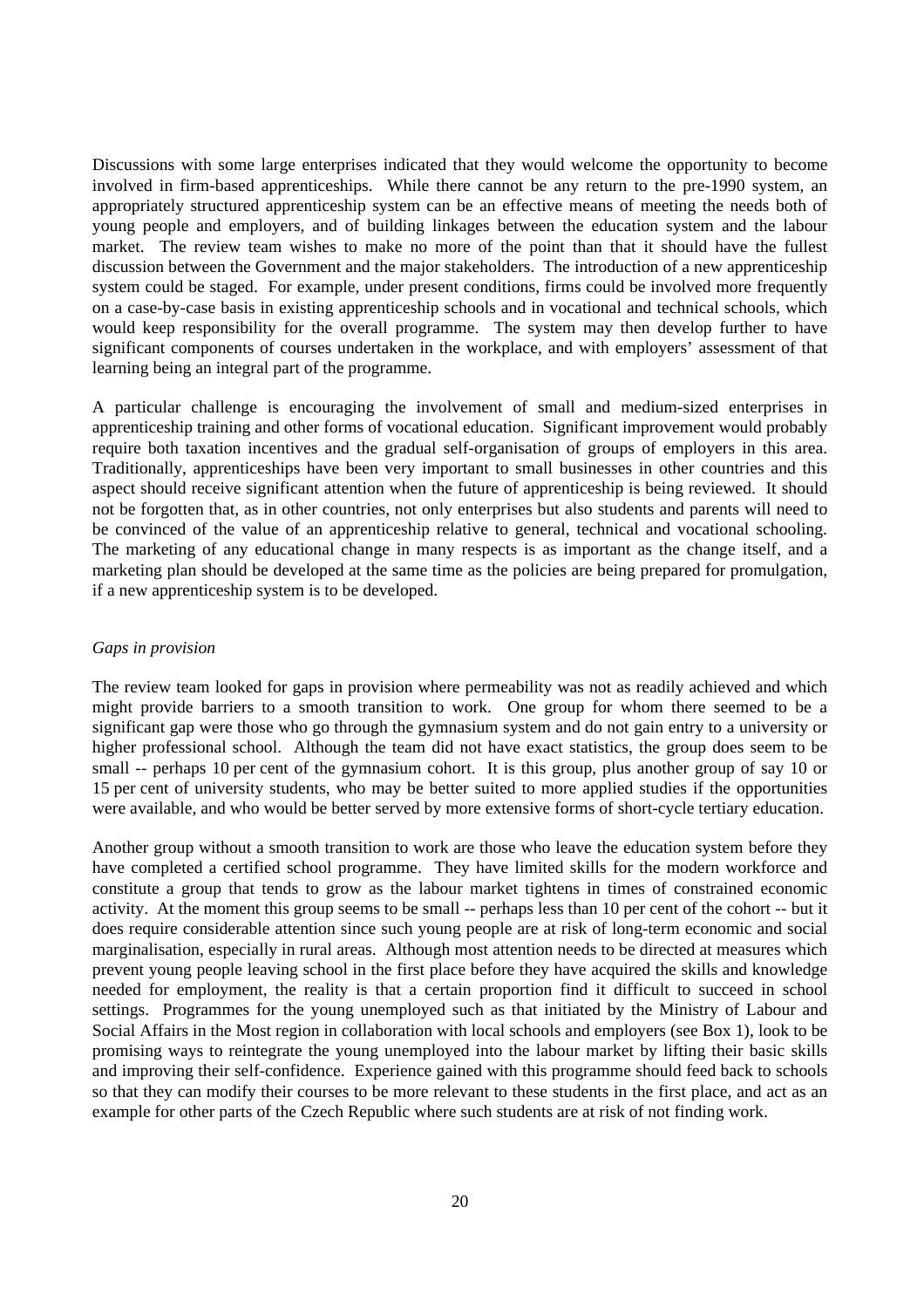In many countries, university students who do not complete their courses is another group which creates a significant problem. Although there can still be benefits for the young people concerned from having some experience of higher education, the personal and social costs of a failure to complete can be high. In the Czech Republic this group does not seem to have serious difficulty in finding jobs at the present time. Whether their dropping out of education is actually induced by job opportunities or whether they drop out because university study does not suit them is hard to ascertain. Many will go directly into enterprises where no doubt they will have specific on-the-job training. The concern is more that they do not have access to appropriate certification and the review team believes this group should be monitored closely over the next few years.

The review team was impressed with the co-operation shown between Education and Labour Ministries and regional offices in developing career guidance and orientation services both in basic education and for students in secondary technical and vocational schools (see Box 2). The Background Report mentions a weakness in this area with regard to careers guidance for higher education students. Although some individual faculties and universities appear to have sound programmes for advising students and providing bridges to potential employers, this area would seem to need more systematic development. The review team would suggest that the Czech Republic develops a comprehensive strategy of student guidance which will apply with equal force to all students so that they are well prepared for the vocational choices that will confront them at various stages in their lives. There is some concern that the placement efforts of private schools for their graduates is uneven. If this is a problem it should be picked up when the strategy for careers guidance is developed. The strategy should also focus on ensuring the effective placement of "state apprentices" whose future is no longer assured, since in most cases now they are not contracted to an enterprise but remain fully within the vocational secondary schools.

Ideally, schools should provide general education and foundation training while the employment sector should provide specialisation and expertise. But this division of roles can work only if schools are enabled to do their task and if employers accept their responsibilities, both individually and collectively, for their active involvement in education and training. The review team is of the view that an appropriate balance between on- and off-the-job training has not yet been struck in the Czech Republic. Smaller enterprises in particular are not sufficiently involved with training efforts and organisational frameworks through which an appropriate level of association and co-operation could be established. For example, organisations that bring together small employers -- sometimes termed chambers of industry and commerce in other countries -- still seem to be embryonic in their development. The trade union movement would also have an important role to play in encouraging and strengthening such developments, including by contributing to the training of trainers among their own membership. This issue is taken up later in the paper.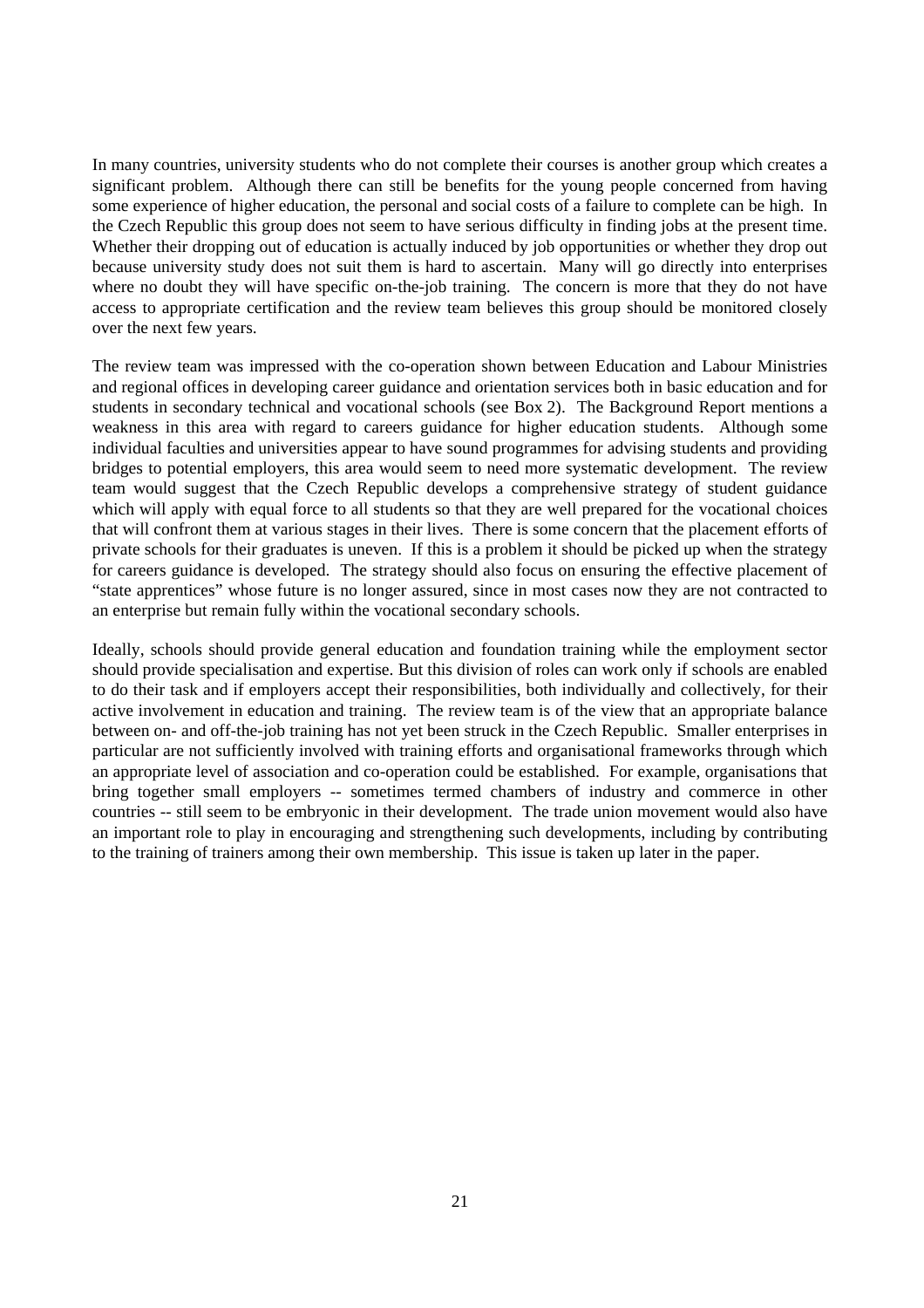#### **Box 1 Retraining the Young Unemployed: The Most Programme**

The Review Team was impressed with the Most (Bridge) project for 15-18 year-olds that is operating in the provincial centre of Most. The programme, which is operated under the auspices of the regional office of the Ministry of Labour and Social Affairs, provides intensive support for young people who have not gone beyond Basic Education through a mix of counselling, training and job placement. The programme has several distinctive features:

• it is voluntary:

it is organised around the premise that all are entitled to succeed, and is based on an equal relationship between the trainees and trainers; and

• it uses curriculum and teaching approaches that integrate theoretical education with practical training.

The selection of the young unemployed for participation in the programme follows information sessions with their families. About 50 young people undertake each programme, which lasts for 4.5 months. Retraining is offered in a number of fields: woodwork; metalwork; clerical work; bricklaying; and interior decoration. The basic instruction in these areas is offered at a local Integrated School, and is organised around small groups of about six young people with one teacher or tutor in each field. In addition, another vocational school can offer programmes in cooking, plumbing and dressmaking. The programme also has access to a farm with residential facilities; this was seen to be particularly important as a "half-way" house for those young people who were unsure of which field they wanted to specialise in, or who did not want to obtain formal qualifications.

The first week in the programme is spent in "job sampling", whereby the young people spend one day in a variety of different workplaces to help clarify their interests. All of the second week is spent in a workplace in their preferred field, although the field can be subsequently changed. After confirmation of their vocational interest, vocational training is then provided for 3.5 months, including one month full-time with an employer. The training comprises four days per week at the educational institutions, and one day per week with the teacher that concentrates on personal development and assistance with job search skills. Near the end of this period, all participants take a two-day pleasure trip to a resort. This is seen to be important as a reward for their efforts, and as a way of boosting the profile of the programme. The completion of the programme is recognised in an award ceremony in which the young people obtain a certificate of basic vocational qualifications. They are then offered an internship with an employer; if this does not prove successful, the young people return to the Labour Office for more guidance and training. After having conducted 4 rounds of the programme since 1994, the Labour Office reported that of the 169 trainees concerned, 143 had successfully completed the programme and, of these, 103 are currently employed (although not all with the original employer). A further 14 went on to enrol in Apprentice School, and 26 are registered again with the Labour Office.

The placement rate is relatively high for projects of this sort. Reasons for the success of the Most programme, and its adaptation by several other regions, seem to be:

- collaboration between educational and labour market authorities;
- small group sizes:
- carefully selected teachers who not only have strong vocational skills, but also have the personal qualities to work productively with disadvantaged young people;
- detailed curriculum and support materials:

• a full-time co-ordinator who works closely with the teachers and provides liaison with local employers, including quick follow-up of any difficulties in the workplace phase, including placement of the young people with another employer if appropriate; and

• the positive image that the programme now enjoys in the local community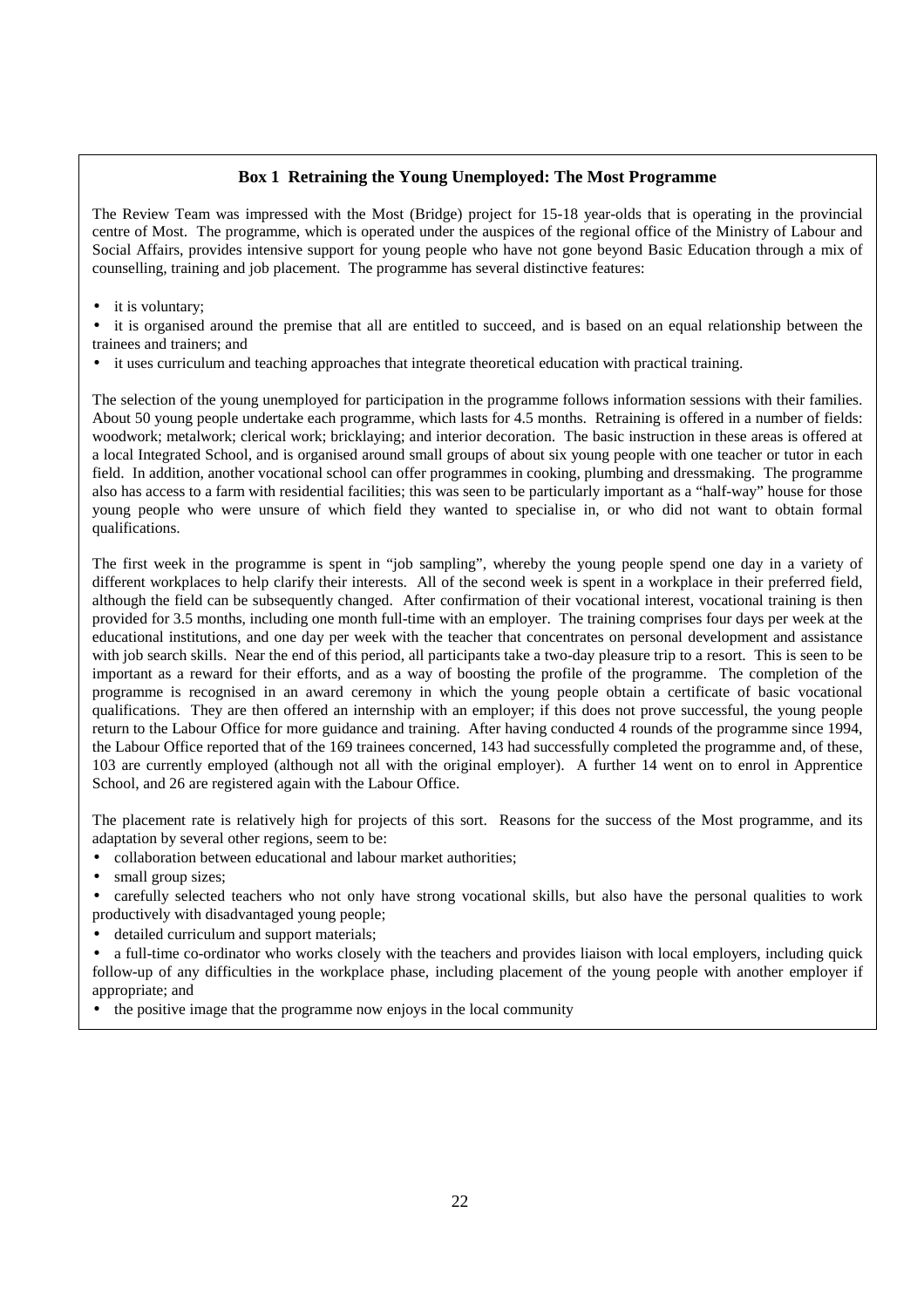#### **Box 2 Improving Career Decision Making: The Choices Programme**

"Choices" is a programme designed to assist Basic Education students make more informed decisions about their educational and employment preferences. This is a particularly important issue in the Czech Republic since students enter one of several specialised types of secondary school at the end of Basic Education (Year 9), and it is possible to enter some Gymnasia at the end of Year 6. As its name suggests the Choices programme attempts to provide students with the knowledge and skills to make an appropriate choice. Figures given to the Review Team by the Most Labour Office indicate that about 20 per cent of Czech students make the wrong choice in that they either drop out of secondary school or do not use the secondary education they acquire in their first job. The Choices programmes is a preventative strategy that attempts to reduce this proportion.

The programme, which is run by the Most Labour Office, now operates with six volunteer Basic Schools after having commenced two years ago with three schools. It covers two hours of lessons per week in the last two years of Basic School, and focuses on "self-discovery" in the form of students' assertiveness and self-confidence, and the provision of information about different occupations, the educational qualifications they require, labour market needs in the local region, and job search skills. The over-arching aim is to improve students' decision-making skills so that by the end of the two years they are able to construct their own action plan.

The teaching approach emphasises as many "real life" situations as possible through role playing, responding to different scenarios, and talks by employers and former students. The assessment, which occurs every three months, uses a personal interview between teacher and student to review their development through the programme. At the end of each year a fivepoint scale is used to assess student performance in 12 different aspects of the course; the intention with this annual assessment is to make it similar to workplace assessment.

At present the take-up of the Choices programme is relatively small: about 300 of the 4000 Year 8-9 students in the Most region are involved. Although impressed by the Choices programme, the Review Team was unable to assess the extent to which it duplicated or complemented other career guidance and counselling services that run in Basic Schools.

#### *Short-cycle tertiary education*

Modern economies increasingly require workers with middle-level qualifications that provide more specialised training than is possible in secondary education, but which do not require the extensive study of a university degree. The Czech Republic seems to be relatively under-supplied with such programmes at the present time. This shortcoming had been identified earlier by the 1992 OECD review of higher education. The higher professional schools, which were formally introduced in 1996 after a trial period, aimed to fill this gap. However, it is to be seen to what extent they can attract enough students and provide the right level of qualification, given their administrative confinement to the secondary level. This lack of provision at the tertiary level is very different from developments in almost all other OECD countries, and especially from developments in the European Union. As Table 3 showed, participation rates by young Czechs in tertiary education -- especially non-university education -- are well below the OECD average.

The promising beginnings for increasing diversity through the higher professional schools seems to need further stimulation, and the review team would encourage the government to continue to promote the development of short-cycle tertiary education and publicise its advantages to potential students and employers. In other countries this form of education has provided access to higher education to a group previously denied this opportunity, and has raised the level of skill in middle-level occupations quite markedly. It is at this level that many new occupations or rapidly developing ones seem to fit appropriately (computing, business, tourism, paramedical occupations, for example) for people who will need middle-level qualifications in those fields.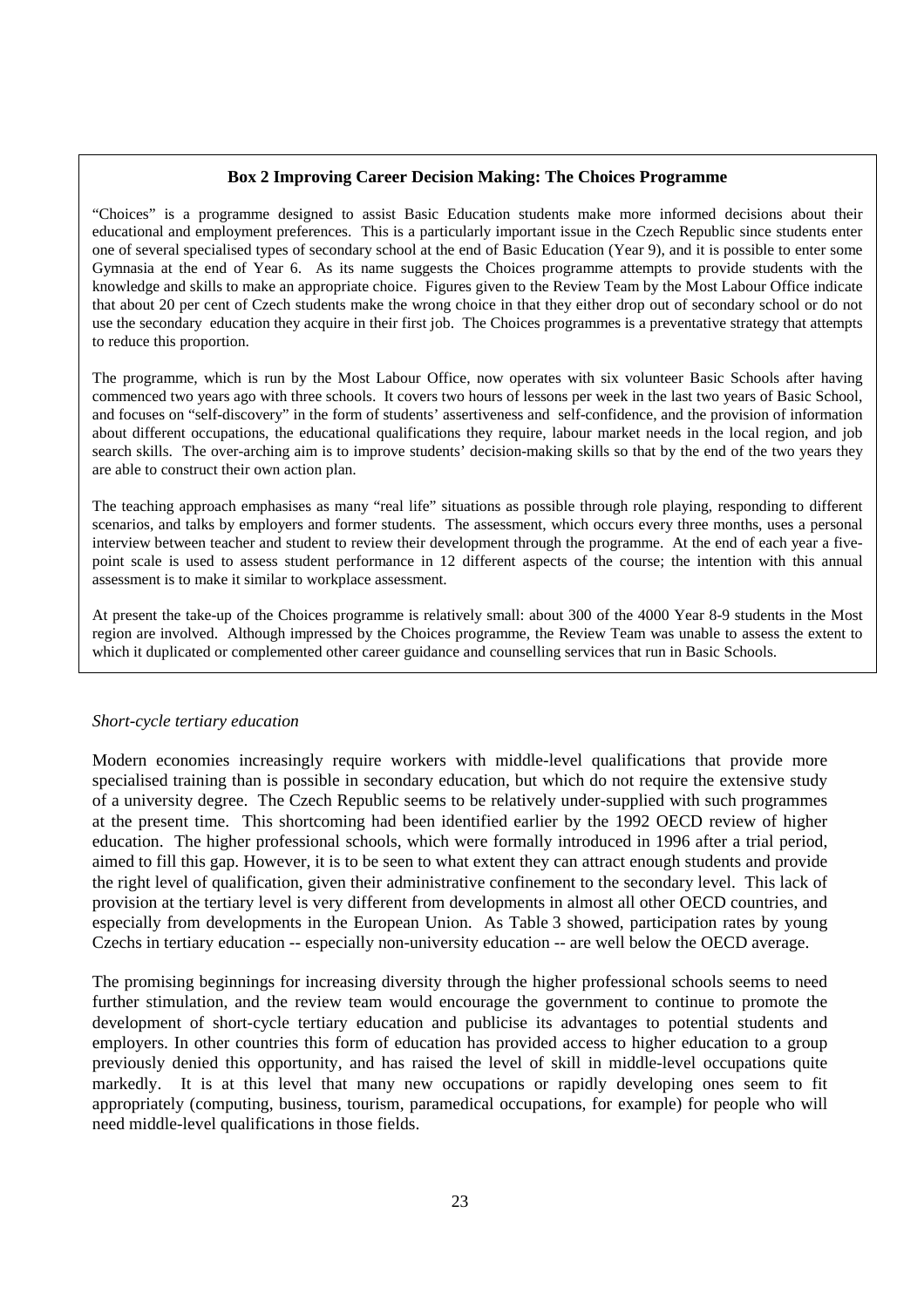The team believes that these innovations should be further developed in close co-operation with industry, trade unions and professional associations. The apparent resistance of traditional universities to such developments needs to be overcome (perhaps by contracting universities to deliver specific types of programmes either on their own or in collaboration with others), otherwise students from many fields, especially those who would be better served by other more occupationally-focused courses, might find transition to work much more difficult in coming years. The fact that the higher professional schools, unlike the universities, charge fees and yet have already attracted enrolments equivalent to around onethird the number of 18 year-olds entering university suggests that they are filling a market need. We feel, though, that their administrative allocation to secondary education is somewhat anomalous. However, in considering any administrative re-arrangement, it would be important to ensure that the close linkages between the higher professional schools and upper secondary education are maintained so that student pathways between the two sectors are as smooth as possible.

While the review team saw the new Bachelors degree in universities as an opportunity, as in other countries, for increased student flexibility and responsiveness to labour market needs, it does not seem to have led to convincing results so far, since most students go on for the longer Magister programme. Also, industry seems to have difficulties appreciating the value of this type of qualification. Yet, there are considerable cost savings for those paying for education (governments, students, enterprises) if the skills needed to enter work at middle professional level can be provided in a shorter time. Therefore, before the Bachelor's degree programme declines any further, it would be prudent to investigate the reasons for its lack of appeal, and ways to lift its quality and attractiveness.

#### *Admission to university*

The transition from upper secondary school to university is a well trodden path, yet it appears that this transition is not as smooth as desirable. The review team had reports that young people were finding it necessary to apply separately for admission to many different universities and faculties in the hope of gaining entry. We were told of one case in which a student had applied for entry to 47 faculties. Although this may be an extreme situation, we still formed the view that the present selection process involves a significant waste of resources for individual students and their families, and for the universities and faculties undertaking the selection. It also makes young people's decision making about alternative pathways through higher education and into work more complex than it needs to be.

While the right of universities to determine who they should admit to their courses is not disputed, it is essential that this process is as simple, straightforward and open as it can be. Many countries have found it necessary to have their universities work together to establish a single process for entry, so that student choice is realistic and if one faculty of choice is denied, then their consideration for another faculty becomes automatic. It is suggested that universities consider establishing a centralised process for admissions where they work together to make entry to university easier for students. This should not only include the process, but also the entry examination. There is a case for considering using the Maturita examination as a major criterion for university entry, provided that appropriate arrangements are made for common standards and genuine school and system evaluation. If there needs to be a specific entry examination for university, then potential university students should not be required to sit for more than one or at the most two such examinations.

Although it is possible to enter university from schools other than the gymnasia, the review team believes that the admissions process is skewed against their entry except perhaps to a very narrow band of courses, and skewed against their success because the university courses do not sufficiently take into account learning backgrounds different from the gymnasium. Nor do vocational schools have a real expectation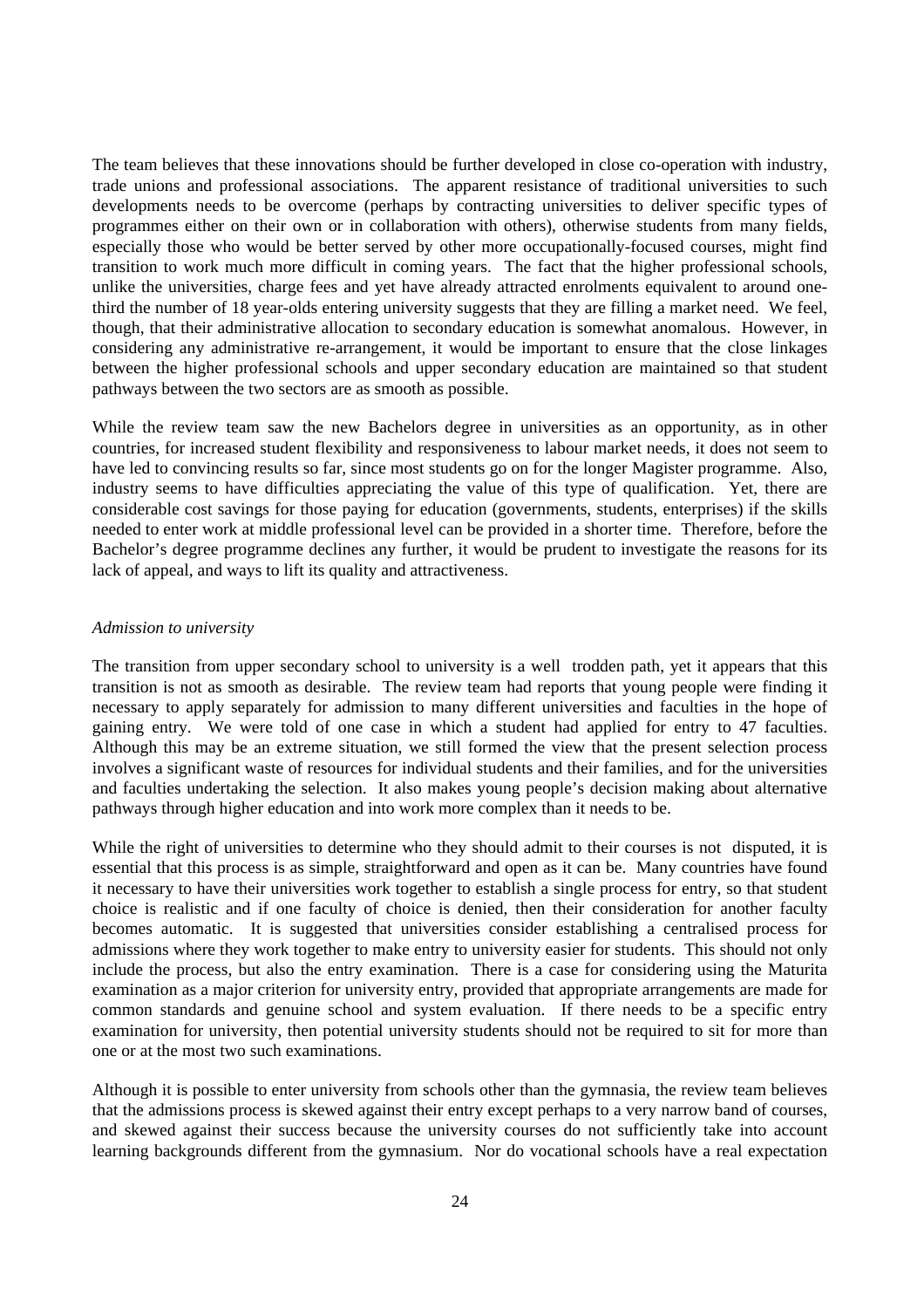that some of their students might aspire to university studies. The review team believes that university admission should be available to any student with the potential to achieve success, irrespective of the school they have attended, on fair and equitable terms. It is for the universities to ensure that this occurs and for schools to raise the prospect in the minds of students.

In any revision of the admissions process for university, it would be important to ensure that assessment of student performance of workplace settings forms part of the criteria for university selection. If it is accepted, as we believe it should be, that all upper secondary students -- in no matter what type of school - - should eventually spend a significant portion of their time engaged in credible learning in workplaces, then for such learning to be taken seriously, especially in the gymnasia, it needs to count towards university entrance. It would also be in the universities' interests to take account of a wider body of evidence about young people's capacity and motivation than is provided by written examinations.

#### *Funding Tertiary Education*

Apart from allowing people who wish to pay for their children's education through private schools, it could be argued that the main responsibility for funding schooling up to the end of secondary education should lie with the state, given that almost all young people reach this level. The Maturita is becoming almost minimum level of qualification, even if upper secondary education is not included in compulsory education. In other words, the State would guarantee funding its citizens for initial education up to the Maturita level which provides them with basic life skills and clear access to employment.

|                          | Early<br>childhood<br>education | Primary<br>education | Secondary<br>education | Tertiary<br>education |
|--------------------------|---------------------------------|----------------------|------------------------|-----------------------|
| Czech Republic           | 111                             | 100                  | 126                    | 318                   |
| <b>OECD</b> country mean | 100                             | 100                  | 134                    | 253                   |

#### **Table 8 Educational expenditure per student by level of education relative to expenditure per student at the primary level, 1993**

*Note*: Within the tertiary education sector in the Czech Republic, the equivalent figure for university-level education was 358, and for non-university tertiary education it was 121. It is not meaningful to provide OECD country means for expenditure on these components of tertiary education since almost half the countries do not supply disaggregated data.

*Source:* OECD, *Education at a Glance, Indicator*s*, 1996*.

The situation is quite different for tertiary studies, which are particularly selective in the Czech Republic. There is a need to expand the capacity of the tertiary sector and to diversify its programmes to better meet social and economic needs. Such expansion and diversification will be costly. Some of the additional costs might be met by increasing the efficiency of tertiary education since expenditure per student in tertiary education in the Czech Republic is high compared to spending on other levels of education (see Table 8), although the difficulties of making valid international comparisons of tertiary expenditure should not be underestimated. The fact that expenditure per student on universities appears particularly high suggests that the public sector is providing a considerable subsidy to those who gain a university place, especially when graduates' relatively high earnings are also taken into account. Some contribution by students towards the cost of tertiary education could supply part of the additional funding needed to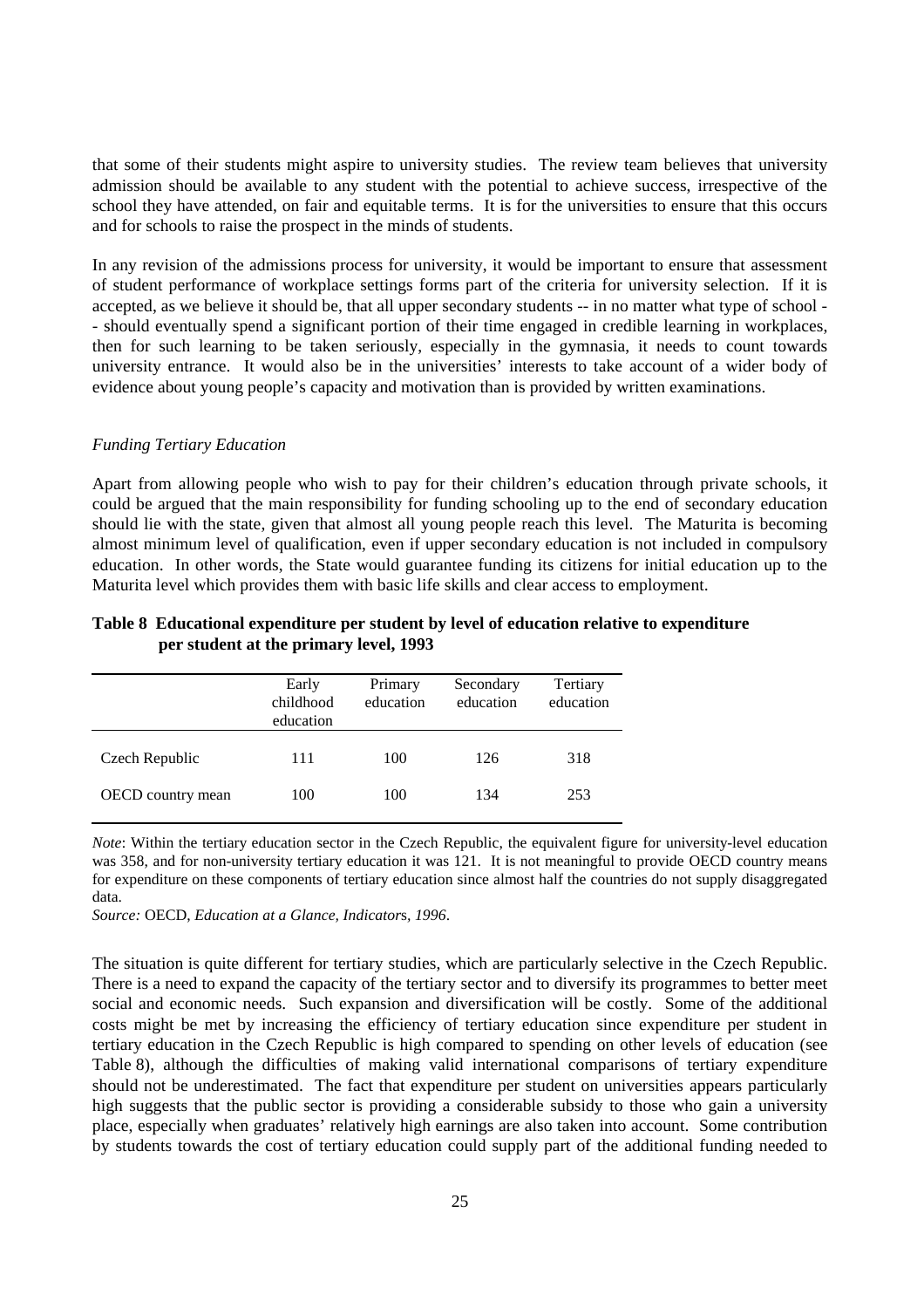expand and diversify the sector. In order that such a move would not disadvantage students from low income families some of the funds raised from tuition fees could be used to subsidise places for needy students. Another means of ensuring that tuition fees do not raise barriers to participation would be by deferring payment until after students leave tertiary education and their income exceeds a certain level.

#### *Teacher development*

Teachers play a key role in young people's transition to work. Teachers provide the skills and knowledge that young people require, and the guidance and counselling they need to help make appropriate choices among competing pathways. There is no doubt that the dramatic changes that have occurred since 1989 in the Czech Republic and in its education system have put considerable stress on teachers and others working in schools. The fact that such momentous changes have been accommodated, and educational standards apparently maintained and improved (as shown, for example, by the very high ranking of Czech students in the 1994 IEA international study of mathematics and science) says much about the dedication and adaptability of the Czech teaching force. Some teachers, especially those teaching in the humanities and social sciences and in vocational areas such as banking and finance, had to be completely retrained as totally new curricula have been introduced. The introduction of much greater school autonomy has required school directors and teachers to develop, for the first time, skills in curriculum planning, liaison with parents and employers, and school-based management. The capacity of Czech teachers to renew themselves is even more noteworthy when account is taken of the fact they are relatively old compared with teachers in other OECD countries (see Table 9).

| Table 9 Percentage of eighth-grade students taught by mathematics teachers |
|----------------------------------------------------------------------------|
| of different years of teaching experience, 1994                            |

|                          | $0-5$ years | $6-10$ years | $11-20$ years | $>20$ years |
|--------------------------|-------------|--------------|---------------|-------------|
| Czech Republic           | 12          |              | 17            | 62          |
| <b>OECD</b> country mean | 16          | 14           | 34            | 36          |

*Source:* International Association for the Evaluation of Education Achievement (IEA).

There is some evidence that increased school autonomy involved teachers strongly in initial reform in the early 1990s, but that enthusiasm seems to have ebbed in more recent times. This was certainly a perception picked up in the review team's meeting with representatives of teacher unions and there may be merit in some analysis being undertaken of the views both of individual teachers and the unions of the change process. In this context, teacher training and retraining will need continual monitoring and strengthening, especially with regard to teachers' ability to help design, teach and assess new curricula, their knowledge of the rapidly changing world of work, changing ideas about geographical mobility, the need to work closely with enterprises, and so on. As part of a professional development programme, there may be merit in enabling selected teachers to work in industry for up to one year, jointly financed by the education authorities and industry, as a means of increasing teachers' direct experience of new work requirements, and of improving communications between schools and enterprises. It could also be worth finding ways to encourage people with significant experience in enterprises to spend time in schools working with teachers in planning new curricula, and better integrating workplace-based learning and teaching in classrooms.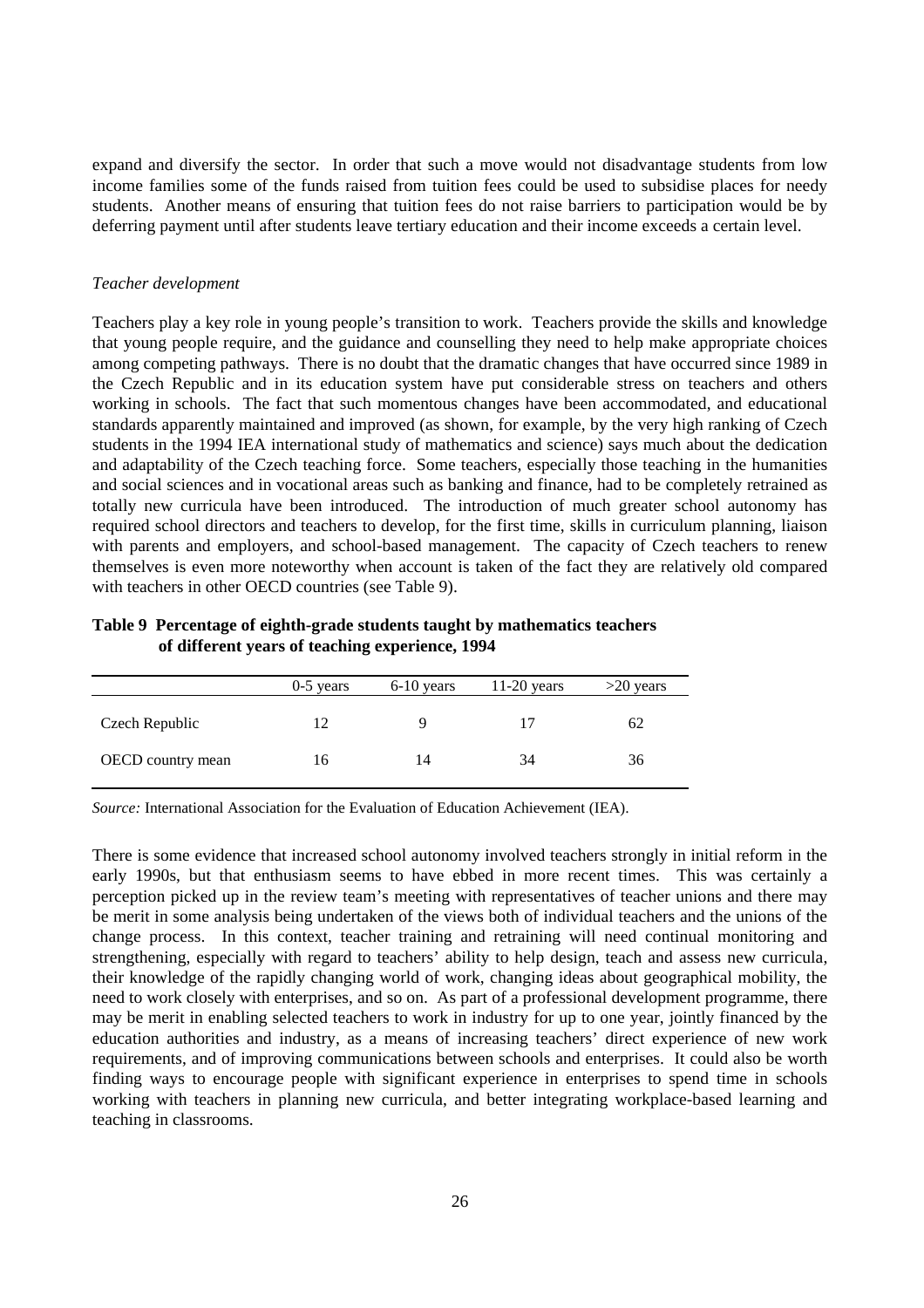#### *National Standards, Evaluation and Qualifications*

The review team was greatly impressed with the dramatic change from a highly centralised system to one where individual educational institutions have been given a high degree of autonomy. In a highly centralised system, it hardly matters what constitutes a school or other educational institution. Curriculum is centrally determined, teachers are appointed from the centre and control is firm and directive. As soon as an institution is given responsibility for its own activities, then questions arise about the shape of an institution which can manage the broader range of expectations that society now has for it. The institution needs to have a certain size, have administrators who can manage finances, determine appropriate courses, evaluate the effectiveness of their activities and teachers who operate in a self-determining, professional framework. In other words, to be able to deal with the expectations that come with autonomy, the institution must be able to show that it can meet certain criteria and operate within a national framework.

Once this framework and the attendant criteria have been set, it is for the educational institutions to show that they can meet them. Such frameworks must include control of finance, curriculum frameworks, systems of certification and standards to be reached. Small schools may not be able to reach such criteria, and will need to become part of, or network with, larger schools to do so. Staff will need training in management, curriculum development assessment and evaluation. Schools will need to understand the power of data and its analysis in showing to their clients (students, parents, employers and government) that they are effective and efficient in delivering quality education. The greater the level of autonomy given to an educational institution funded by taxpayers' money, the more transparent and open to public scrutiny must be the activities of that institution. This will require common collection of educational information and its reporting to the wider public against agreed determined standards. It is for the government to determine for the institutions to which autonomy has been granted the reporting framework, and attendant responsibilities.

These general principles concerning the obligations that accompany autonomy are well understood at central level in the Czech education system. Considerable attention is being devoted to finding mechanisms that will allow institutional autonomy to flourish while at the same time ensuring that schools and the Ministry share responsibility for making autonomy work in the interests of young learners and the wider society. In the following sub-sections we consider the nature of this dual responsibility in the context of improving the transition from education to work.

#### *Assurance of quality*

A crucial element in any education system is the mechanism by which the quality of that system is assured. Quality cannot exist in a vacuum -- it must be based on a shared understanding of the objectives of education, and on reliable data that show whether standards are being achieved.

Accreditation is the process which ensures that courses are tested against agreed standards, and that the students undertaking those courses achieve agreed standards of knowledge and skills. Who should agree on the standards and the basis for them is a matter of government, but those involved must include not only the teachers, but also in the end, the enterprises that will employ the graduating students. In a dynamic society endeavouring to meet global competition, the standards required in the accreditation process must be consistent with best practice at local, national or international levels. Individual schools cannot in general determine their own standards if their graduates are expected to perform at the levels of graduates in similar areas from other schools or from other countries. Evaluation is a much broader responsibility. It is through this process that educational institutions can reassure their clients that schools are meeting their goals and objectives and are delivering a quality education.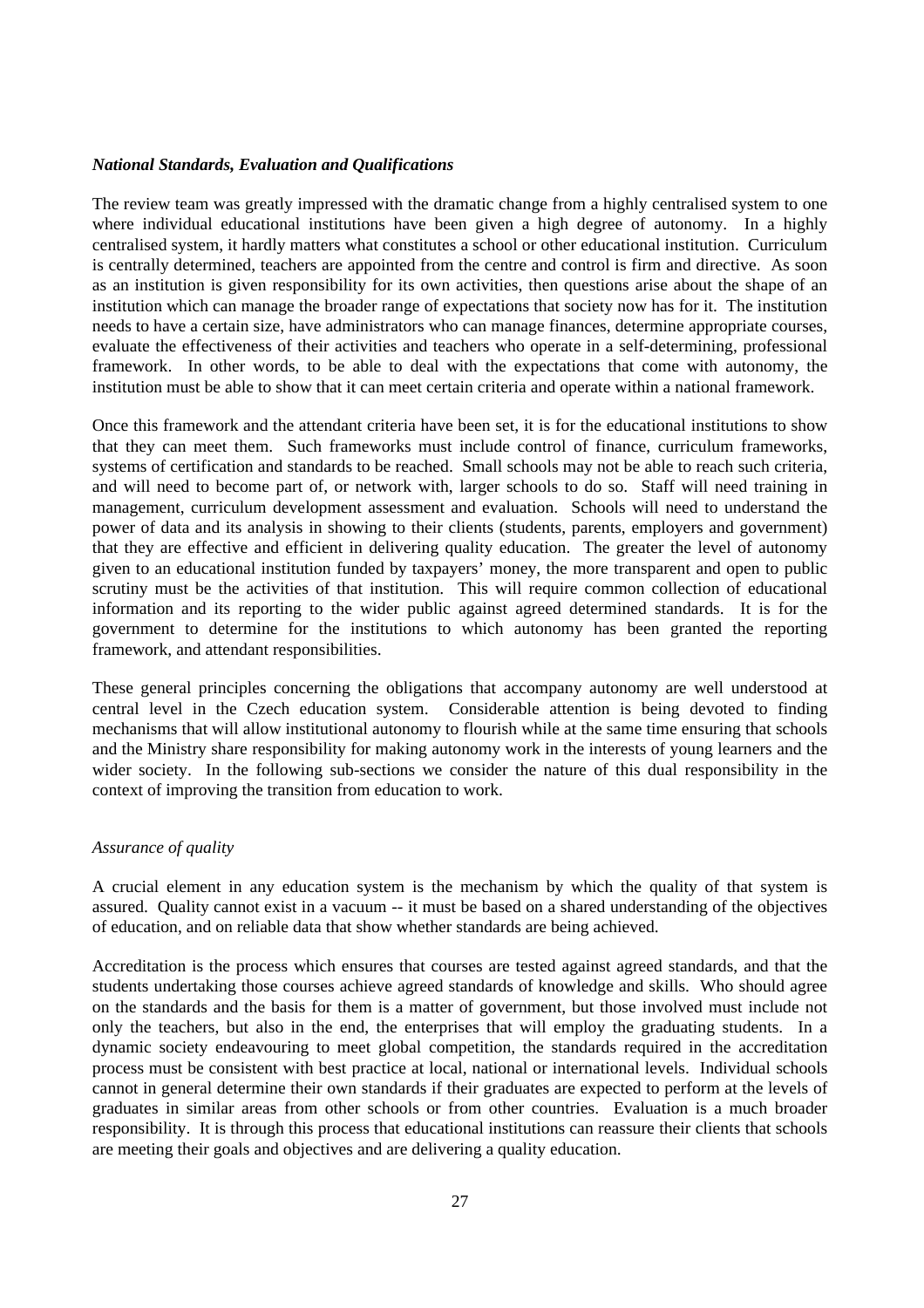#### *National standards*

As pressure of the labour market on young people increases through growing unemployment, rapidly changing job requirements and an increasing need for them to move to where the jobs are, it is essential that the process of certification, and the quality assurance built into the system, provides young people with the best opportunity for a smooth transition from school to work. Comparability of standards from school to school and in terms of the expectations of the employers are critical in this respect. In fact, experience in other countries has shown that the single most effective instrument to promote flexibility and mobility for students as well as equal opportunity to be considered for employment, is a national set of standards and a common certification system to which all schools conform.

It is essential that employers and trade unions are involved in standard-setting and that they support strongly the certification system. Experience has shown that the more employers are involved in setting standards and advising on curriculum, the more students are expected to achieve certain fixed and transparent standards, and the more young people have relevant experience in the work place, the less uncertainty there is both in the eyes of the student as the new worker and the new employer as to mutual expectations, the more likely is the transition from school to work to occur smoothly. The essential nature of the transition is one of partnership: between the school and the education system, the student and their family, and the employer or enterprise. Every country has to establish the nature of the partnership that best suits their needs. Nonetheless, whatever its form, the partnership must be backed by a system of standards and certification which is open, transparent, national in scope and to which all parties are strongly committed.

If students undertake courses the standards of which are determined by the school alone and which do not meet generally accepted or defined standards for entry to work, and students' skills bear little relationship to the work that is expected of them, then such students are not likely to have a smooth entry to the workforce. Courses must be designed to meet labour market needs as part of the overall objective of providing an education which prepares for citizenship and a fulfilling adult life. In the two or so years prior to the time the young person seeks their first job, however, the focus must be on ensuring that they have the skills necessary to gain such employment, and can meet the expectations that the employer has for a new young worker. If an employer's expectations of a young person are unrealistic, it generally signifies that there is not a close enough relationship between the employer and the school, or their knowledge of the system of standards is limited.

The review team can understand the intention of the Czech people to move as far away as possible from the centralised structures and processes of the previous planned economy. Nevertheless, it is even more important in market economies to find ways to establish and guarantee standards; to develop strategies to ensure that courses meet national needs and to provide a national framework within which schools must work. This is a very different approach, both in terms of implementation and intended outcome, from the pre-1990 system and should not be confused with centralised decision making. The decisions are taken at the local level, but within a common national framework.

In a set of standards for a market economy the emphasis is on employer and employee choice, flexibility in the nature of work and the workplace, but with a guarantee that a worker who is employed can deliver skills to an agreed level. In the view of the review team, it is essential that a national system of standards and accreditation be put in place as soon as possible. School autonomy that works for the best interests of students and the wider society can only exist within commonly agreed guidelines, and one of the most critical sets of parameters is the system of accreditation and certification.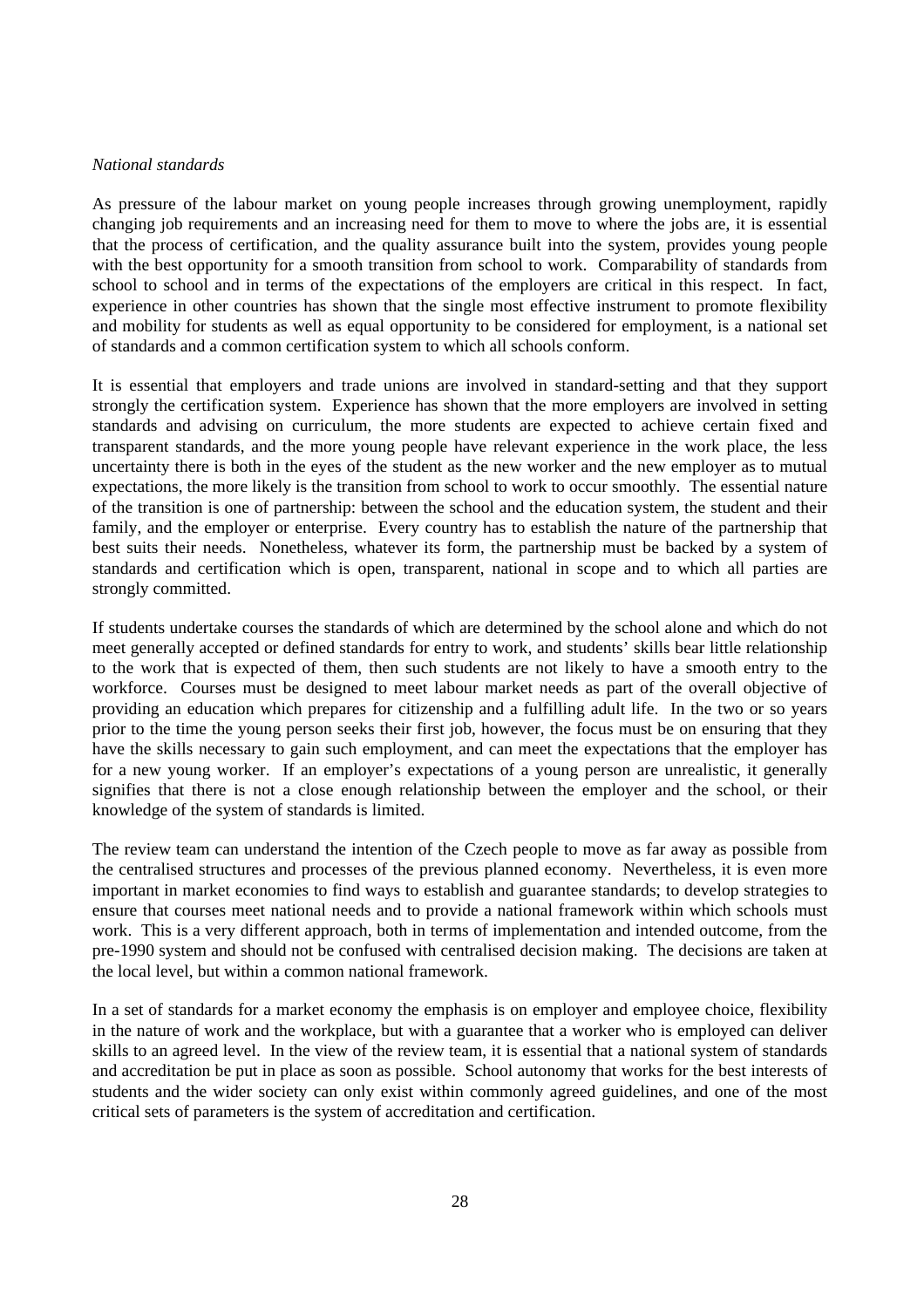#### *National Curriculum Council*

The review team supports the thinking underlying the recommendation of the 1996 OECD review for the establishment a National Curriculum Council. In a context of devolved responsibility to schools, there is a need for a broadly representative body, at arm's length from government, to advise on general curriculum objectives, their continuing adaptation to the changing needs of young people, social conditions and the economy, and standards for determining whether schools are meeting those objectives. In their response to the 1996 Report, Education Ministry officials, while welcoming the participation of partners in curriculum development, expressed concern about the difficulties of introducing such a participatory council because "concerns about the excesses of centralised decision-making remain high". It is our view that a National Curriculum Council should not raise such fears if its terms of reference require that it provides general guidelines and orientations which are implemented freely and autonomously at the school level in collaboration with local bodies such as Chambers of Industry and Commerce, trade associations and the like. The aim should be to have national coherence with responsiveness to local needs and opportunities.

Potential concerns about excessive centralised decision making being embodied in such a Council would also be eased if the organisation was established for a fixed period of time (say, five years), after which it would be subject to independent review and, if not performing satisfactorily, abolished or substantially restructured.

If the general arguments for a National Curriculum Council are accepted, there is a major issue to be determined by the Czech Government: -- whether there should be separate Curriculum Councils for basic education and upper secondary education, with a mandated requirement to co-operate, or whether curriculum matters for the whole school system should be the responsibility of just one council. For the reasons given below, our preference is for the former option.

# *Improving the Framework for Decision Making*

#### *Structure of the Ministry of Education, Youth and Sports*

The period since 1990 has been characterised by increased autonomy for the schools, the decentralisation of authority and a substantial increase in the number of institutions, including many private schools. The situation has been changed particularly for vocational and technical schools by the decision in 1996 to transfer the central authority on education and training from a number of separate ministries to the Ministry of Education, Youth and Sports This has enabled key decisions on education to be taken within the one ministry structure, and has created the potential for co-ordinated policy on education and training for all institutions.

The current organisational structure of the Ministry of Education, Youth and Sports with Deputy Ministers responsible for major areas appears appropriate for the range of decisions that need to be taken within the current framework. This structure may need to be reviewed if some of the suggestions in this section are taken up, but they will be consequences of the changes rather than precursors to them, and should be dealt with at that time. It is essential that the decision making structure be designed to foster and assist the implementation of the goals that the Czech Republic has for its education system, such as delegated authority to schools, curriculum direction, monitoring quality, and allocating finances.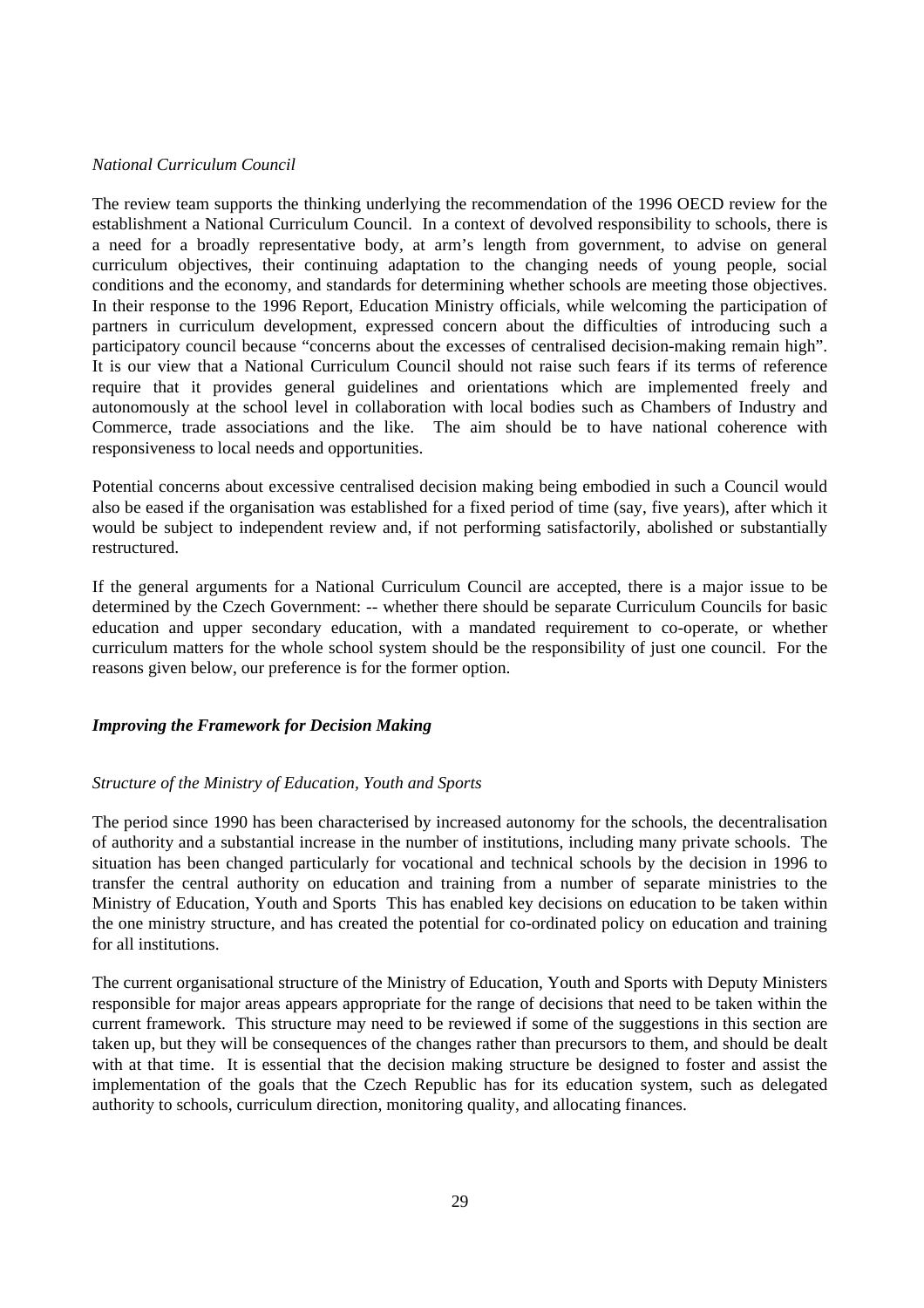We suggest that the orientation towards lifelong learning should be strengthened within the Ministry. Lifelong learning in all its aspects will become very important in the years to come, not least in the Czech Republic with its declining proportion of young people and with the sweeping changes in the structure of the economy and society that are bound to continue. The progress of the concept of lifelong learning, therefore, needs close attention in all departments of the Ministry of Education, Youth and Sports, be it for basic education, higher education or vocational training. At present, responsibilities for lifelong learning are allocated to the Department of Higher Education. It might be more appropriate to create a small unit to concentrate on ensuring that the principles of lifelong learning are reflected in all of the Ministry's policies and programmes. Such a unit would also need to liaise closely with the Ministry of Labour and Social Affairs since the agenda for lifelong learning needs the active involvement of labour authorities as well as those in education. The unit could be established to operate for a fixed period -- say, five years -with its success to be judged by the extent to which a lifelong learning perspective informs all aspects of the Ministry's work.

The Ministry of Education, Youth and Sports has established a number of special institutions intended to provide information and analysis, and sometimes policy advice. The review team visited two such institutions that are engaged in important work -- the Research Institute of Technical and Vocational Education, and the Institute for Information on Education. We feel that the activities of these organisations are fundamental to the future development of Czech education and training, but that their position in the policy structure appears somewhat ambiguous and they need to be more clearly integrated into the Ministry. Therefore, we endorse the recommendations of the 1996 OECD review of education policy that the role and functioning of these organisations should be clarified. Issues to be determined include the status of such institutions in relation to the Ministries and to Ministers, their responsibility and authority when it comes to gathering information, and their financial dependence on the government.

#### *Inter-Ministry collaboration*

Improving young people's transition from education to work requires close collaboration between education and employment policy making. In Australia and England a single department of education and employment has been created to try to create the necessary policy integration. In the case of the Czech Republic it is pleasing to note the co-operation between the two ministries, indicated for example by the agreement entered into recently on information sharing and co-ordination of guidance and counselling services. This is an important step in creating a better correspondence between the needs of the labour market and the educational needs of young people. The formal agreement between the two should be updated on a regular basis, and similar agreements may be considered between labour offices and schools at the regional or local level. Such local-level agreements could be monitored by the School Inspectorate.

In thinking about the appropriate division of responsibilities between the Education and Labour Ministries, it would seem preferable that the Ministry of Labour and Social Affairs should not become directly involved in providing training themselves. The labour authorities should provide the impetus for new areas of training or retraining, either through the state system or through private providers. To develop yet another government provider of training would be counter-productive. Although we saw little evidence of this, other countries have moved in this direction if they have considered the state education and training system to be unresponsive. If this is ever felt to be the case, it is preferable and more costeffective to reform the existing system rather than create a second system of state training provision.

The Ministry of Education, Youth and Sports also needs to continue developing close relations with other ministries where the provision of appropriate training is important to enterprises which may be operating within relevant industry such as transport, health, agriculture, energy, and the environment. It is important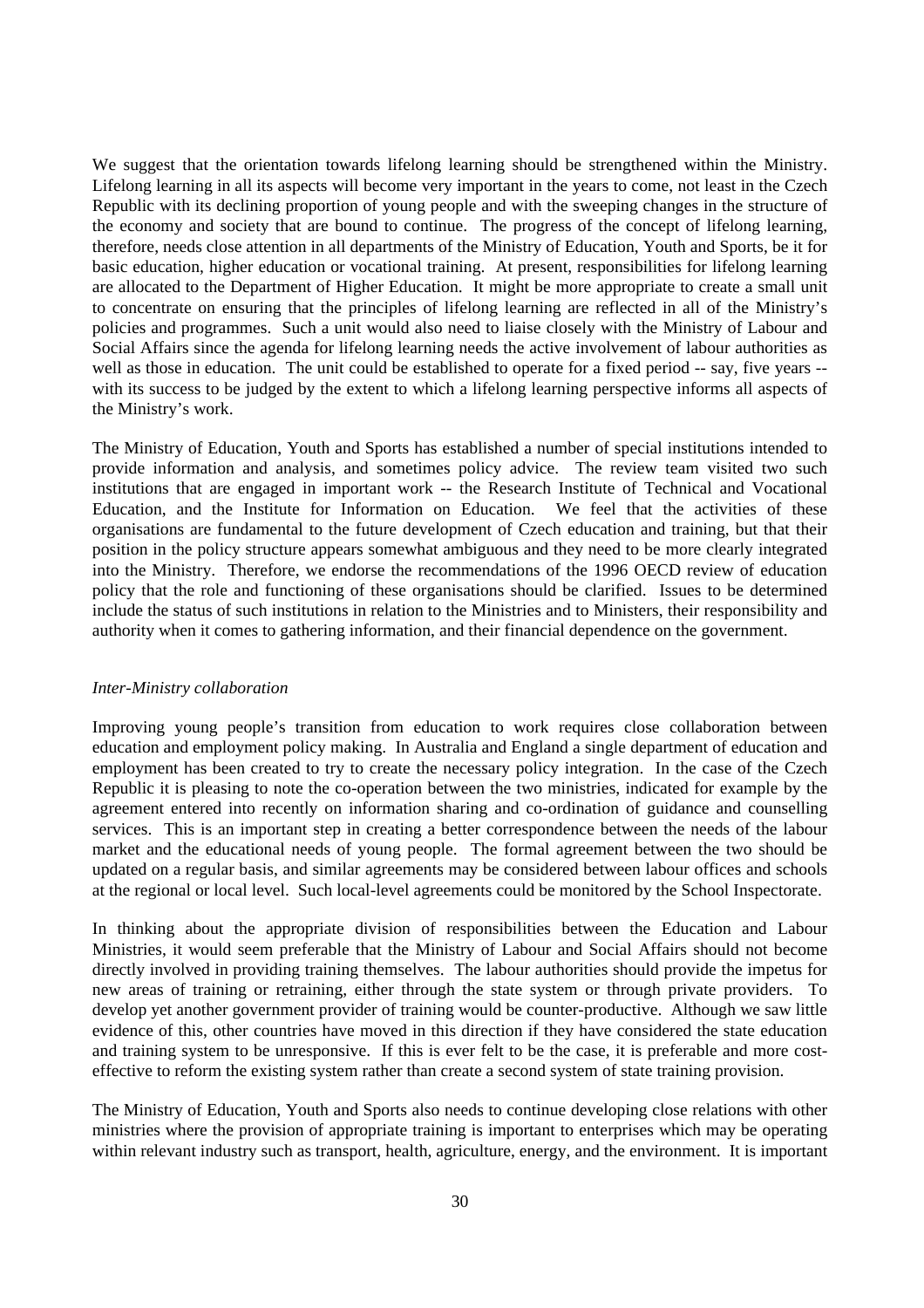that the Ministry of Education consults closely with such government agencies, and involves their representatives in relevant decision-making to ensure that their future training needs are met and so that young people have the best preparation for their transition to work. Regular meetings between ministers with related portfolios are also to be encouraged.

There has been a long tradition in the Czech Republic of co-operation between various enterprises and the schools that serve them. In addition, prior to 1990 there were apprenticeship schools physically located in many large enterprises and run by them according to the requirements of the various ministries such as Agriculture, and Construction. In more recent times, many of these apprenticeship schools have been closed or transferred to the Ministry of Education, Youth and Sports. Even so, in major enterprises such as Orion, Skoda and Chemogroup, with whom the Review team had the opportunity to discuss developments, it was clear that the apprenticeship school system remained an important part of their training effort. They continued to operate as a private school, with the approval of the Ministry of Education.

At this critical stage in the country's transition it is important that the relation between the education system and the various social partners (employers and employer associations, employees and trade unions, and Government through the appropriate ministries) as well as the clients of the system (students and their parents) be put on a firm footing. The review team saw many examples of what was possible, but believed that more formal structures could be put in place to ensure that all stakeholders in the education of the country's future citizens can know what is happening in education and be in a position to influence its outcomes.

High quality educational institutions are a crucial determinant of whether the intentions underpinning legislation and advice from key stakeholders are implemented in practice. Only if schools accept and understand the thinking behind the regulations and guidelines will they be implemented as intended. For this reason it is important to have teacher participation in the national goal-setting process.

To assist the transition to work there needs to close collaboration between education and enterprises, broadly defined. This may be viewed as occurring at a series of levels, from the lowest where the school engages with employers at the local level, through district and regional levels to the national level where national policies for employment and training are determined.

At the local level, schools and local employers can reach agreement on providing work experience for students, sharing resources and, through the School Council, employers can have an input into school programme development. The Orion enterprise working with local schools to provide workplace training for "confectionists" to complement general education in school is an example of partnership at this level. The second forum for partnership is at the regional level, where the enterprises and the schools together in the region work toward providing an effective transition from school to work for all young people in that region. An example of this was the Bridge project in Most (see Box 1) where young unemployed people were provided with a 4.5 month program with the full co-operation of local employers. These groups of employers may be part of associations or may establish business and school 'round table' organisations where issues of preparation for work and other training matters may be discussed. The schools should work together at this level to become major 'drivers' of the process. At this level industry should be represented on course committees and provide advice to schools about the direction in which a particular industry is moving.

The third is the national level where national issues relating to the provision of an effective workforce for the country may be addressed. Some countries have a quite formal system of providing such advice to Government, where advisory councils with representatives of all the stakeholders come together to advise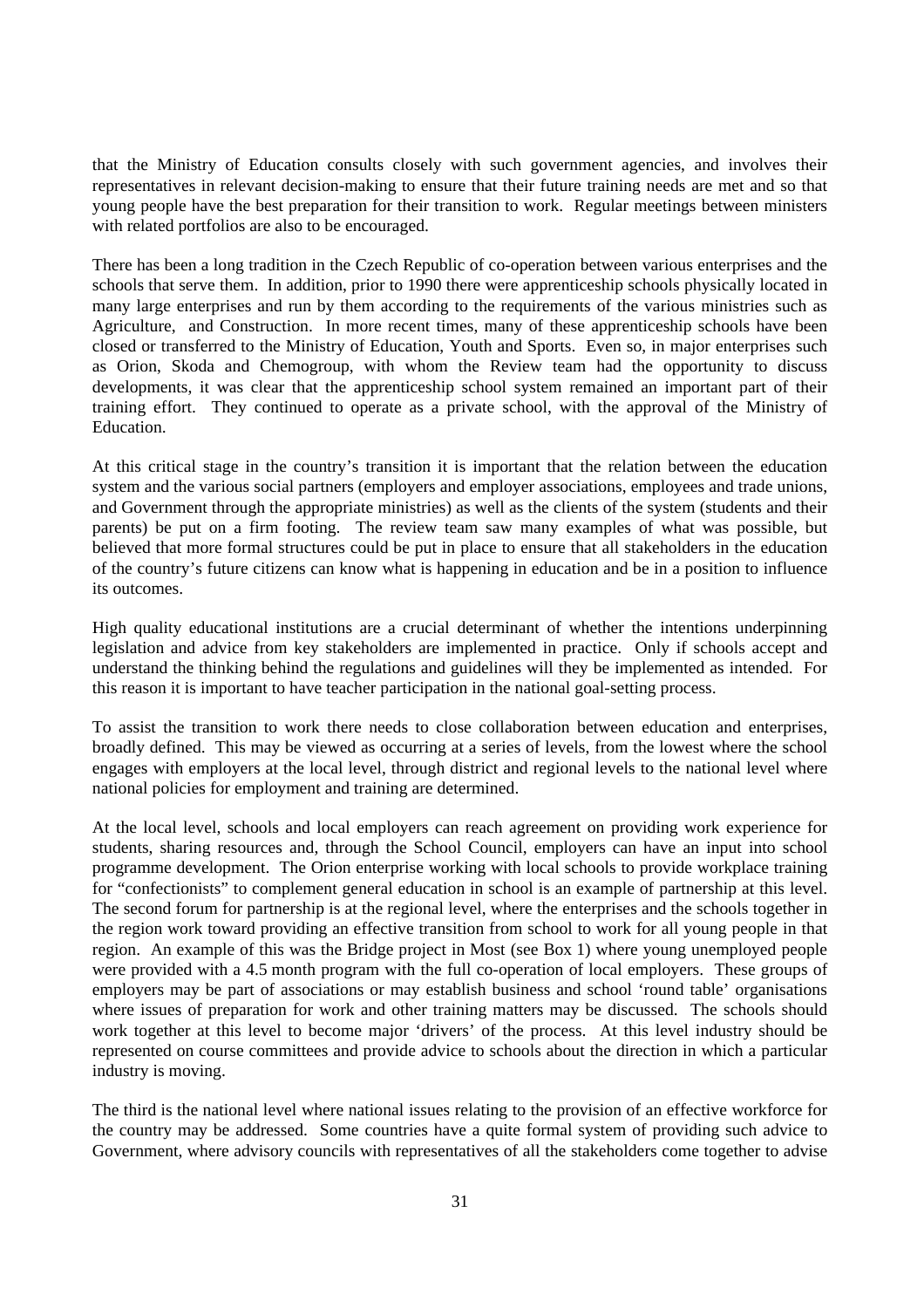on policy issues, set a framework within which the education and training system will work, and generally be the place where matters are given due consideration before they are put into the political arena for government action.

#### *A separate structure for Post-Basic Education*

The review team noted the recent increase in the length of compulsory education in the basic school to nine years and strongly supports this change. This is the period when foundation skills are taught and young Czechs acquire the knowledge that will allow them to become fully functioning members of society. Although some orientation to working life should gradually occur over this period, it is the upper secondary level of education which is critical in preparing for employment. The end of basic schooling at around age 14 or 15 provides a clear break in function and comes at a time of transition from child to young adult.

The education on offer beyond year 9 should be flexible, provide a range of pathways and be designed to assist the young person to find satisfying future employment. This task is one which must involve in varying ways the students, parents and teachers, but also the employers and trade unions and the Government. In this context, the Czech Government may wish to consider a structural organisation for education into basic and post basic education, with basic education and its curriculum, monitoring and other requirements being undertaken within a division of the Ministry for that purpose, supported in its work by a National Curriculum Council for Basic Education, and post-basic education considered a separate entity for which other structures are more appropriate.

The review team is of the opinion that the needs of young people in their transition from initial formal education to work will best be met if the whole of post-basic education, with all its diversity, be considered as a single sector and be dealt with administratively and in its policy setting as a cohesive whole. Only through such an approach can resources be fairly and equitably allocated to meet national priorities, and a coherent lifelong learning system be developed.

Other countries have faced this very important requirement in different ways. Some have established separate structures for each sector of post-compulsory education which put funding proposals to Government based on consultation and analysis of the government priorities and the needs of institutions. This process usually works well in times of growth and where there are clear functional distinctions between the various sectors. This is now the case in few countries, and governments have generally become less willing to allow allocation of budgets to be too far from Ministerial responsibility.

An approach which is becoming more general to is establish a Board consisting of employers, trade unions, community groups, government representatives and independent members of high standing, to provide considered advice based on consultation, an assessment of the economic climate, and the needs of the post-compulsory system as a whole. This advice with its attendant recommendations are passed to government, and usually made public at the same time. Once the government's decisions are known, usually in the annual budget context, the division within the Ministry responsible for post-basic education undertakes the process of putting those decisions into effect.

This provides governments with an 'arms length' approach to obtaining advice, the considered views of a group knowledgeable about the system and the requirements of the economy, and a transparency which allows public feed-back without their losing control of the key decisions, which must always remain with the government of the day since it is only they who are ultimately accountable to the people. It is with this in mind that the review team invites the Czech Government to consider establishing a Board of Post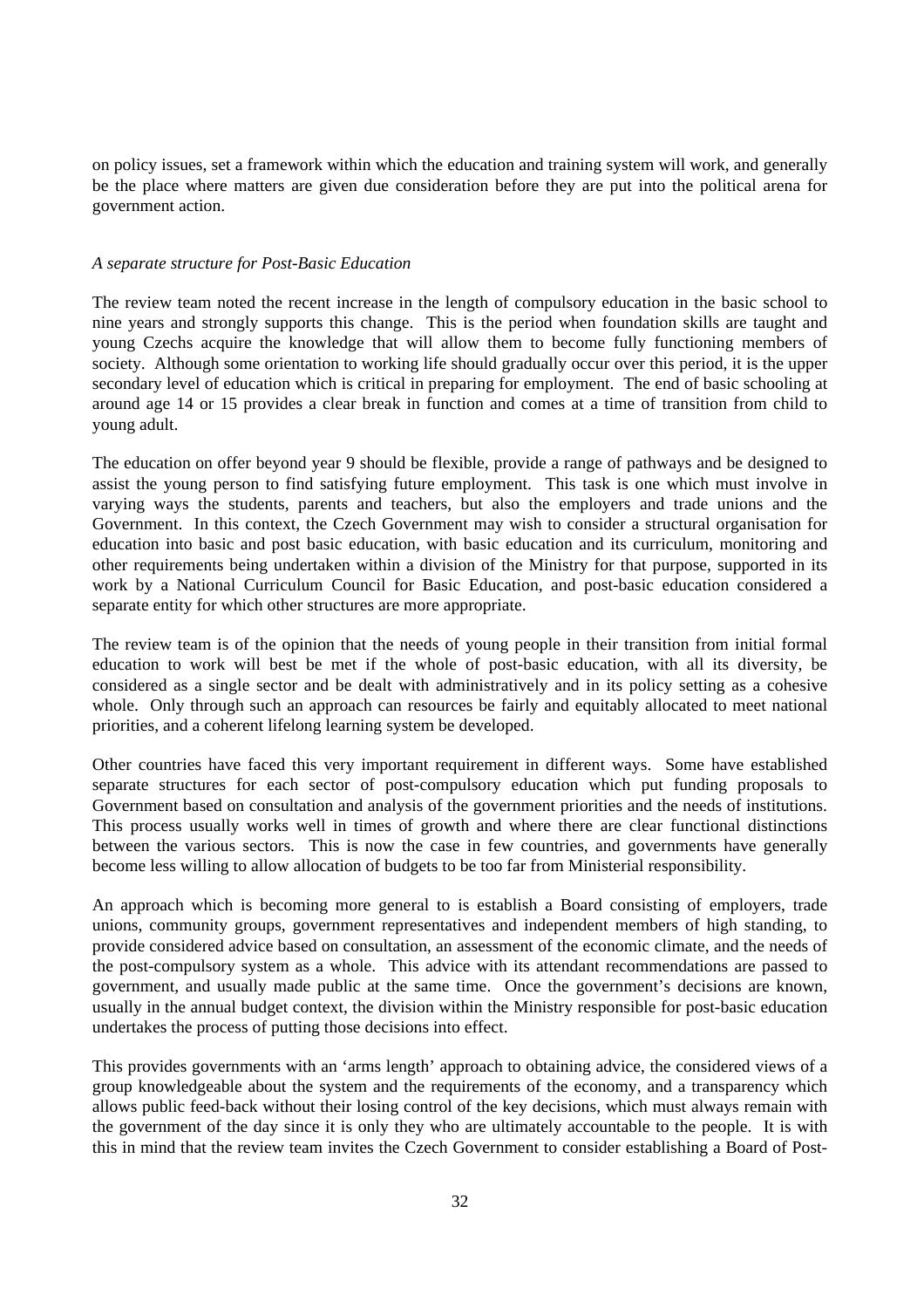Basic Education and Training to advise it on all matters relating to the funding and delivery of education and training beyond the years of compulsory schooling. This Board should be of up to about 12 members, representing employers, trade unions, , government, educational institutions and the wider community. It should have an independent Chair and a small secretariat to serve its needs. The Chair of the Board must have senior status and ready access to the Minister and senior officials.

In performing the function of providing government with advice on the overall development of post-basic education and training, the Board would need to call on the specialist advice of Councils with a close understanding of the major sectors of post-compulsory education and training. There would seem to be at least three broad sectors where an advisory Council could be established: Upper Secondary Education; Tertiary Education; and Adult Education and Enterprise Training. These Councils, which would be constituted by representatives of the major stakeholders in each sector and independent experts, would have the responsibility for monitoring developments in their respective sector, and framing advice to the Board on the long-term needs of the sector concerned. The Board would then have the task co-ordinating the advice from the sectoral Councils into a coherent set of advice for government. To assist in this process, it would be helpful if the Chair of each sectoral Council was a member of the Board.

In order to encourage the development of more integrated strategies, and to avoid duplication, it is suggested that only a small number of sectoral Councils be developed. For example, it is likely to be more cost-effective to include both general and vocational schooling in a single advisory Council for Upper Secondary Education than to establish separate councils for each element. Similarly the national interest in strengthening tertiary education is more likely to be served by a single Council for Tertiary Education than by separate structures for universities and other parts of tertiary education. The review team suggests that it is especially important that the Board and Council structure includes the universities as part of its advisory responsibilities. The universities form a vital part of the education and training system, and in a context in which resources are tight, but the need to strengthen pathways between educational institutions is pressing, it is not in the nation's interest to treat any one sector in isolation from the others.

The Board's terms of reference could include drawing on the specialist advice of the sectoral Councils to provide overall advice to the government on:

- directions and strategies for the development of post-basic education and training;
- − levels of government grants to sectors and institutions both public and private;
- − capital developments, including buildings, telecommunications;
- national competency standards, accreditation and registration;
- appropriate responses to labour market requirements; and
- establishing benchmarks and monitoring performance.

Among its other functions the Council for Upper Secondary Education could perform the role of a national curriculum council for that sector, possibly drawing on specialist working parties or task forces established for particular purposes. As noted earlier, the review team believes there is a case for separating consideration of the curriculum in basic education from the post-basic curriculum, which requires the closest involvement of enterprises, industry and trade unions.

If a Board structure similar to the one proposed is not established, then it would be imperative for a National Curriculum Council, at least for post-basic education, to be established without delay. The need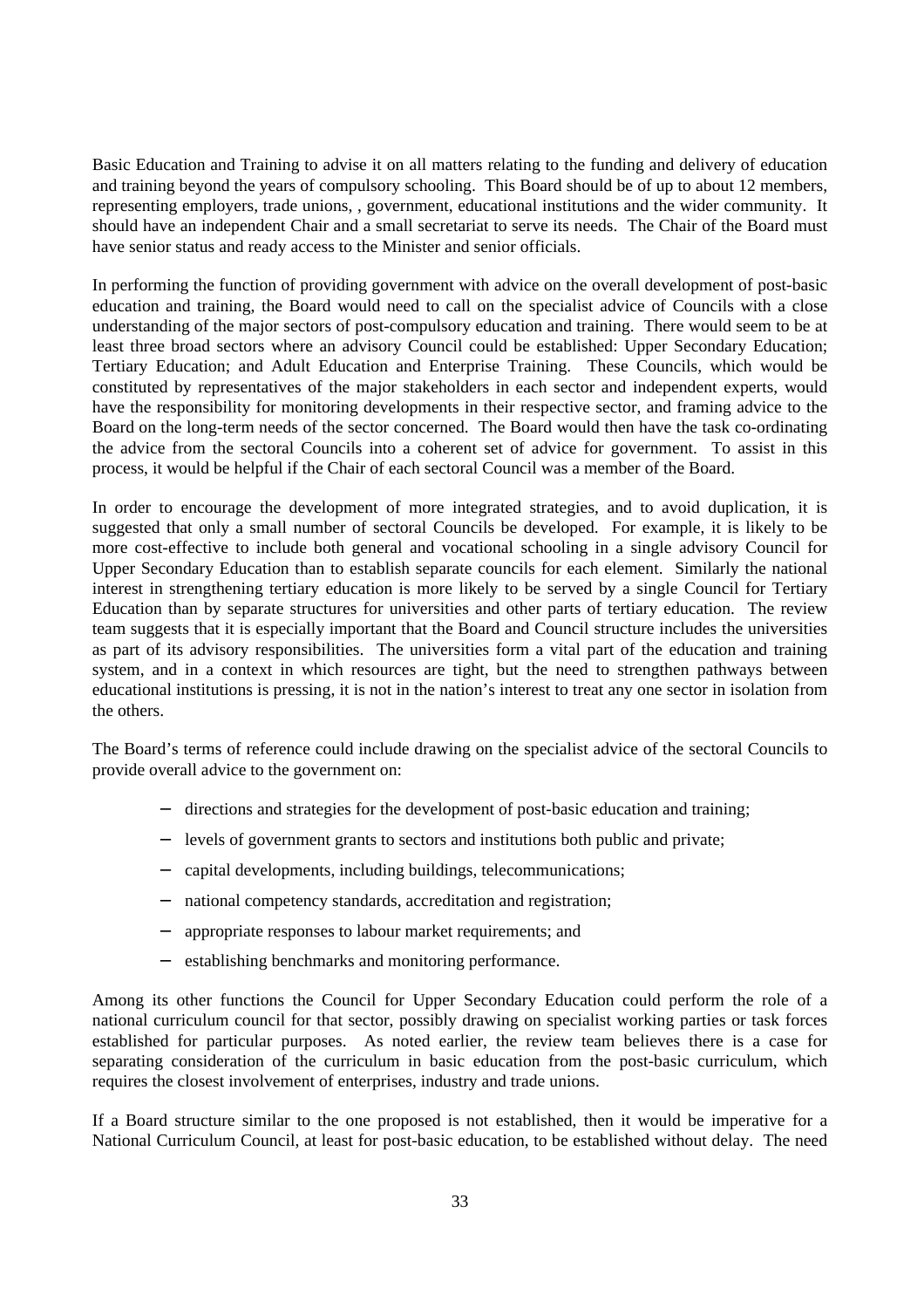for a national approach to curriculum development, standards and evaluation is becoming pressing if the smooth transition of young people from school to work is to be assured.

Those tasks that seem to the review team to be of the highest priority for the proposed Board and its advisory Councils to consider are the role of enterprises in vocational training; institutional diversification in upper secondary and tertiary education; and the selection of students for university. Even so, the review team acknowledges that all such reviews could not be undertaken at the same time, that a priority list needs to be determined, and that scheduling is ultimately for the government to determine.

The review team realises that these proposals are bold moves, but they are put forward with the firm conviction that the government needs a strong, independent source of advice from employers, trade unions and the community more generally so that its decisions in post-compulsory education and training area can be made more focused, more relevant to societal needs, and more transparent.

# **5. CONCLUSION**

The Czech Republic has been fortunate that, despite the dramatic changes that have occurred since 1989, unemployment has remained low, and young people have had little difficulty in finding work. However, this situation cannot be expected to continue indefinitely. As the Czech economy continues to undergo structural change, and become increasingly open to competitive global pressures, there will be new demands on the labour force, new competencies will be required, and there will be fewer jobs for those who lack skills and motivation to continue learning and adapting throughout their lives. Those young people enrolled in secondary education at the present time will have working lives that extend for three or four decades into the next century. Their initial education and training has to provide qualifications that enable them to enter the labour market, and also equip and motivate them to become lifelong learners. The emphasis has to be on pro-active policies now rather than corrective programmes later.

In facing up to these challenges the Czech Republic has a number of considerable advantages over other countries. Basic educational standards are high. The population is literate and cultured. There is a great depth of technical knowledge and skills in the workforce. There is a strong, and widely shared commitment to the value of education and training. However, the nation also has a number of constraints. Resources are relatively scarce. The teaching force, although well-qualified and experienced, is comparatively old and may not always have the preparation for modern curriculum and teaching approaches. There is a high degree of autonomy for schools and other educational institutions, and although this can facilitate responsiveness to local needs, it imposes new requirements for accountability and monitoring system development. There is a large number of very small schools, and in many cases students and teachers are having to work with obsolete equipment. There are only limited educational options available for young people after they leave secondary school. The roles of the employers and trade unions in educational policy making and educational provision are not at all clear.

The review team was impressed with the open manner in which issues raised by the team were responded to and the positive way people involved in education, training and employment policy were looking to provide the best system for young people. The people we met were aware to the growing problems in the area of transition from school to work and showed a keenness to adapt to make the transition as smooth as possible.

Arising from these discussions and our reading, we have made suggestions in three broad, inter-related areas: 1) the structure and provision of initial education and training; 2) national standards, evaluation and qualifications; and 3) improving the framework for decision making. A common theme running through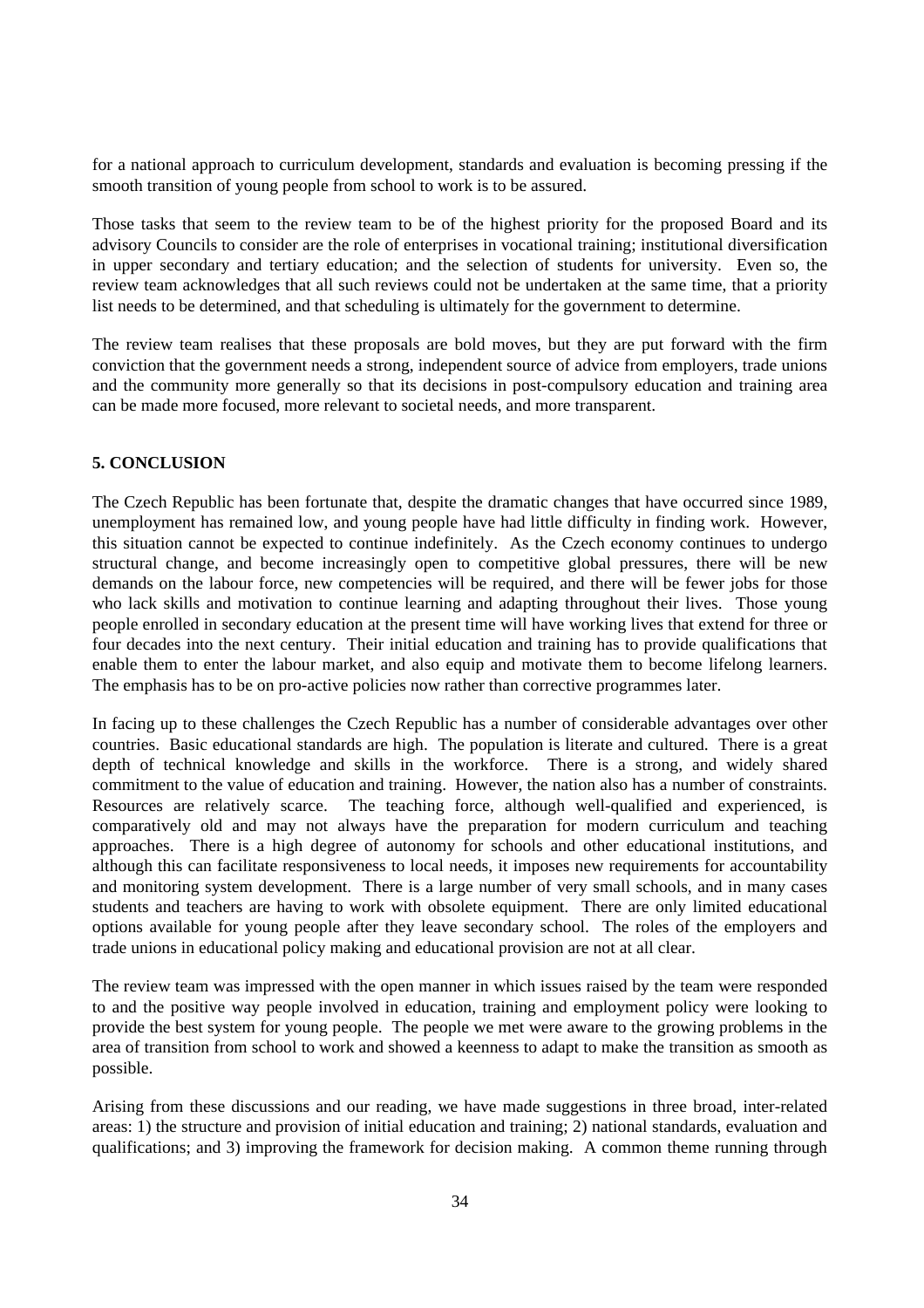these suggestions is the need to develop stronger partnerships between the education sector, the labour market and the wider society at all levels -- the local school; the district or region; and at the national level. Experience from around the world confirms that the concept of partnership underpins all successful approaches to young people's transition to work, no matter what institutional form that transition takes.

The devolution of considerable autonomy to schools and other educational institutions, and to parents, that has occurred during the 1990s is to be applauded. However, the nations' education system must be more than the outcomes of its individual schools and other institutions as they see themselves. There is strength in a national system of co-operation, teamwork between schools, joint relationships with employers and working together to achieve national goals. It is the creative development of opportunities at the local level within a national framework which will produce results of which the Czech community can continue to be proud.

The need for a national framework is particularly pressing in regard to education and training after the compulsory years of schooling. It is at this level that structures and pathways start to become complex, the need for employment relevance stronger, and costs higher. For this reason, the review team suggests that the Czech authorities may wish to consider a structural division of education into basic and post-basic sectors for policy development and funding purposes. This would distinguish clearly between the provision of compulsory or basic education, which is clearly the responsibility of the State, and post-basic education where responsibility rests much more widely with stakeholders such as the students and their parents, employers, future fellow workers, and where standards and curricula are more closely linked to future employment needs. Where basic education may be well accommodated within a ministry structure, obviously supported by appropriate consultative processes such as a national curriculum council focused on that area, post-basic education and training needs a different structure.

Establishing and maintaining dialogue among diverse interest groups is complex. In many countries, the solution has been to establish a broadly representative Board structure to provide governments with advice on issues relating to education and training and the transition of young people from education to the world of work. To assist the Board in its work, it is further suggested that advisory Councils be established which reflect the main sectors of post-basic education and training. To aid the development of more coherent strategies, and to avoid duplication of resources, the reviewers suggest that the number of such Councils be kept small, but comprehensive in scope: Upper Secondary Education; Tertiary Education; and Adult Education and Enterprise Training. The review team believes that this approach is worthy of consideration by the Czech Republic as it seeks to develop a lifelong learning framework to prepare itself for the challenges of the next century.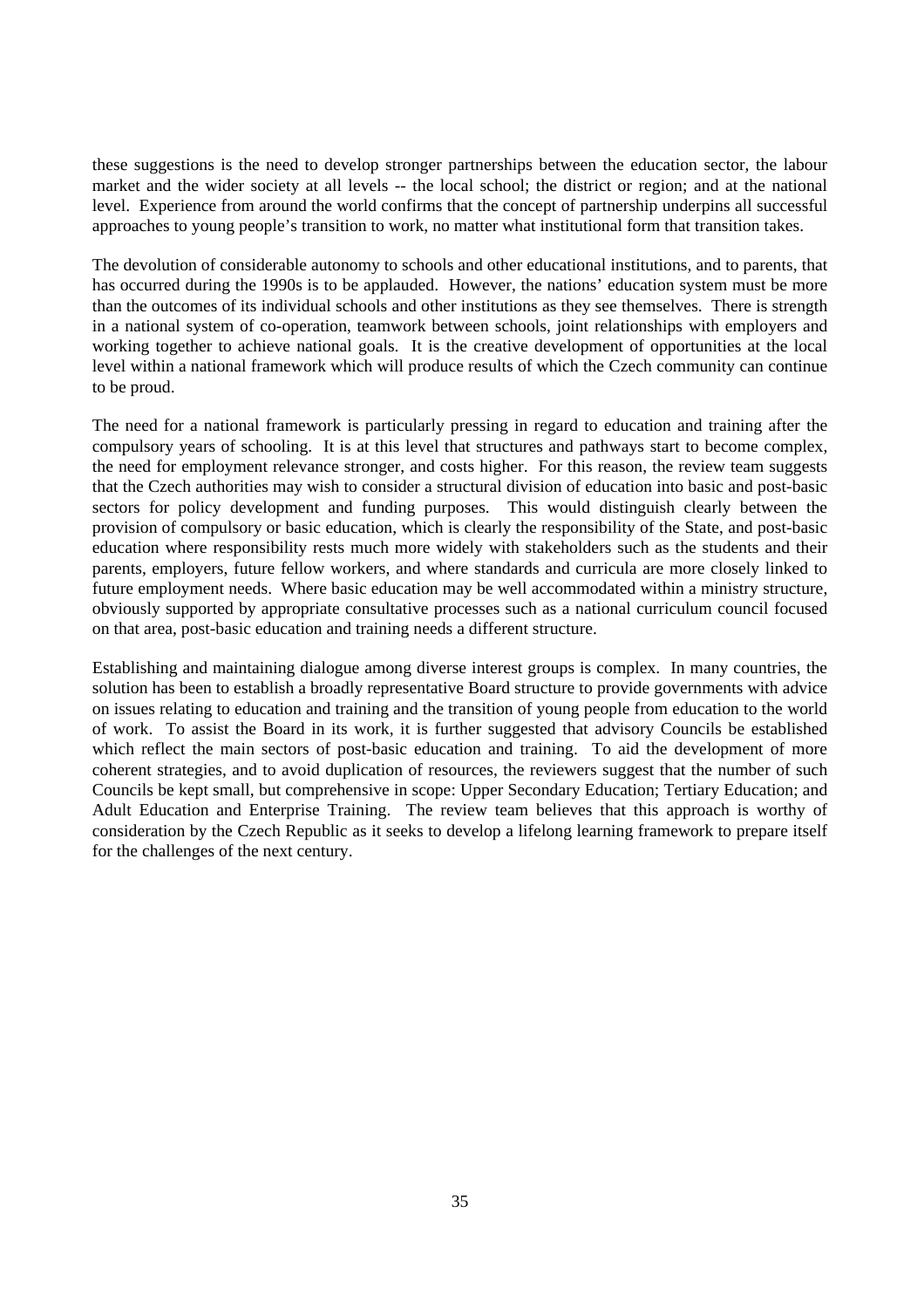#### **REFERENCES**

- HENDRICHOVA, J. (1997), *Survey of Tertiary Professional/Vocational Education*, Ministry of Education, Youth and Sports, Prague.
- INSTITUTE FOR INFORMATION ON EDUCATION (1996), *Education in Transition*, 1990-1995, Ministry of Education, Youth and Sports, Prague.
- KLENHA, V. and KOVAROVIC, J. (1996), *Secondary Education in the Czech Republic*, paper presented to the conference *What Secondary Education for a Changing Europ*e*?*, Strasbourg, December.
- MINISTRY OF EDUCATION, YOUTH AND SPORTS (1994*), Quality and accountability. The Programme of Development of the Education System in the Czech Republic*, Prague.
- NATIONAL TRAINING FUND (1997), *The Transition from Initial Education to Working Life. Background Report of the Czech Republic*, Prague.
- OECD (1992), *Review on Higher Education in the Czech and Slovak Federal Republic*, Paris.
- OECD (1994), *The OECD Jobs Study: Evidence and Explanations, Parts I and II*, Paris.
- OECD (1995), *Review of the Labour Market in the Czech Republic*, Paris.
- OECD (1996a), *The Transition from Initial Education to Working Life. Thematic Review: Scope, Purposes, Analytical Framework and Procedures*, DEELSA/ED(96)14, Paris.
- OECD (1996b), *Lifelong Learning for All*, Paris.
- OECD (1996c), *Reviews of National Policies for Education. Czech Republic*, Paris.
- OECD (1996d*), Education at a Glance (Indicators)*, Paris.
- OECD (1996e*), Education at a Glance (Analysis)*, Paris.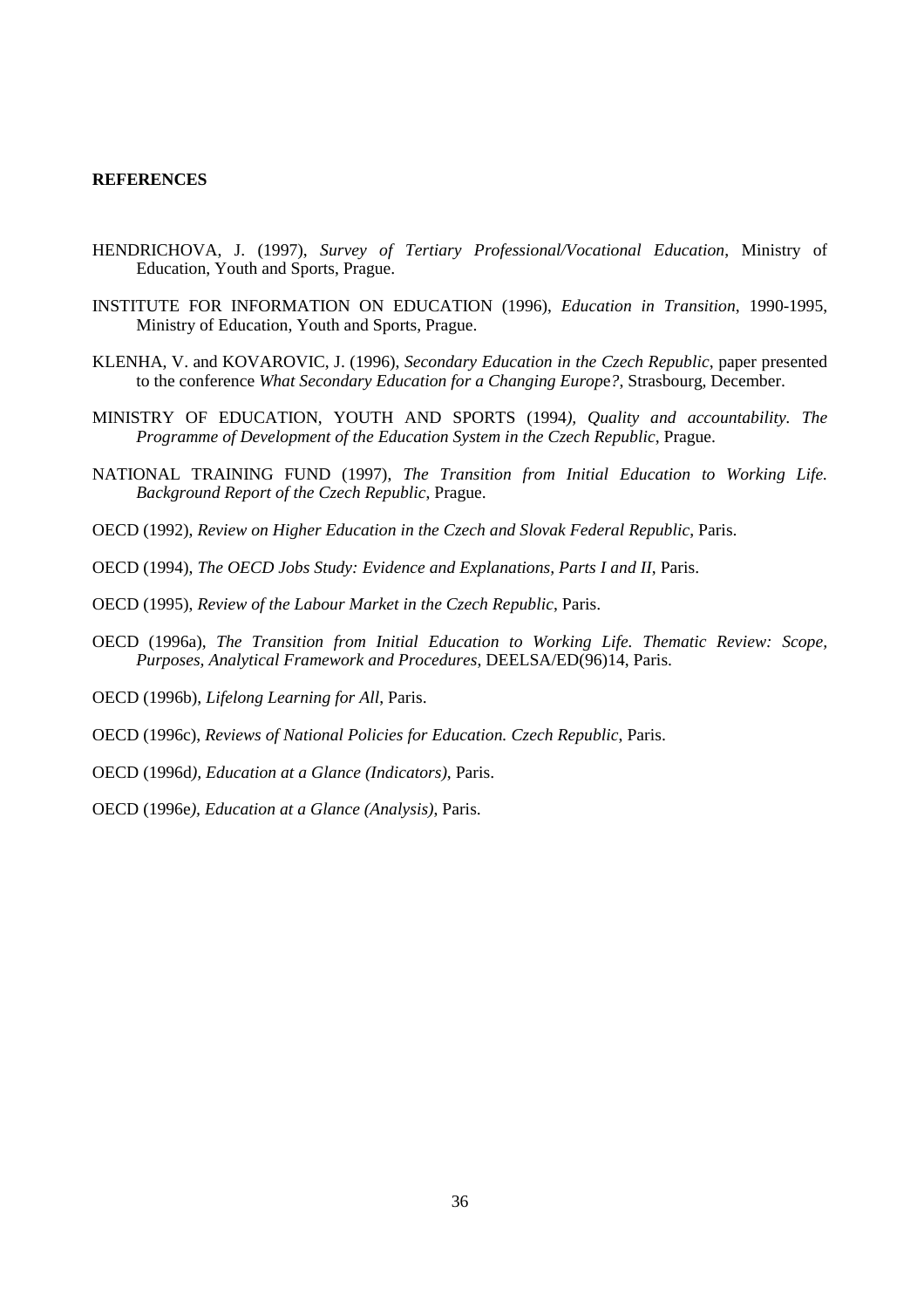# **APPENDIX 1: OECD Review Team**

Marianne Durand-Drouhin Principal Administrator Education and Training Division Directorate for Education, Employment, Labour and Social Affairs **OECD** Paris, France

Niels Hummeluhr former Deputy Permanent Secretary Ministry of Education Copenhagen, Denmark

Phillip McKenzie Principal Administrator Education and Training Division Directorate for Education, Employment, Labour and Social Affairs **OECD** Paris, France

Gregor Ramsey former Chief Executive Officer Technical and Further Education Commission New South Wales Sydney, Australia